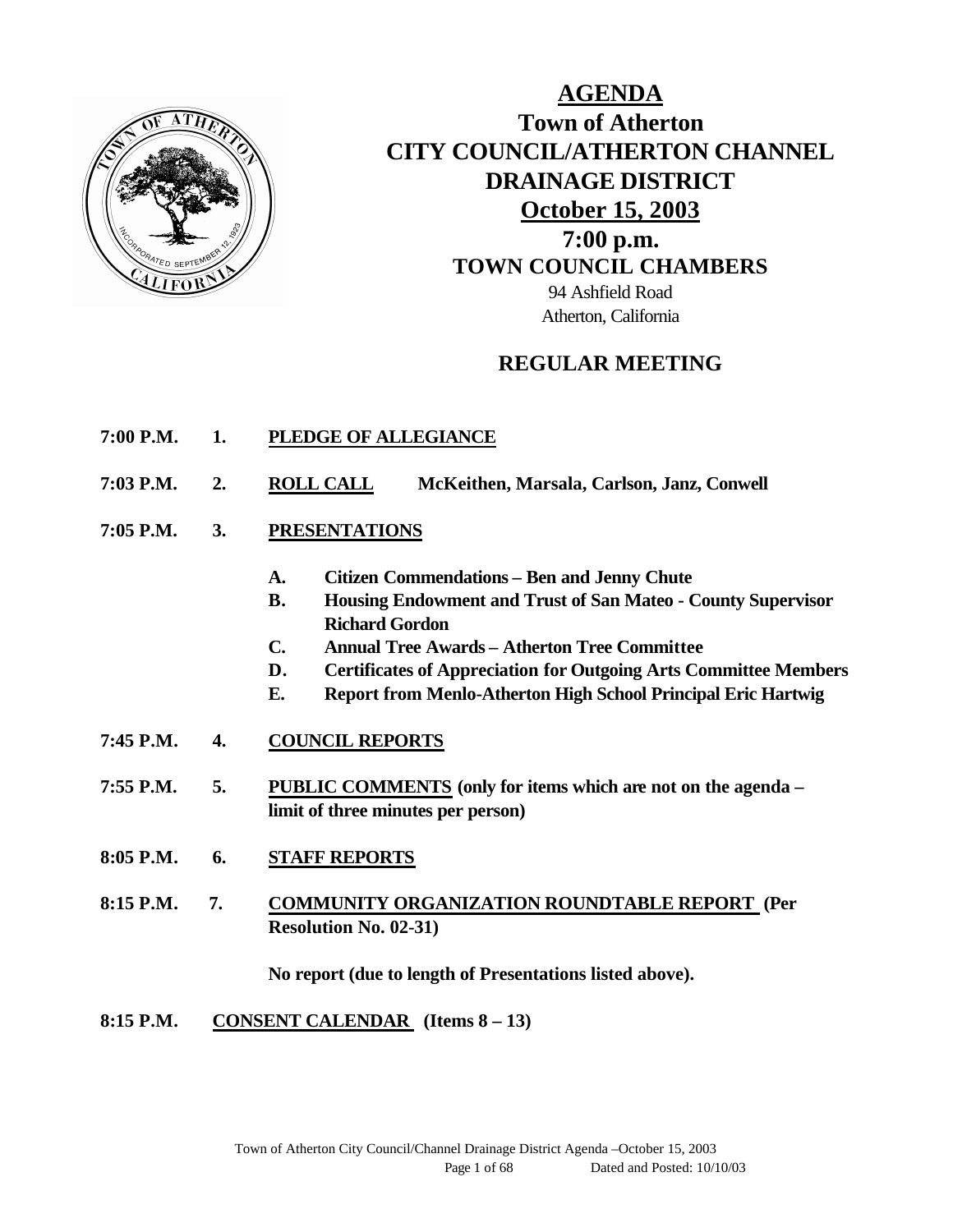- **8. APPROVAL OF MINUTES OF REGULAR AND SPECIAL COUNCIL MEETINGS OF SEPTEMBER 17, 2003 AND SPECIAL MEETING OF OCTOBER 6, 2003**
- **9. APPROVAL OF BILLS AND CLAIMS FOR SEPTEMBER 2003 IN THE AMOUNT OF \$743,837**
- **10. ACCEPTANCE OF MONTHLY FINANCIAL REPORT FOR SEPTEMBER 2003**
- **11. APPROVAL OF AMENDMENT TO EMPLOYMENT AGREEMENT BETWEEN THE TOWN OF ATHERTON AND CITY MANAGER JAMES H. ROBINSON**

**Recommendation: Authorize the Mayor to execute an amendment to the employment agreement between the Town of Atherton and City Manager James H. Robinson.**

**12. APPROVAL OF REVISED JOINT POWERS AGREEMENT WITH BAY AREA EMPLOYEE RELATIONS SERVICE**

**Recommendation: Approve the revised Joint Powers Agreement with Bay Area Employee Relations Service.**

**13. ADOPTION OF A RESOLUTION AUTHORIZING HOURLY SALARY RANGES FOR PART-TIME AND TEMPORARY EMPLOYEES FOR FISCAL YEAR 2003-04** 

**Recommendation: Adopt Resolution No. 03-\_\_\_ authorizing hourly salary ranges for part-time and temporary employees for Fiscal Year 2003-04, effective July 1, 2003.**

#### **REGULAR AGENDA (Items 14 - 20)**

## **8:25 P.M. 14. CONSIDERATION AND ACCEPTANCE OF FISCAL YEAR 2002-2003 AUDITED FINANCIAL STATEMENTS AND AUDIT COMMITTEE REPORT**

**Recommendation: Consider and accept the financial statements and independent auditor's report for year ending June 30, 2003, the independent auditor's report on the Appropriations Limit Schedule and Measure A Funds, and accept recommendations from the Town of Atherton Audit Committee.**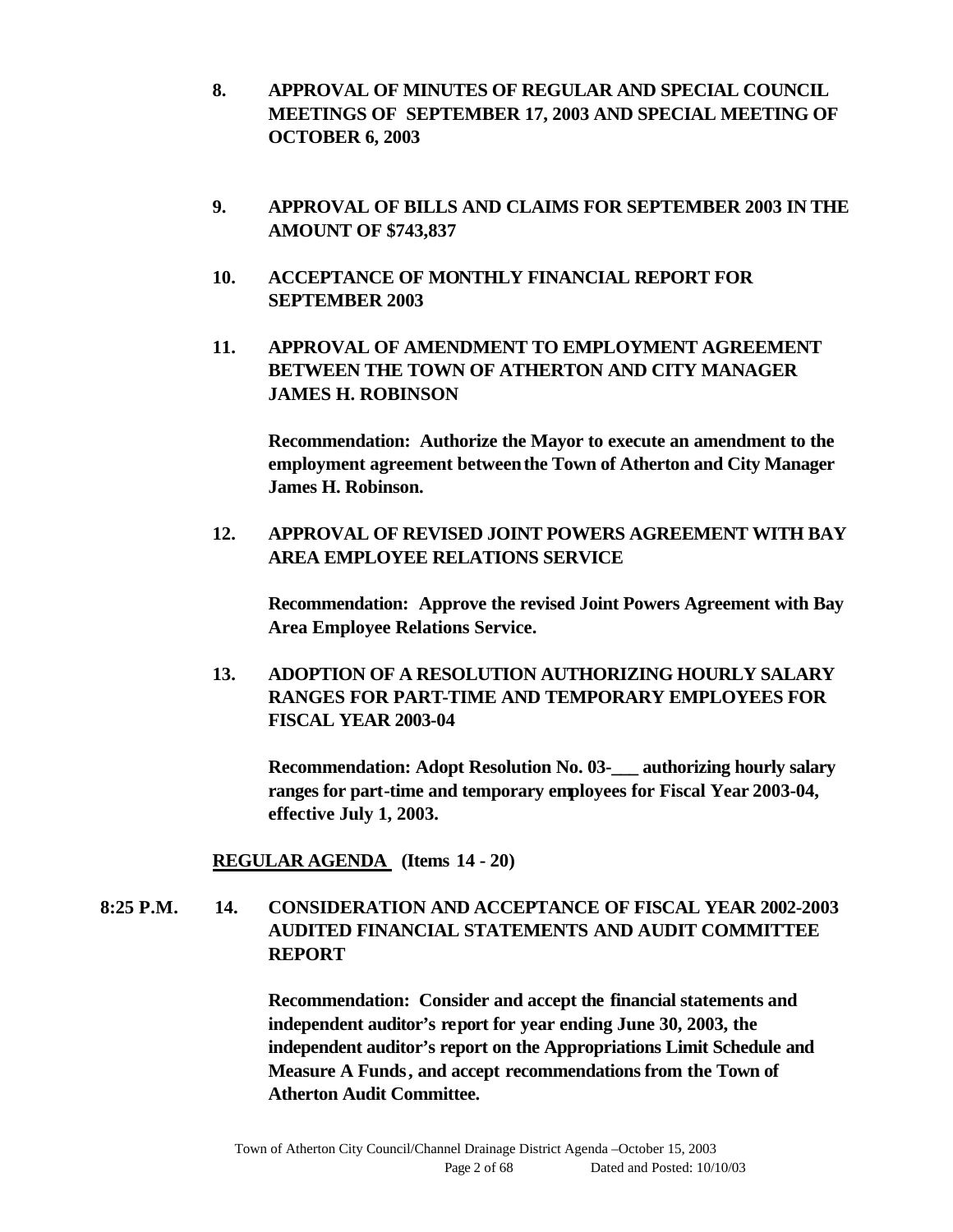## **9:00 P.M. 15. APPROVAL OF FIRST READING OF AN ORDINANCE RATIFYING AN ORDINANCE OF THE MENLO PARK FIRE PROTECTION DISTRICT PERTAINING TO FIRE SPRINKLER SYSTEM REQUIREMENTS**

**Recommendation: Consider approval of first reading of an ordinance ratifying Ordinance No. 28 of the Menlo Park Fire Protection District amending District Fire Prevention Code pertaining to automatic fire sprinkler system requirements.**

#### **9:15 P.M. 16. REPORT FROM FINANCE DIRECTOR – TRANSFER TAX**

**Recommendation: Review and receive the staff report regarding the revenue potential of a real property transfer tax.**

**9:30 P.M. 17. CONSIDER APPROVAL OF AGREEMENT BETWEEN THE FELTON GABLES HOMEOWNERS ASSOCIATION AND THE TOWN OF ATHERTON TO PROVIDE FOR ACCESS TO HOLBROOK-PALMER PARK**

> **Recommendation: Consider approval of an agreement with Felton Gables Homeowners Association to provide access to Holbrook-Palmer Park.**

**9:45 P.M. 18. DISCUSSION AND POSSIBLE ACTION – CREATION OF CODE ENFORCEMENT OFFICER POSITION**

> **Recommendation: Consider and provide direction to staff regarding the proposal for the creation of a Code Enforcement position.**

**10:15 P.M. 19. CONSIDER CREATION OF AD HOC COMMITTEE FOR CALTRAIN ISSUES**

> **Recommendation: Consider the creation of a Caltrain Corridor Committee.**

**10:30 P.M. 20. CONSIDERATION OF REQUEST FROM ASSOCIATION OF BAY AREA GOVERNMENTS (ABAG) TO ADOPT A RESOLUTION IN**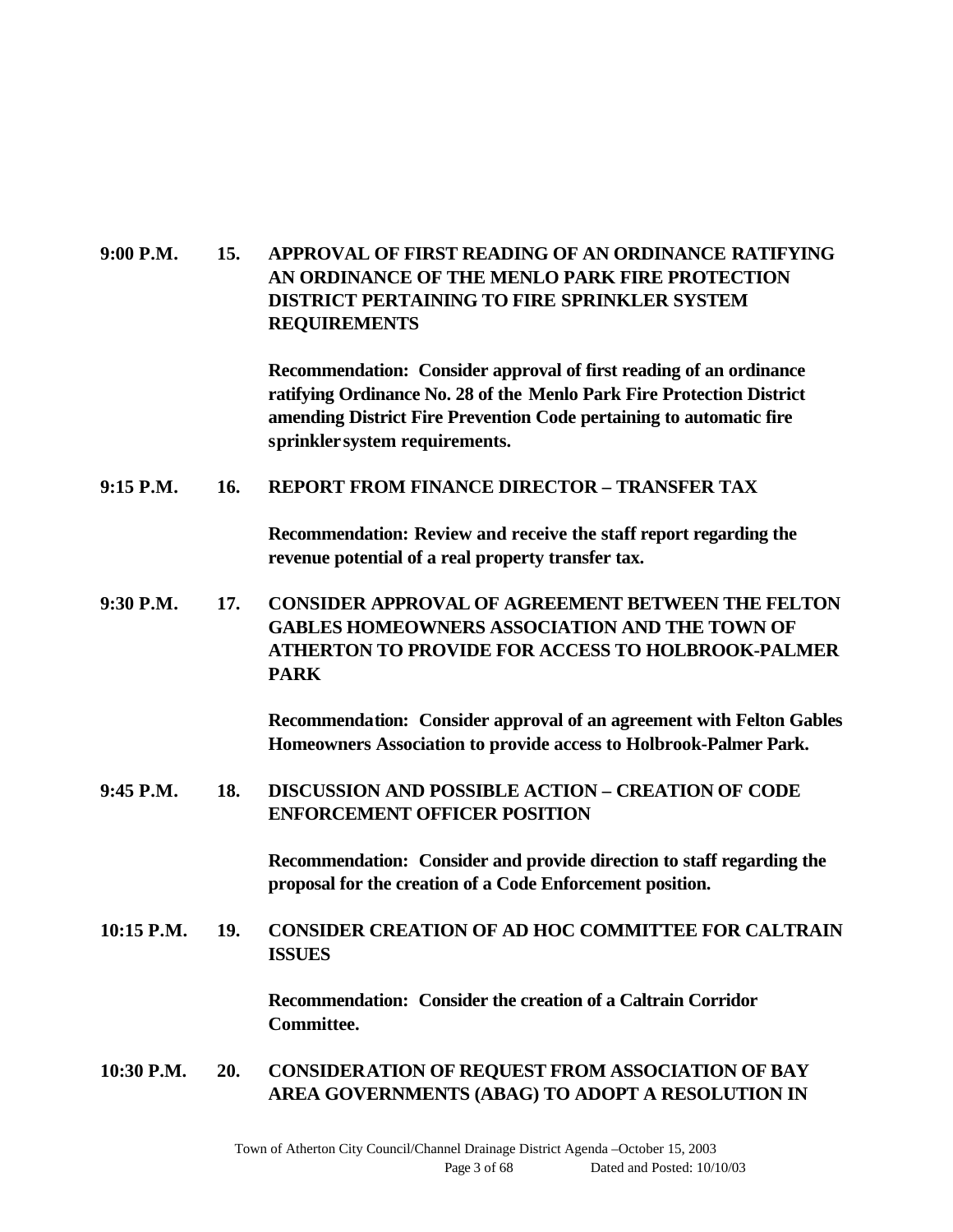#### **SUPPORT OF A STATEWIDE BALLOT INITIATIVE TO PROTECT LOCAL REVENUES**

**Recommendation: Consider adoption of the proposed League of California Cities sponsored resolution supporting a statewide ballot initiative to require voter approval before the state government may take local tax funds.**

- **10:40 P.M. 21. PUBLIC COMMENTS**
- **10:50 P.M. 22. ADJOURNMENT**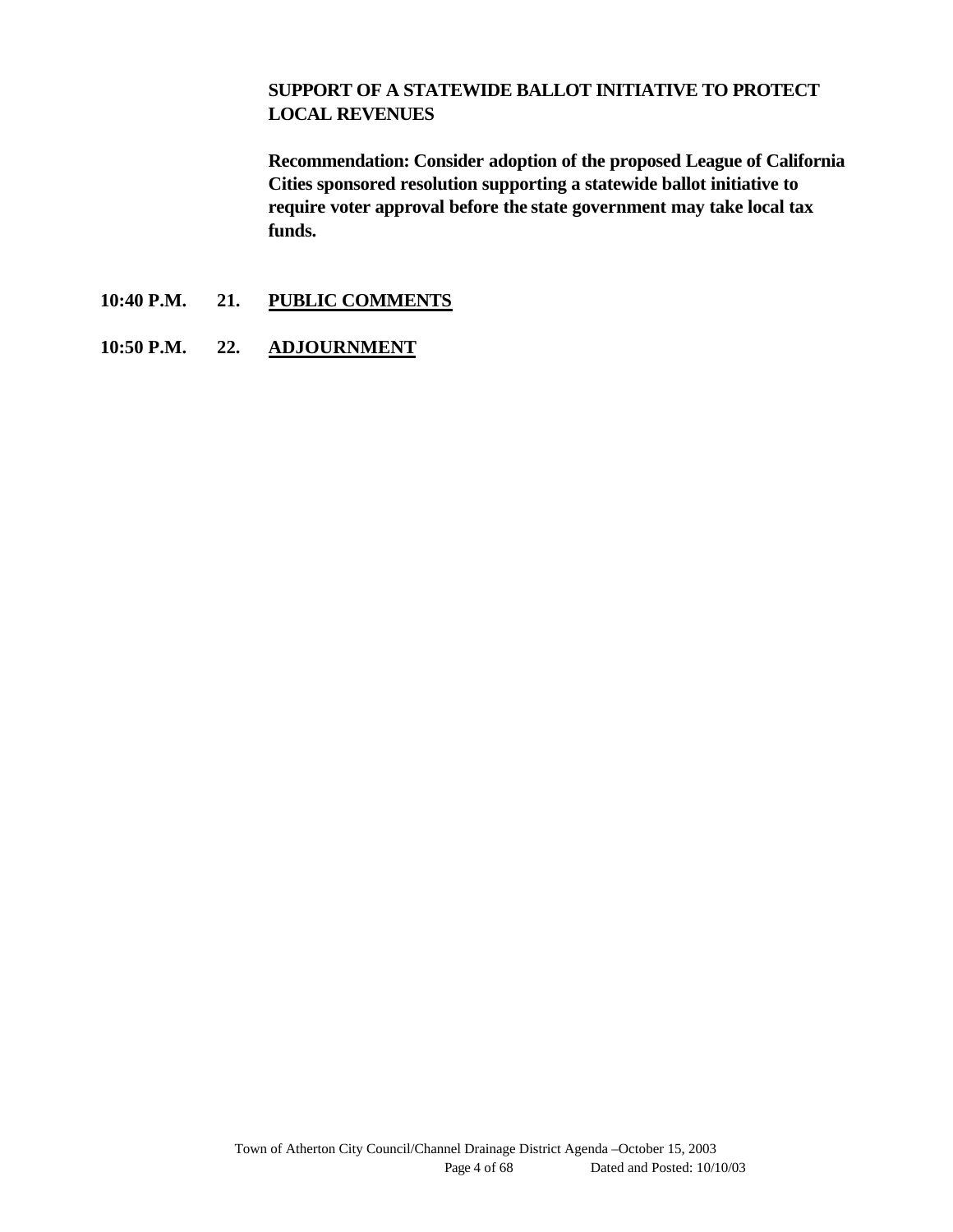#### *Agendas and staff reports may be accessed on the Town website at: www.ci.atherton.ca.us* F *Please contact the City Clerk's Office at 650.752.0529 with any questions*

Pursuant to the Americans with Disabilities Act, if you need special assistance in this meeting, please contact the City Clerk's Office at (650) 752-0529. Notification of 48 hours prior to the meeting will enable the City to make reasonable arrangements to ensure accessibility to this meeting. (29 CRF 35.104 ADA Title II)



**Draft Minutes Town of Atherton CITY COUNCIL/ATHERTON CHANNEL DRAINAGE DISTRICT September 17, 2003 6:00 P.M. Meeting Room Town Administrative Offices 91 Ashfield Road, Atherton Special Meeting**

**Mayor Janz called the meeting to order at 6:00 p.m.**

- **1. ROLL CALL**
	- **PRESENT: Kathy McKeithen Charles E. Marsala Alan B. Carlson James R. Janz William R. Conwell**

**City Manager Jim Robinson and City Attorney Marc Hynes were present.**

**2. PUBLIC COMMENTS**

**There were no public comments.**

**3. CLOSED SESSION**

**The Council adjourned to Closed Session at 6:05 p.m.**

**4. RECONVENE TO OPEN SESSION**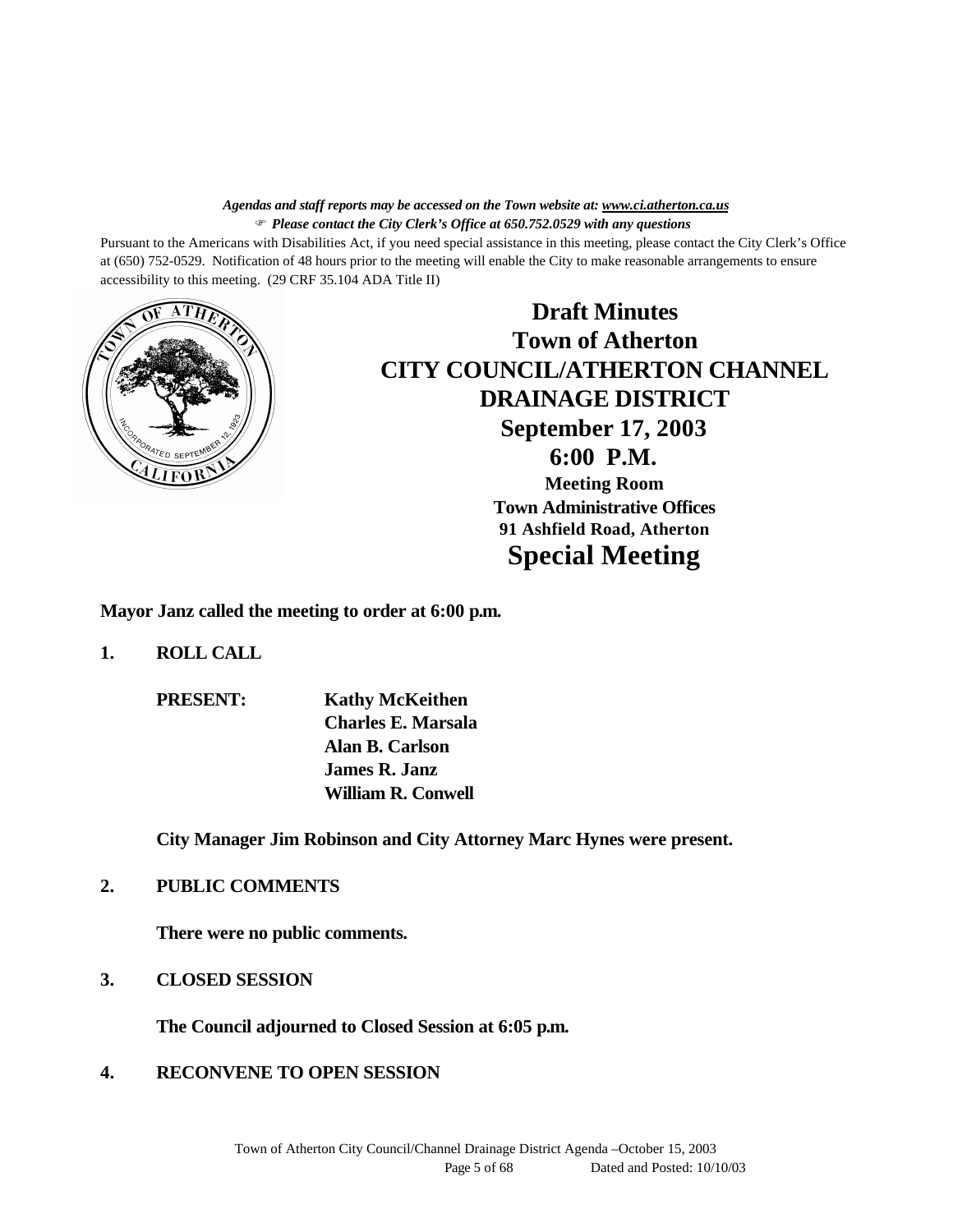**The Council reconvened to Open Session at 6:50 p.m. The following action was taken.**

**A. CONFERENCE WITH LEGAL COUNSEL – ANTICIPATED LITIGATION – pursuant to subdivision (c) of Government Code Section 54956.9: 4 potential cases.**

**Direction was given to the City Attorney.**

#### **B. LIABILITY CLAIMS - pursuant to Government Code Section 54956.95**

**Claimant: Enterprise Rent-a-Car Agency claimed against: Town of Atherton Direction was given to the City Attorney.**

**Claimant: Arlene Coddington Agency claimed against: Town of Atherton Direction was given to the City Attorney.**

**Claimant: Sean Sundland Agency claimed against: Town of Atherton Claim was denied by a unanimous vote of the City Council.**

#### **5. ADJOURN**

**The meeting adjourned at 6:55 p.m. to Closed Session continued after the Regular Meeting.**

**Respectfully submitted,**

**James R. Janz, Mayor**

**\_\_\_\_\_\_\_\_\_\_\_\_\_\_\_\_\_\_\_\_\_\_\_\_\_\_**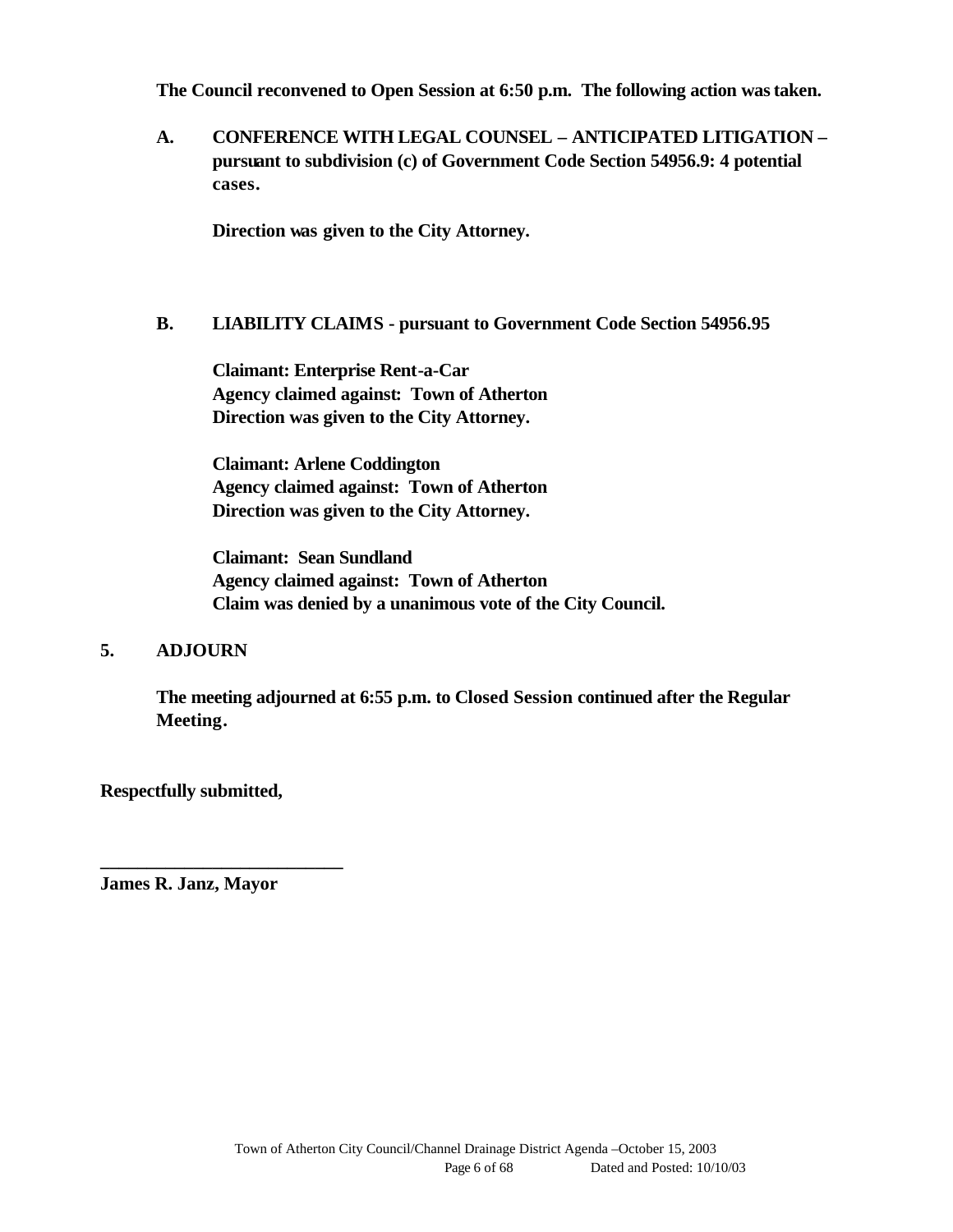

**Draft Minutes Town of Atherton CITY COUNCIL/ATHERTON CHANNEL DRAINAGE DISTRICT September 17, 2003 7:00 p.m. TOWN COUNCIL CHAMBERS** 94 Ashfield Road Atherton, California

## **REGULAR MEETING**

**Mayor Janz called the meeting to order at 7:10 p.m.**

- **1. PLEDGE OF ALLEGIANCE**
- **2. ROLL CALL**

**PRESENT: Kathy McKeithen Charles E. Marsala Alan B. Carlson James R. Janz William R. Conwell**

**City Manager Jim Robinson and City Attorney Marc Hynes were present.** 

- **3. PRESENTATIONS**
	- **A. Presentation by Midpeninsula Community Media Center Executive Director Annie Nieuhaus gave a brief report on the programs and channels**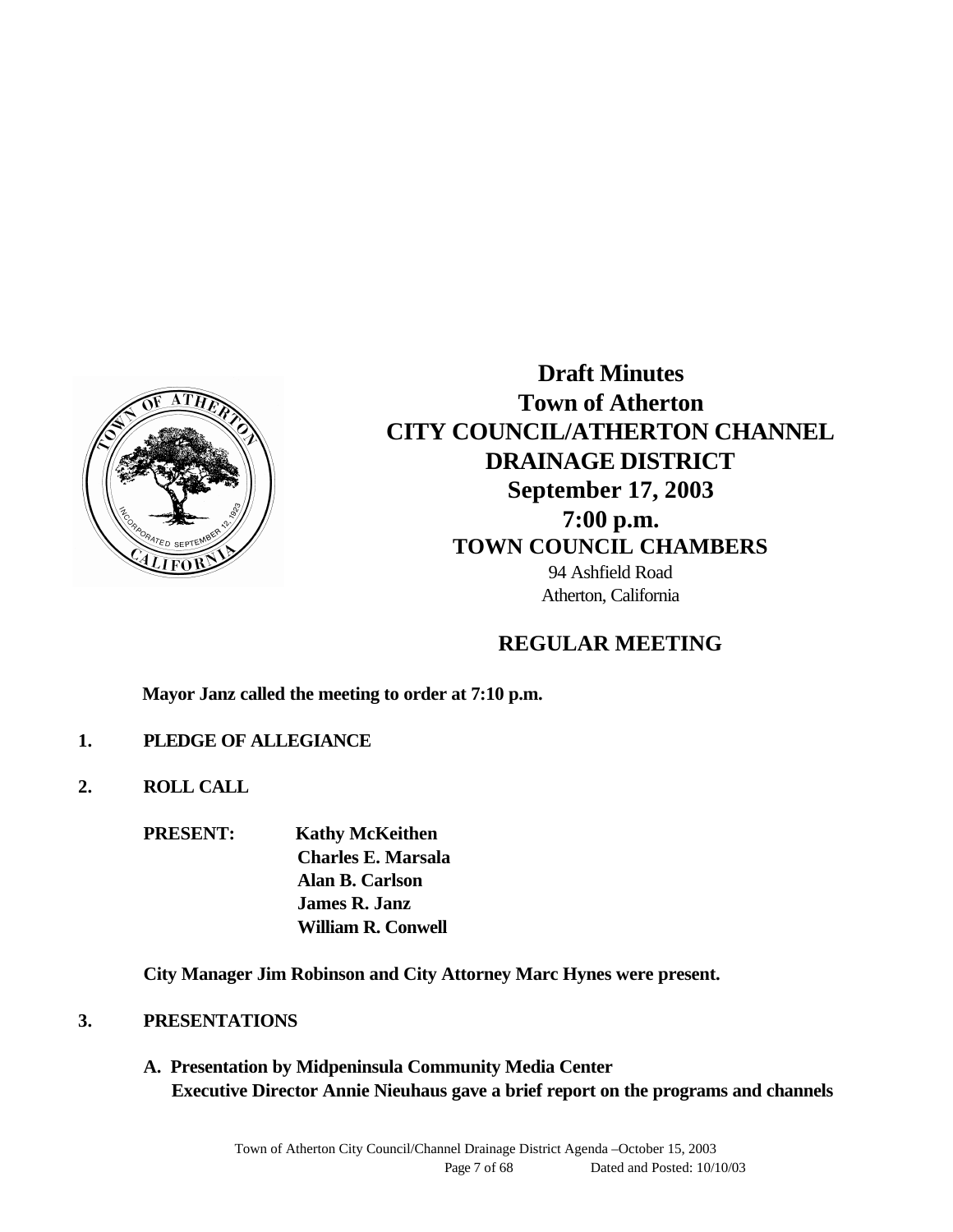**offered by the Media Center. She advised the Council that grant funding may be available through Cable Coop for equipment to videocast City Council meetings. Staff will prepare a letter of interest.**

- **B. Oath of Office for Police Officer Jason Yoakum Police Chief Robert Brennan administered the oath of office to new Police Officer Jason Yoakum.**
- **C. Proclamation Constitution Week September 17 23 Mayor Janz declared the week of September 17 – 23 Constitution Week.**

**D. Proclamation - Pollution Prevention Week September 15 - 21 Mayor Janz declared the week of September 15 to 21 as Pollution Prevention Week. Town Arborist Kathy Hughes Anderson announced a mercury thermometer exchange on Saturday, September 20 from 9:00 a.m. to 1:00 p.m. at Burgess Community Center, and a computer recycling event on Saturday, 9:00 a.m. to 2:00 p.m. at Tyco Electronics in Menlo Park.**

## **4. COUNCIL REPORTS**

- **Council Member Conwell reported that he attended the City/County Association of Governments Board meeting. The Board reviewed new state legislation. He also attended a Criminal Justice Commission meeting. The Commission was informed it has lost some state funding this year. Council Member Conwell announced that he will not attend the October City Council meeting.**
- **Council Member Carlson reported that the Finance Committee met September 4 and considered several items that are before the Council tonight. The Committee reviewed the annual Town Investment Policy, held discussion on building and planning fees, and discussed the parcel tax that expires June 2005. The Audit Committee met August 17 with the Town auditors. The Town received an unqualified opinion on its financial statements for the third consecutive year. The Audited Financial Statements will be presented at the October Council meeting.**
- **Council Member Marsala reported that he received a basic leadership certificate at the League of California Cities Conference in Sacramento. The League is planning to place a resolution on the November 2004 ballot to protect local revenues. He announced that the Screening Committee met with four applicants to the Arts Committee this past week. The Committee's recommendations for appointments are on tonight's agenda. He reported that construction parking issues were addressed at the General Plan Committee meeting September 10. Council Member Marsala reported that the Town's 80th anniversary party on September 12 was a success. He also attended the dedication of the new garden at the Library on Saturday, September 13. He commended Town Arborist Kathy Hughes Anderson for her work on the garden. He also noted that the Tennis Committee has started a website.**
- **Vice Mayor McKeithen reported on the General Plan Committee meeting where**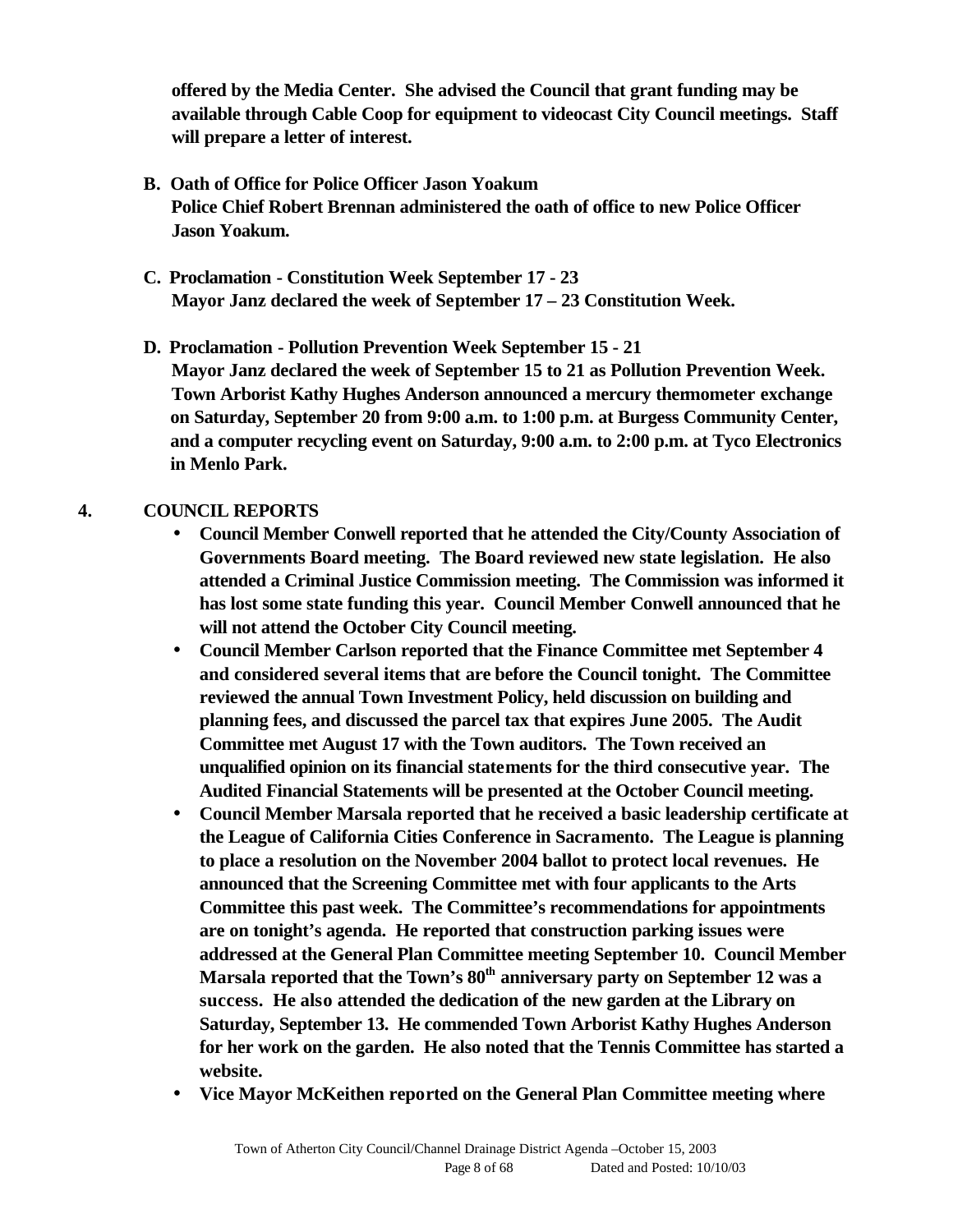**construction parking and code enforcement was addressed. The Committee has recommended that the public nuisance section of the Municipal Code be amended to address construction parking. The Committee also discussed the possibility of creating a code enforcement officer position. She asked that both of these items be placed on the October City Council agenda. Information on the number and type of complaints the Town has received was requested from staff by Council Member Carlson. It was agreed that the Planning Commission will address both of these items at their September 24 meeting. Vice Mayor McKeithen asked the City Manager to inform the Council when the date for the next Atherton Channel District Subcommittee will be set. She announced the next Office of Emergency Services meeting September 18, 5:30 p.m., at the County Center.** 

• **Mayor Janz stated that he would like the Council, at the next meeting, to consider the creation of an ad hoc committee to research and address the specific impact that the proposed high speed rail would have on the Town.**

#### **5. PUBLIC COMMENTS**

**The following members of the audience spoke:**

- **Robert Simonds, Atherton, informed the Council that maintenance will be performed on the Town clock in the next few weeks.**
- **John Ruggeiro, Atherton**

#### **6. STAFF REPORTS**

- **City Manager Jim Robinson reported that September 22 is the deadline for articles for the Athertonian. The Transportation Committee will meet October 14. The next meeting date for the Atherton Channel Subcommittee will be set at a later date.**
- **City Attorney Marc Hynes reported that Items 3C and 3D on the Closed Session were continued to after the Regular meeting. He reported out the action for Items 3A and 3B as follows:**
	- **A. CONFERENCE WITH LEGAL COUNSEL ANTICIPATED LITIGATION – pursuant to subdivision (c) of Government Code Section 54956.9: 4 potential cases. Direction was given to the City Attorney.**
	- **B. LIABILITY CLAIMS pursuant to Government Code Section 54956.95**

**Claimant: Enterprise Rent-a-Car Agency claimed against: Town of Atherton**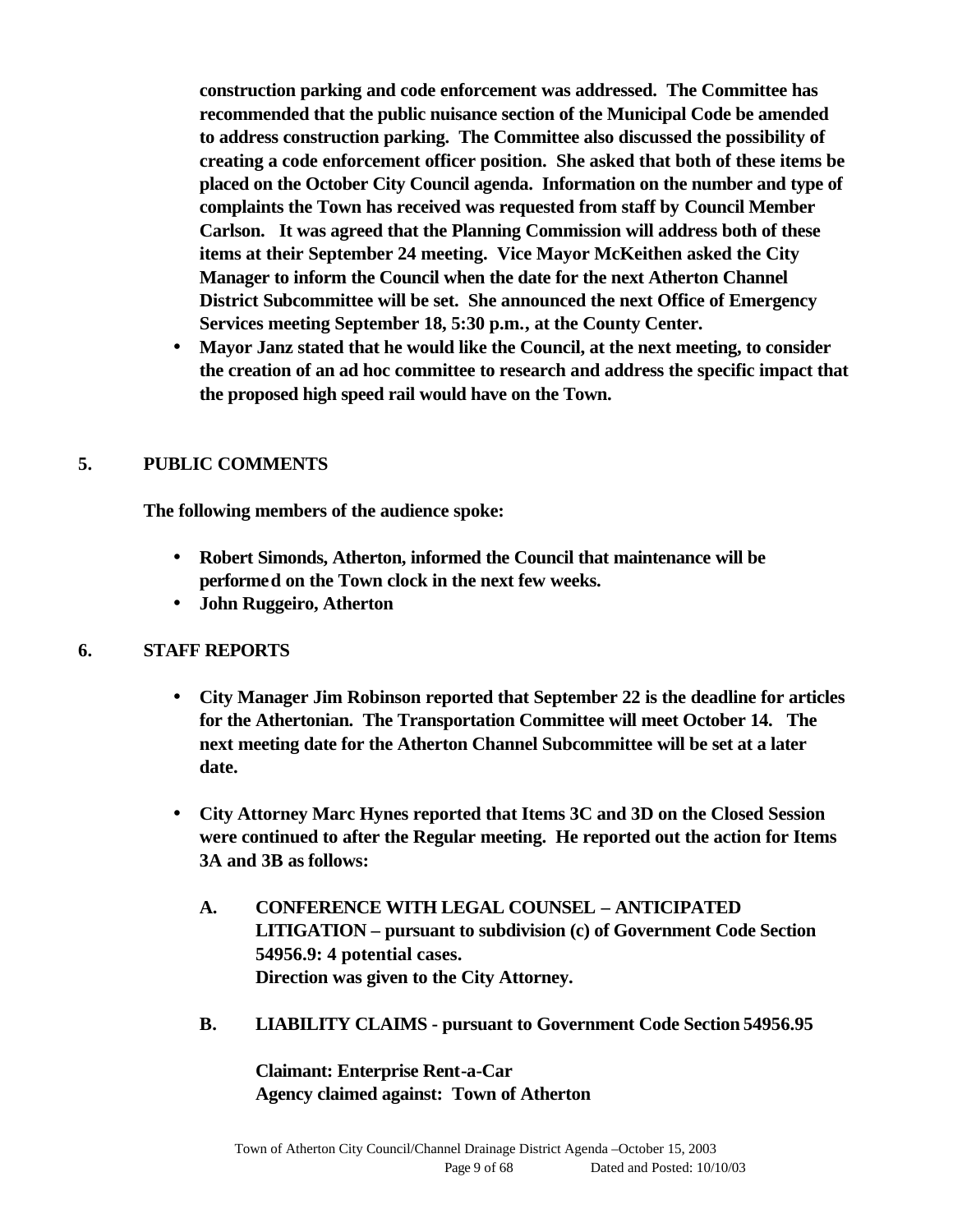**Direction was given to the City Attorney.**

**Claimant: Arlene Coddington Agency claimed against: Town of Atherton Direction was given to the City Attorney.**

**Claimant: Sean Sundland Agency claimed against: Town of Atherton Claim was denied by a unanimous vote of the City Council.**

#### **7. COMMUNITY ORGANIZATION ROUNDTABLE REPORT**

**Doris Kellett, Atherton representative to the San Mateo County Mosquito Abatement District Board, introduced District Manager Robert Gay. Mr. Gay gave a report on the District's role in preventing West Nile Virus.** 

**CONSENT CALENDAR** 

**Mayor Janz stated that Item 18 would be removed from the Consent Agenda. Council Member Marsala asked that Item 8 be removed. Vice Mayor McKeithen asked that Item 19 be removed. Council Member Marsala encouraged staff, in respect to Item 20, to research matching funds for the grants.** 

**MOTION – to approve the Consent Agenda as presented with the exception of Items 8, 18 and 19.**

**M/S McKeithen/Conwell Ayes: 5 Noes: 0 Abstain: 0 Absent: 0** 

- **8. Removed from Consent Agenda**
- **9. APPROVED BILLS AND CLAIMS FOR JULY, 2003 IN THE AMOUNT OF \$1,132,669, AND AUGUST, 2003 IN THE AMOUNT OF \$767,061**
- **10. ACCEPTED MONTHLY FINANCIAL REPORTS FOR JULY AND AUGUST 2003**
- **11. APPROVED ANNUAL INVESTMENT POLICY**
- **12. ADOPTED ORDINANCE NO. 544 AMENDING ATHERTON MUNICIPAL CODE SECTION 17 REGULATING ACCESSORY STRUCTURES FOR SECOND DWELLING UNITS**

**Adopted Ordinance No. 544 amending Atherton Municipal Code Section 17 regulating second dwelling units, and waived further reading.**

**13. ADOPTED ORDINANCE NO. 545 AMENDING ATHERTON MUNICIPAL CODE**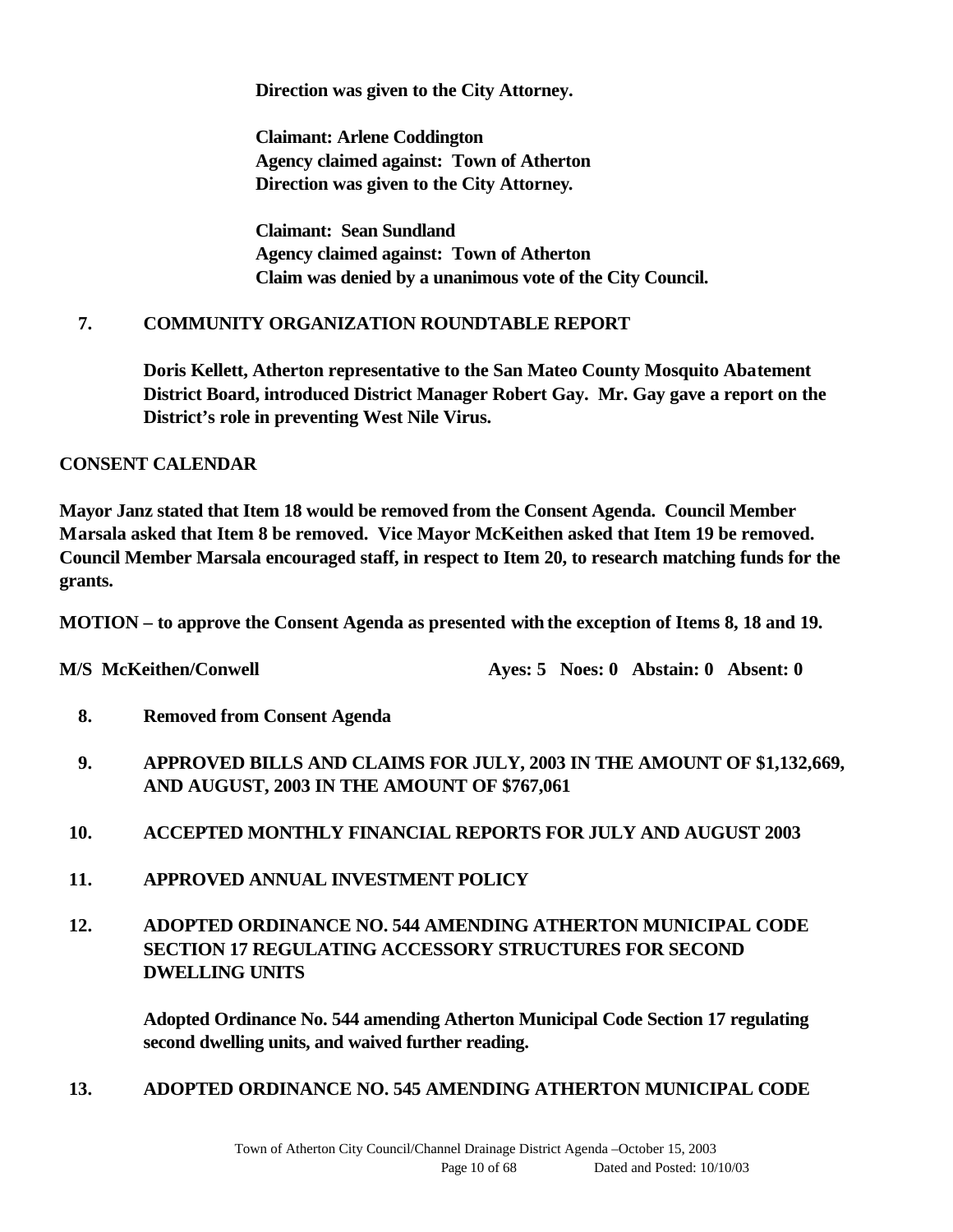#### **SECTION 15 REGARDING ENVIRONMENTAL REVIEW**

**Adopted Ordinance No. 545 amending Atherton Municipal Code Section 15 regarding the environmental review process for removal of heritage trees, and waived further reading.**

- **14. APPROVED SECOND READING OF ORDINANCE NO. 543 AMENDING ORDINANCE NO. 538 TO CONTINUE IN EFFECT EXISTING PROCEDURES FOR INFORMAL COMPETITIVE BID AND SMALL PURCHASES**
- **15. ACCEPTED QUARTERLY INVESTMENT REPORT FOR QUARTER ENDING JUNE 30, 2003**
- **16. ACCEPTED WORK AND AUTHORIZED RECORDING A NOTICE OF COMPLETION FOR ATHERTON AVENUE RECONSTRUCTION, PROJECT NO. 03- 004**

**Accepted the work and authorized recording of a notice of completion for the Atherton Avenue - Stern Lane to Linda Vista Avenue Reconstruction Project No. 03-004.**

**17. ACCEPTED WORK AND AUTHORIZED RECORDING A NOTICE OF COMPLETION FOR HOLBROOK-PALMER PARK PARKING LOT, PROJECT NO. 03-003**

**Accepted the work and authorized recording of a notice of completion for the Holbrook-Palmer Park Parking Lot Patching and Sealing Project, Project 03-003.**

- **18. Removed from Consent Agenda.**
- **19. Removed from Consent Agenda.**

## **20. ADOPTED RESOLUTION NO. 03-16 APPROVING AN AGREEMENT WITH CALTRANS FOR HIGHWAY MAINTENANCE SERVICES**

**Adopted Resolution No. 03-16 approving an agreement with Caltrans to perform highway maintenance services along El Camino Real, and authorizing the Mayor to execute said agreement. Increase appropriations for Public Works contract services by \$26,800.**

**21. ADOPTED RESOLUTION NO. 03-17 APPROVING THE APPLICATION FOR GRANT FUNDS FOR THE PER CAPITA GRANT PROGRAM UNDER THE 2002 RESOURCES BOND ACT AND RESOLUTION 03-18 APPROVING THE APPLICATION FOR GRANT FUNDS UNDER THE ROBERTI-Z'BERG-HARRIS BLOCK GRANT**

**Adopted Resolution No. 03-17 approving the Town of Atherton's application for grant**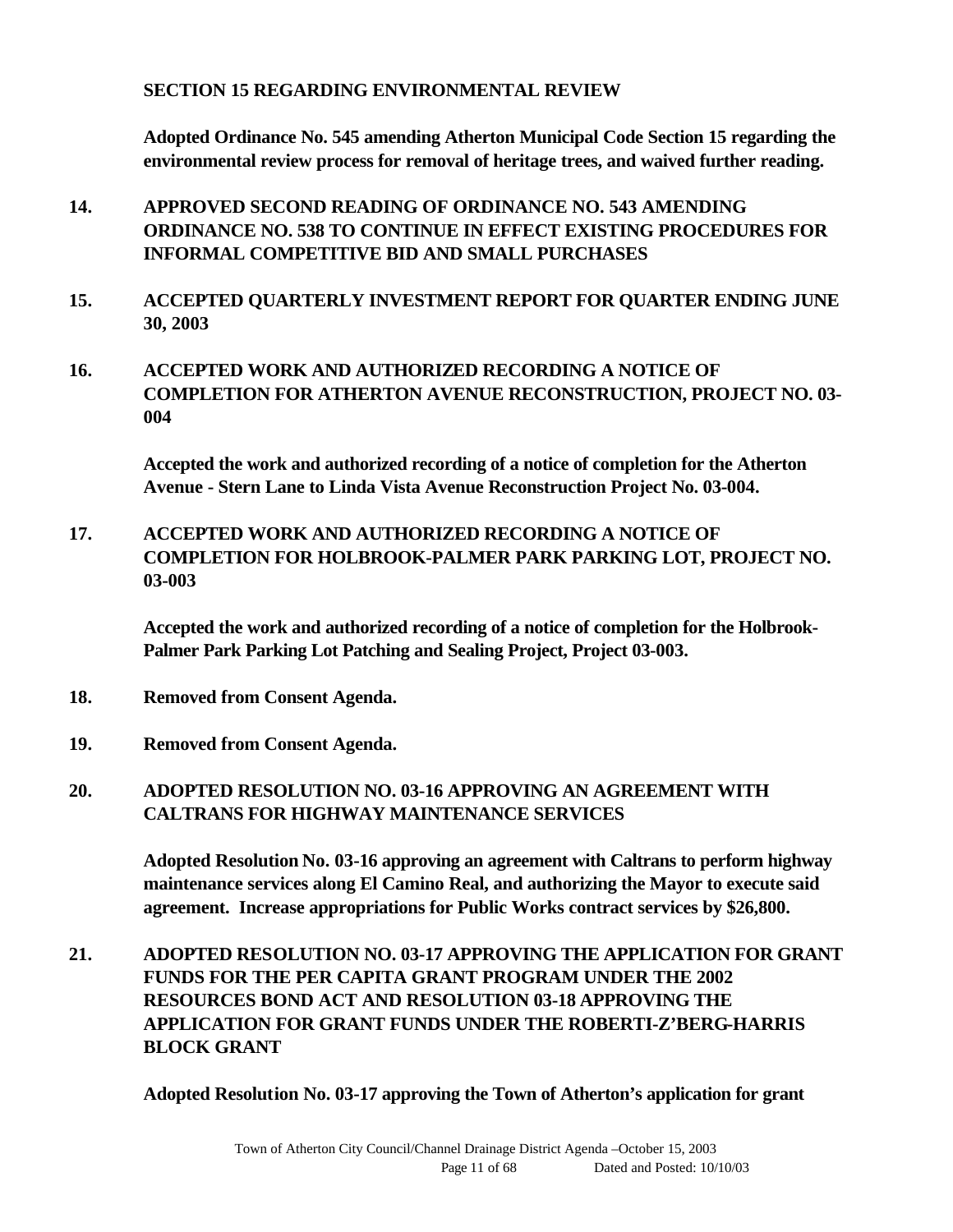**funds under the 2002 Resources Bond Act and Resolution No. 03-18 for the Roberti-Z'Berg-Harris Block Grant.**

#### **22. APPROVED PURCHASE OF UTILITY VEHICLE FOR HOLBROOK-PALMER PARK**

**Approved the purchase of a Toro Workman 3100 utility vehicle for Holbrook-Palmer Park for a total price not to exceed \$16,500.**

#### **REGULAR AGENDA**

**Item 18 was removed from the Consent Agenda and placed on the Regular Agenda.**

#### **18. APPOINTMENTS TO ATHERTON ARTS COMMITTEE**

**Council Members Marsala and Conwell of the City Council Screening Committee asked that this item be removed from the Consent Agenda. Council Member Marsala announced that four applicants were interviewed by the Screening Committee and were recommended for appointment to the Atherton Arts Committee.** 

**MOTION – to appoint Florentina Mazzone, Valerie Gardner, Jan Zones and James Martinez to serve on the Atherton Arts Committee for indefinite terms.**

**M/S Marsala/Conwell Ayes: 5 Noes: 0 Absent: 0 Abstain: 0**

**Items 24 and 26 were taken out of order.** 

**24. DISCUSSION AND POSSIBLE ACTION – REPORT ON CONSTRUCTION AND LANDSCAPE SCREENING PLAN FOR RETAINING WALL AT 85 ORCHARD HILLS AND RELATED SITE IMPROVEMENTS AND DEVELOPMENT**

> **Vice Mayor McKeithen stated that she asked for this item to be placed on the agenda because of concerns with the issuance of permits for accessory structures on the 85 Orchard Hills property. City Attorney Marc Hynes noted that this item did not require Council action in terms of the building permit for 85 Orchard Hills Drive, but that discussion of the matter might generate revisions to the zoning ordinance.**

**Building Official Mike Hood presented the staff report for this item. A building permit was issued in June 2002 for a retaining wall at 85 Orchard Hills Drive. The City Council subsequently heard an appeal filed by the adjoining property owner at 291 Stockbridge Avenue challenging the propriety of regulating the retaining wall as an accessory structure. The Council ruled that the permit was properly issued and referred the issue of retaining wall regulations to the General Plan Committee for review. Retaining wall regulations were later revised to limit the maximum height of a single retaining wall to 6 feet.**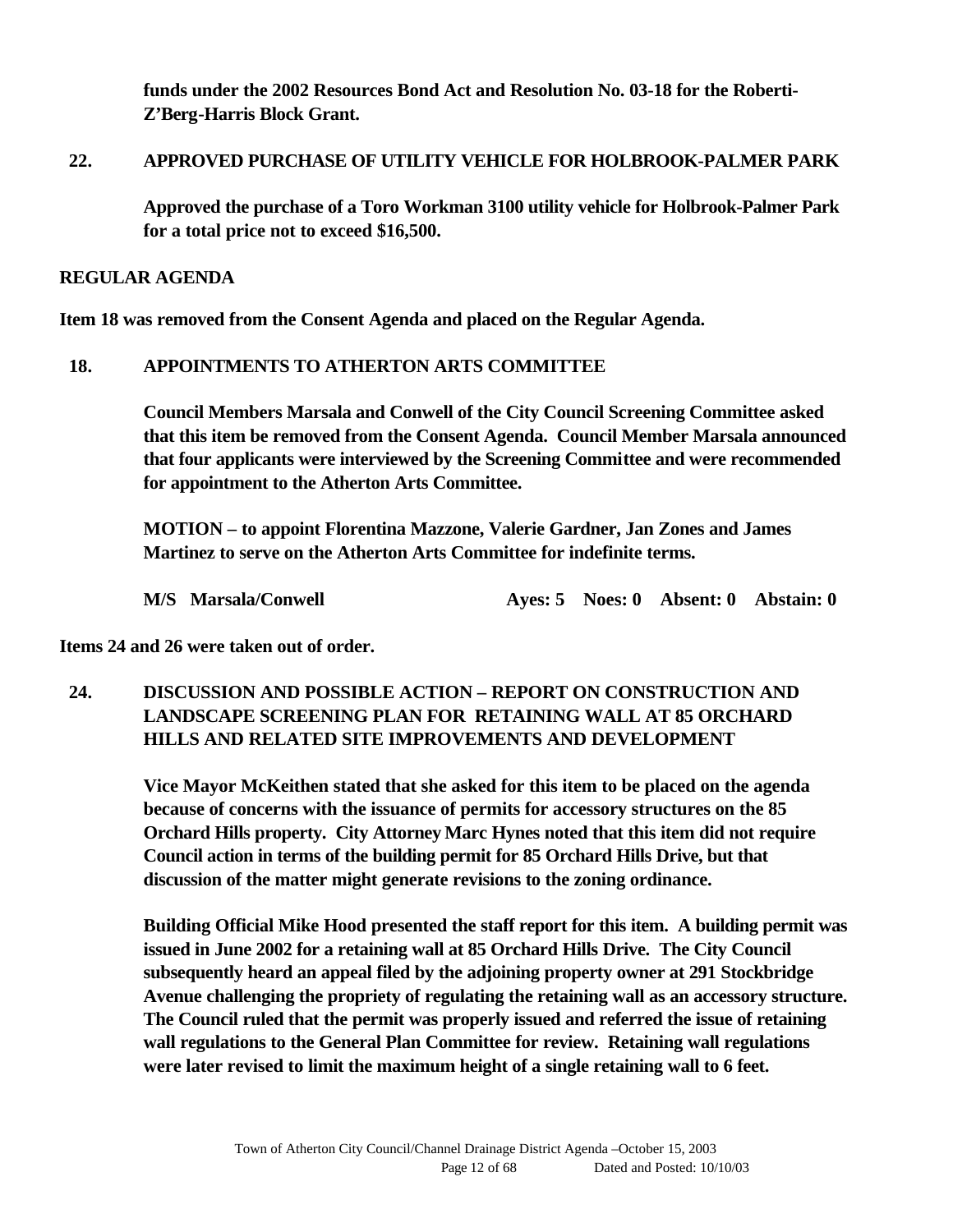**The Building Official stated that a modified landscape screening plan has been submitted which places all of the screening material on the 85 Orchard Hills property. A previous agreement between the two adjoining property owners for the retaining wall screening to be planted on the 291 Stockbridge property no longer exists. In the staff report, the Building Official also responded to issues regarding the process time for the permit for a pool house constructed at 85 Orchard Hills, and the height and size of the pool house.** 

**City Manager Jim Robinson clarified that the lower level landscape screening plan has been submitted and has been approved by Town staff. A plan for the upper level screening has also been submitted. The City Manager noted that although Eric Amadei, property owner of 291 Stockbridge, has reviewed and signed off on the lower level plan, he still may have concerns with the upper level plan.** 

**Paul Baynton, contractor for the 85 Orchard Hills project, spoke. He described actions the property owner, Karim Maskatiya, has taken related to landscape screening since the permit for the retaining wall was issued. He informed the Council of the types of plants and trees that are included in the approved plan.** 

**Town Arborist Kathy Hughes Anderson explained that the proposed landscaping is sufficient to screen the 11 foot wall including the 3 foot railing above the wall.**

**Eric Amadei, owner, 291 & 293 Stockbridge Avenue, expressed his concerns with the administrative process for the Town's approval of the retaining wall, stating that the size of the wall has a negative impact on adjoining properties. He reported that his understanding was that no accessory structures were going to be constructed above the retaining wall. He provided photographs of the site. He confirmed that he has agreed to and signed off on the landscape screening plan for the bottom level, but has only seen parts of the plan for the upper level.**

**Vice Mayor McKeithen expressed concerns with the permitting process in general as well as permitting procedures used specifically for the Orchard Hills project. She suggested that plans should be filed when the landscape screening agreement is submitted and that road impact fees should be required for landscape screening. Relative to the 85 Orchard Hills project, her concerns included whether adequate standards were used to place the valuation on the retaining wall project to ensure that proper fees and taxes, including business license fees, were collected. In addition, she questioned the timing of submittal of plans for the pool house, the processing time for the building permit for the pool and spa, and the construction of other structures above the wall prior to final inspection of the retaining wall. She questioned the practice of contractors signing the building permit applications as owner-builder.** 

**Council Member Marsala suggested three issues that should be addressed by the General Plan Committee: 1) a requirement for landscape screening to be planted on the property where the construction is taking place, 2) regulations for screening on slopes, and, 3)**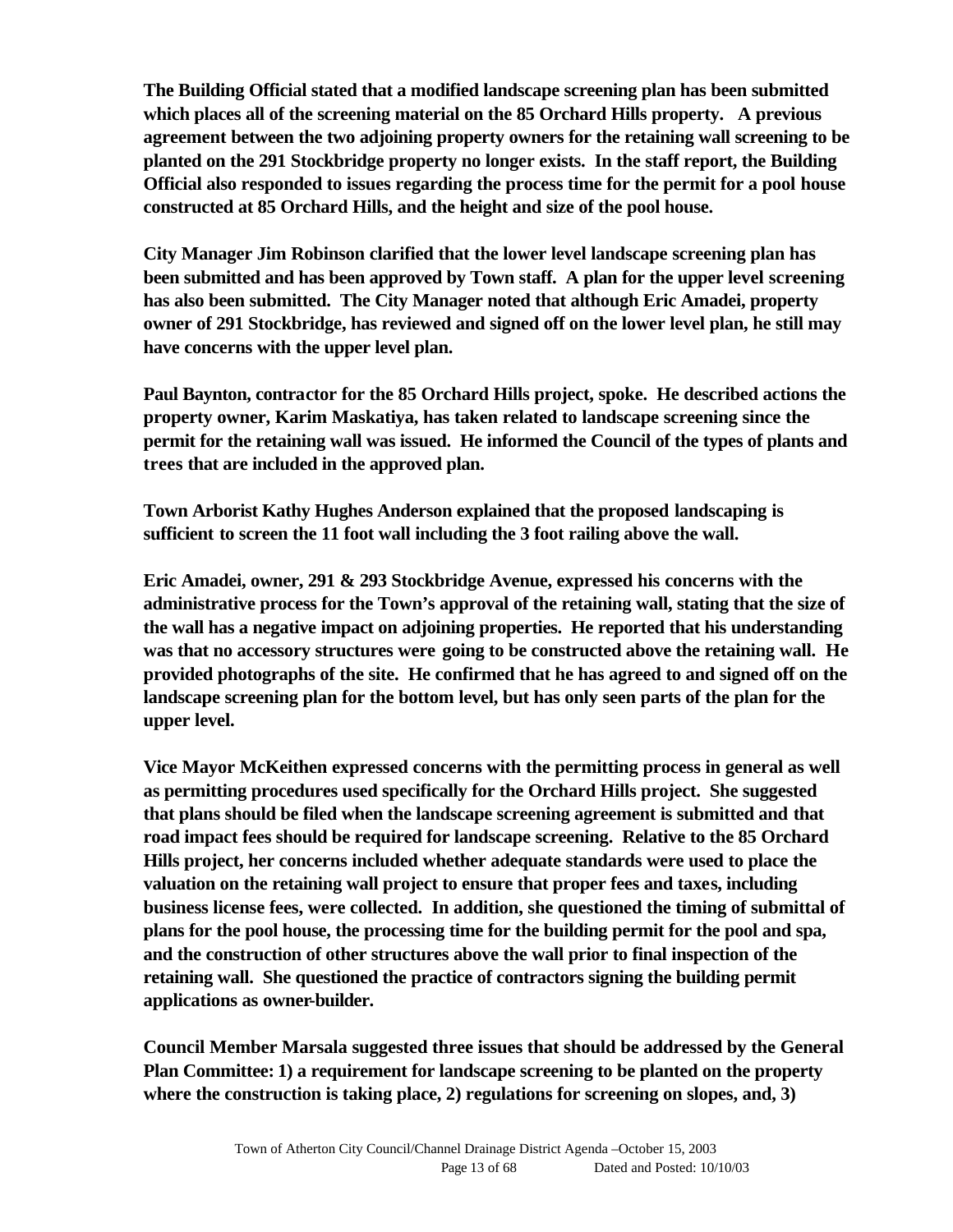**regulations for removal of landscaping from existing structures.** 

**At Council Member Carlson's request, Building Official Mike Hood confirmed that landscape screening plans have been approved, that his decision has not been appealed, and the time period for an appeal has expired. Council Member Carlson asked, if the Council agreed, that the City Attorney, Building Official and the City Manager review the Orchard Hills project and plans to determine if any misrepresentations have been made in the permitting process. He also asked that the City Manager and the Building Official determine if a final inspection of the work at Orchard Hills should be withheld until such review has been made. He suggested that staff return to the Council with a response to Vice Mayor McKeithen's statements.**

**Mayor Janz asked the City Attorney to report back with respect to non-written representations to the Town not being complied with, and whether the City Council has any recourse. It was requested that a transcript of the tapes of the July 17, 2002 public hearing concerning the appeal of the Building Official's approval of the retaining wall be reviewed by staff and the City Attorney.**

**It was agreed that the staff response to Vice Mayor McKeithen's comments should be made in writing. Vice Mayor McKeithen agreed to submit her points in writing to the City Manager.** 

**City Manager Jim Robinson stated that staff will respond to the issues as soon as possible. He stated that staff will provide Mr. Amadei a copy of the approved landscape screening for the top level, and will meet with him if he desires.**

**It was determined that since Council Member Conwell will not be in attendance at the October regular meeting, this item will come before the Council in November.**

**MOTION – 1) direct staff, in conjunction with the City Attorney, to review the representations made by the owner at 85 Orchard Hills, and/or his representatives, in the permitting process for all of the permits that have been issued with respect to the project at 85 Orchard Hills. Included in the review should be representations made during the public hearing on July 2002 regarding the retaining wall. Direct the City Attorney to report back to the City Council if he finds that any misrepresentations were made during the process, either in obtaining the building permits or at the hearing on the retaining wall in July 2002, and inform the Council of the Town's remedies with respect to any of his findings. 2) Direct staff, upon receipt of the written submission of Vice Mayor McKeithen's points, to prepare a written report to the City Council with respect to staff's actions and activities for the November 2003 meeting, and in the report address separately the items that Vice Mayor McKeithen raised that are not at this time included in the Town's ordinances, such as road impact fees for landscaping projects, as well as address separately the processing issues, and in doing so, cite municipal codes and/or practices that have been uniformly adopted by the Building Department with respect to the processing of permits. 3) Pending**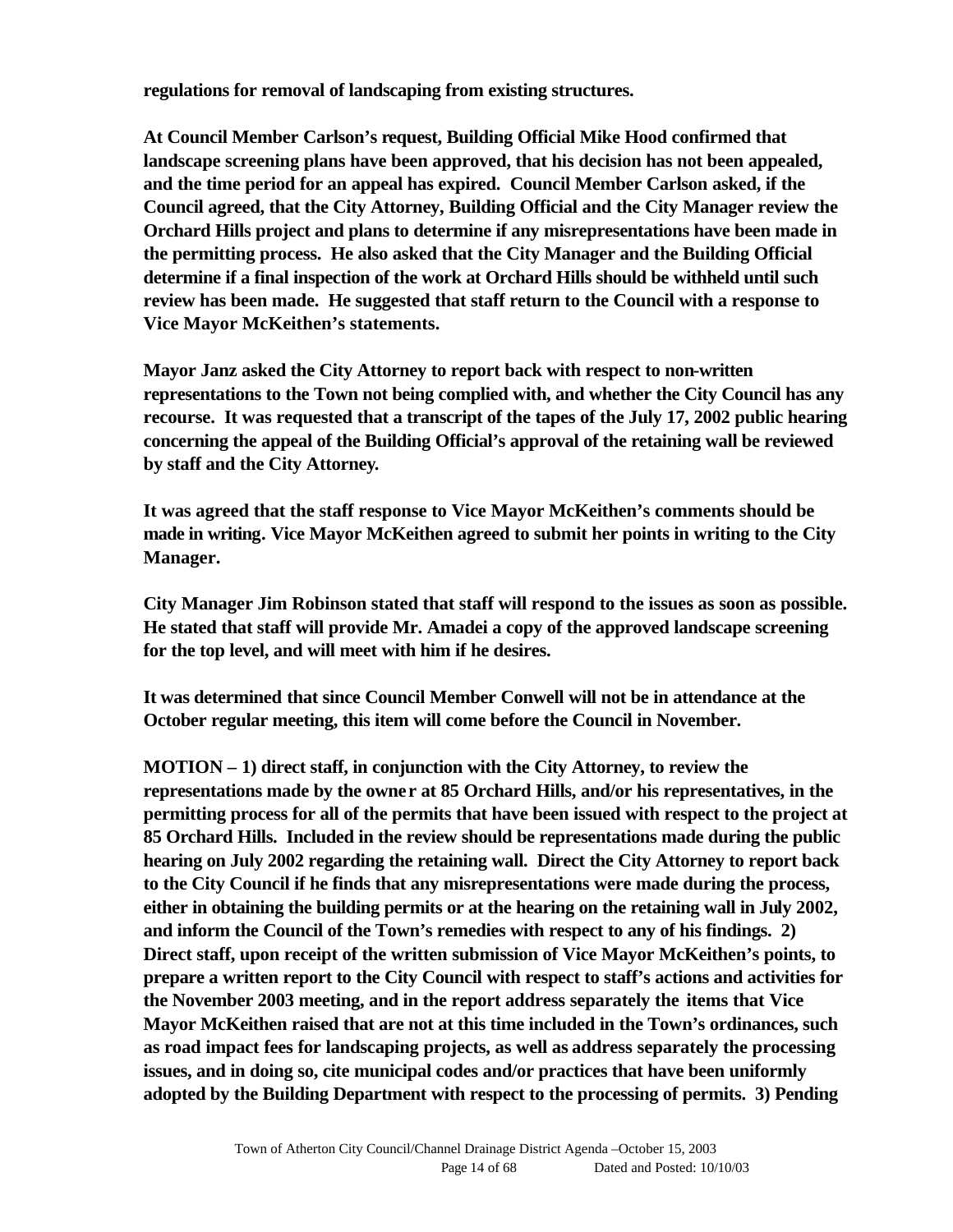**this review, and upon the advice of legal counsel to the extent the Town has the authority, direct staff to withhold final inspections and approval of the issued permits until such time as the reports come back and the Council has had the opportunity to consider both the reports and opinions of the City Attorney, and the reports and opinions of staff. 4) Direct staff to identify and make recommendations for solutions with respect to any loopholes in the Town's procedures. 5) Direct the City Attorney to review the landscape screening agreement process to determine if the Town can make the submittal of plans a requirement at the time the landscape screening agreement is filed. 6) Direct staff to ensure that the oleander described in the landscape screening plans for 85 Orchard Hills is the correct oleander planted along the retaining wall.** 

**M/S Carlson/McKeithen Ayes: 5 Noes: 0 Absent: 0 Abstain: 0**

**Mayor Janz called a recess at 10:55 p.m. The Council reconvened at 11:05 p.m.**

## **26. CONSIDERATION OF FELTON GABLES HOMEOWNERS' ASSOCIATION REQUEST TO CONSTRUCT A GATE FOR PEDESTRIAN ACCESS FROM FELTON GABLES TO HOLBROOK-PALMER PARK**

**City Manager Jim Robinson presented the staff report for this item. A request has been received from the Felton Gables Homeowners Association to construct a gate at the southwest corner of the subdivision adjoining Holbrook-Palmer Park to provide access to the Park. This item was presented to the Park and Recreation Commission at their August meeting. The Commission supported the request and recommended that the City Council approve it contingent upon there being no cost to the Town.** 

**Michael Mimeles spoke on behalf of Felton Gables Homeowners Association, stating that 40 to 50 families out of 125 homes have expressed an interest in purchasing keys to the gate. Mr. Mimeles assured the Council that the gate would remain locked at all times and residents would be required to sign a release form prior to receiving a key. An adjacent homeowner has agreed to provide an easement to allow access to the Park from the piece of property the Association already owns.** 

**City Attorney Marc Hynes stated that a formal agreement should be drawn up, and that the Association should provide liability insurance listing the Town as additional insured. Council Member Conwell suggested that a sunset clause be included in the agreement.**

**The following members of the audience spoke:**

- **Doug Satzger, representing Felton Gables Homeowners Association, discussed plans for the gate, stating that the Association plans to replace 80 feet of fence along park property as part of the project.**
- **Jeff Carlton, Felton Gables, voiced his concerns regarding possible negative**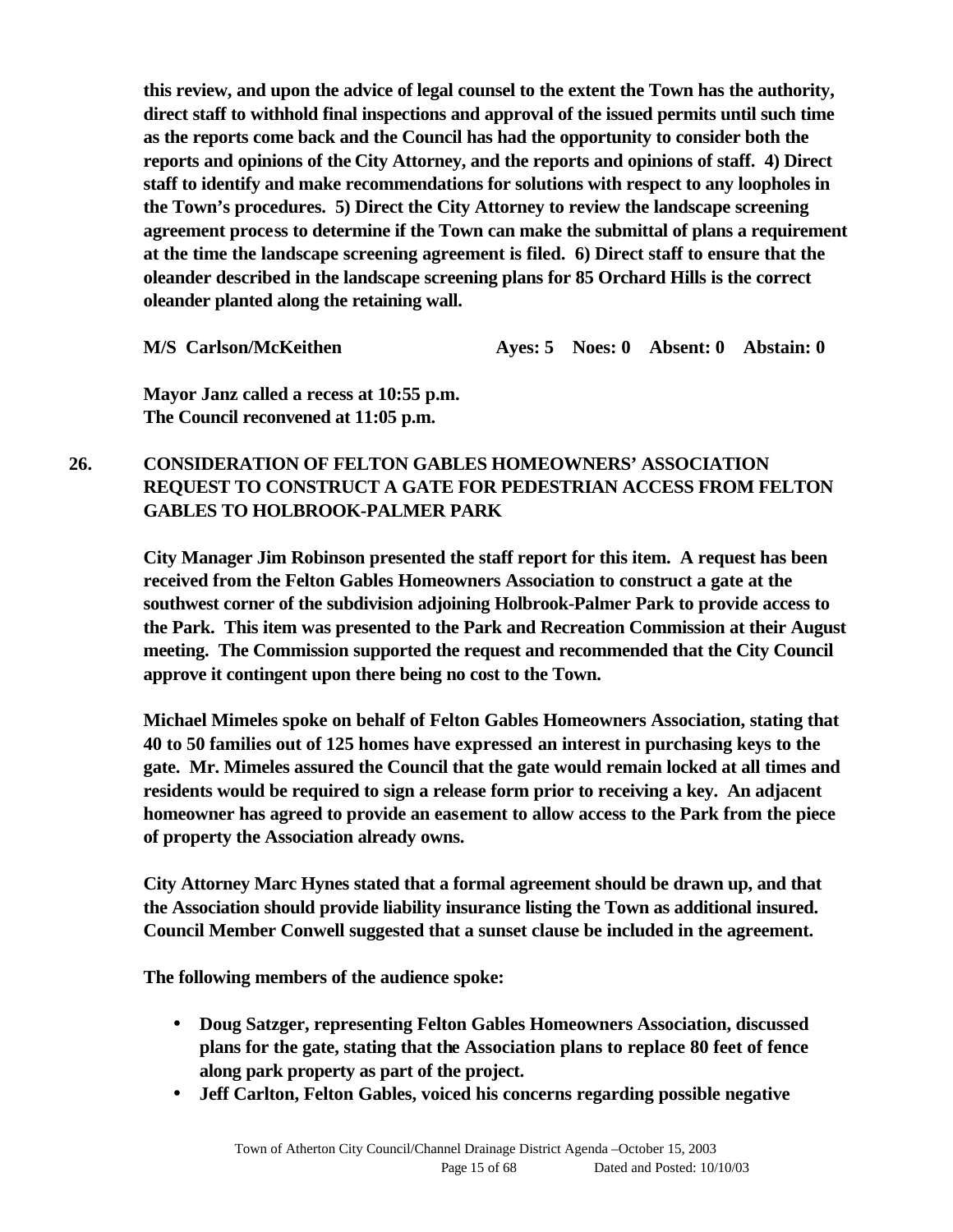**impacts the proposed gate and path might have on his property which is adjacent to the path.** 

- **Lou Paponis, Atherton, read a letter from Howard Crittenden, Holbrook-Palmer Park Foundation, against construction of a gate.**
- **Cat Westover, Park and Recreation Commission, stated that the Commission's recommendation for approval of the gate was in part to reduce vehicular traffic in the Park. She commented that walk-in traffic for special events could be handled by placing someone at the gate to collect fees.**
- **Marguerette Paponis, Atherton, asked that a provision be included in the agreement to ensure that keyholders are charged admission at the gate for paying events held at the Park.**

**Discussion ensued regarding specific items to be included in the agreement with the Homeowners Association.** 

**MOTION – to allow the construction of a gate, subject to the following conditions: that Felton Gables Homeowners Association obtain signed releases from keyholders, that proof of liability insurance be provided, that a 30 day notice provision (after 3 months) be included in the agreement, that monthly maintenance be to the Town's satisfaction, that a provision be in the agreement to reflect that keyholders will be charged admission at the gate for paying events, that standard waiver and indemnity clauses be included, that the Association provide the City Attorney with the release form to become an addendum to the agreement, that the Town be provided with a list of keyholders on a quarterly basis, and that payment of attorney fees be included in the agreement.**

**M/S McKeithen/Janz Ayes: 5 Noes: 0 Abstain: 0 Absent: 0**

**The agreement will be before the Council at the October City Council meeting.**

**Item 8 was removed from the Consent Agenda and placed on the Regular Agenda.**

## **8. APPROVED MINUTES OF SPECIAL AND REGULAR COUNCIL MEETINGS OF JULY 16, 2003**

**Council Member Marsala asked that this item be removed from the Consent Agenda. He requested that his comments be clarified under Item 22 of the July 16, 2003 Regular City Council meeting minutes.** 

**MOTION – to amend Item 22 of the July 16, 2003 Regular City Council meeting minutes to clarify Council Member Marsala's comments by adding: "Council Member Marsala supported Park and Recreation Commission's unanimous motions that \$180,000 of the \$550,000 collected from the sales of tennis keys be spent to restore the tennis courts with additional funds to be raised by the Tennis Committee".**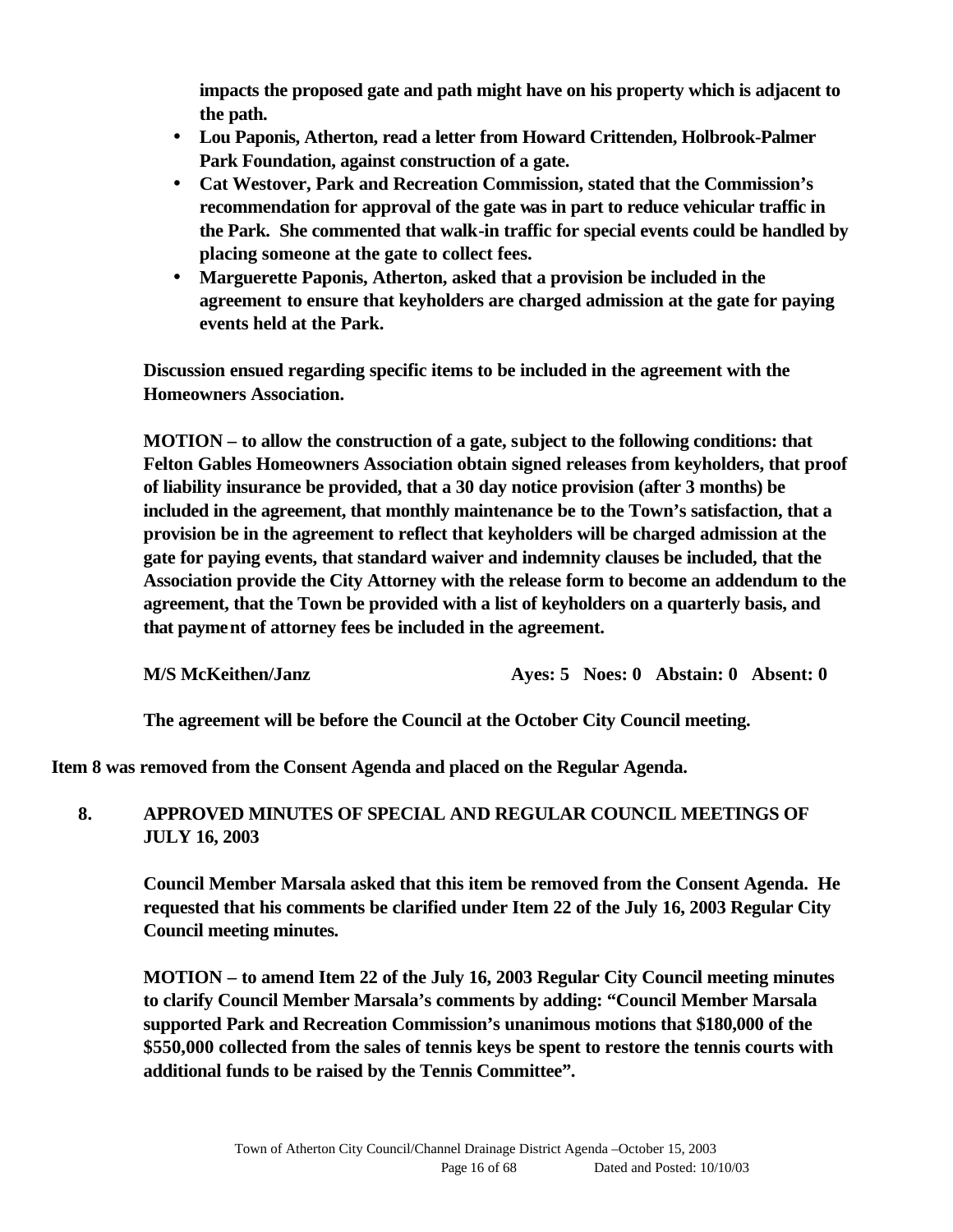#### **23. PUBLIC HEARING –**

## **CONSIDER ADOPTION OF A RESOLUTION MODIFYING FEES FOR SERVICES RELATED TO BUILDING AND PLANNING AND CONFIRMING EXISTING PRACTICE REGARDING BUILDING PERMIT VALUATIONS**

**Finance Director John Johns presented the staff report for this item. As a result of Fiscal Year 2003-04 budget deliberations, it was determined that an increase in certain building and planning fees are necessary. Staff has recommended changes to existing building and planning fees and implementation of certain new fees. A comparative analysis of Building Department costs and revenues by program is included in the staff report. Staff recommended that building permit fees be calculated at 100% of the levels established under Table 1-A of the 1997 Uniform Building Code, and that fees for planning related activities be established at actual costs with an initial non-refundable deposit of \$750 per application. Staff also recommended that a fee be established for after-hours construction permits and a fee to cover costs for processing school master plan reviews.** 

**A survey of building permit fees of surrounding cities was provided to the Council. Discussion ensued related to the possibility of increasing road impact fees. City Attorney Marc Hynes stated that any new or increased fees would require a majority vote of the residents. Senior Planner Lisa Costa Sanders was asked to follow up with the surveyed cities to obtain information on how their fees were established.**

**Mayor Janz opened the public hearing at 12:12 a.m. There were no comments. The public hearing was closed.**

**Vice Mayor McKeithen requested that the practice of the Building Department should be to require that signed contract documents be a part of the building permit file. City Manager Jim Robinson stated that language in the proposed resolution addresses that issue.** 

**MOTION – to adopt Resolution No. 03-19, amending Resolution No. 00-13 by modifying fees for services related to building and planning and confirming existing practice regarding building permit valuations as set forth in the staff report, and providing for the new fees as set forth in the report relating to school master plan reviews and after hours construction permits.**

**M/S Janz/Carlson Ayes: 5 Noes: 0 Abstain: 0 Absent: 0**

## **25. STATUS REPORT ON THE TEMPORARY NO PARKING ZONE ON OAK GROVE AVENUE – CONSIDER CONTINUING TEMPORARY PLACEMENT OF NO PARKING SIGNS**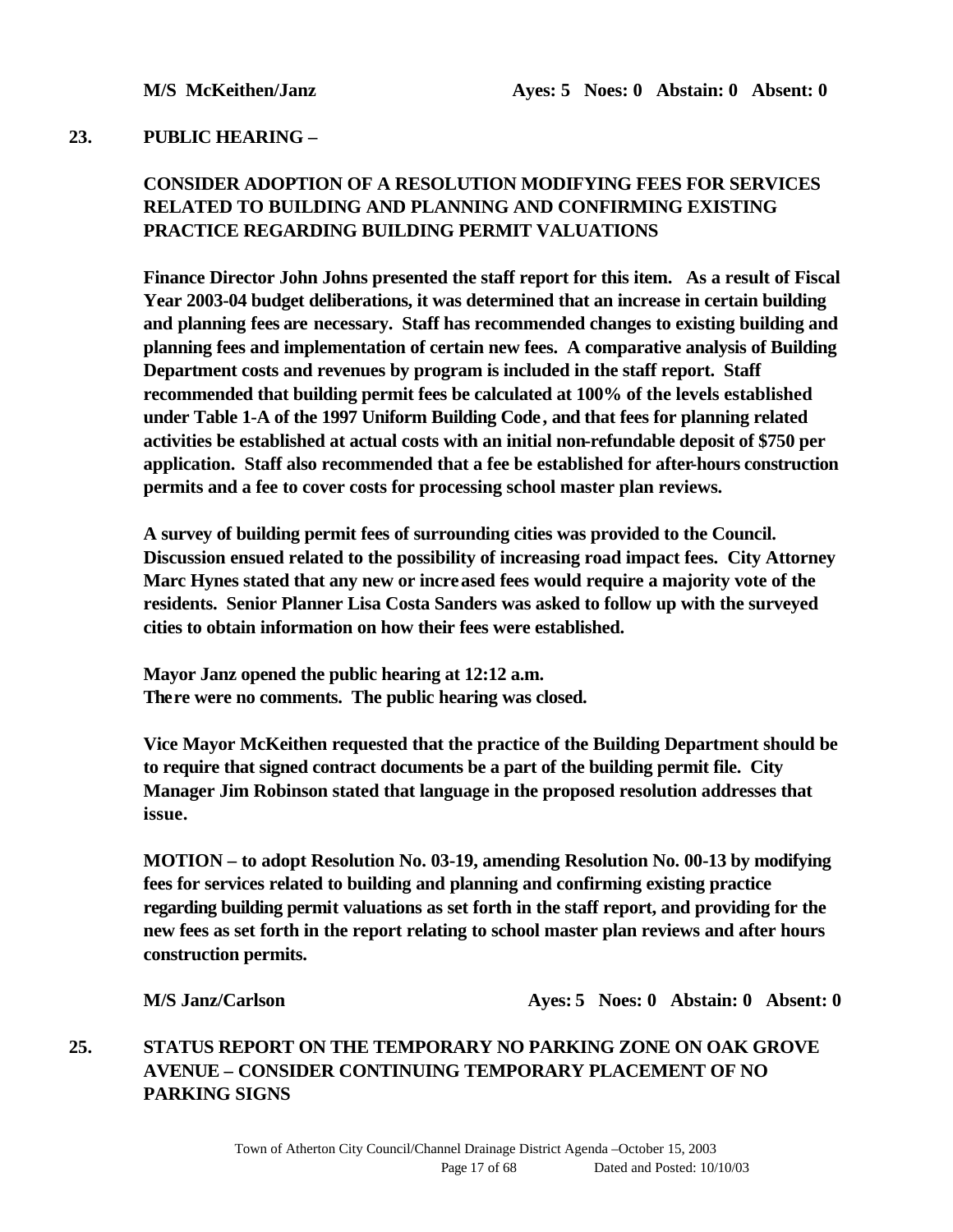**Police Chief Brennan gave a report on the status of the temporary no parking zone on Oak Grove Avenue. He recommended that the temporary placement of the no parking signs be continued until the completion of the current construction and repaving of the T-lot at Menlo-Atherton High School. He reported that no complaints have been received since school started.** 

**City Manager Jim Robinson stated that Menlo-Atherton High School Principal Eric Hartwig will be invited to come before the Council at the October meeting. The Council accepted the report.**

## **27. DISCUSSION AND POSSIBLE ACTION – LOCAL DOCUMENTARY PROPERTY TRANSFER TAX**

**City Attorney Marc Hynes discussed his report to the Council on the issue of whether the Town, as a general law city, can adopt a documentary transfer tax. He stated that it is his opinion that it would be possible for the Town to adopt its own documentary transfer tax by ordinance. The ordinance would require a simple majority of the voters.** 

**Finance Director John Johns was asked to report back to the Council with information regarding the total number of properties in Town that have sold in the past year and revenue projections that such a tax would generate.** 

#### **28. ACCEPTANCE OF LITTLE LEAGUE ANNUAL COMPLIANCE REPORT**

**City Manager Jim Robinson presented the staff report for this item. The License Agreement with Menlo-Atherton Little League provided that the City Manager and Little League conduct an annual review of use and operations of the Park improvements to ensure compliance. The City Manager reported that he has met with the Park and Recreation Commission and all Town departments and has received no complaints or concerns with Little League activities in the Park. He also stated that an invoice for maintenance costs was sent to Little League recently.**

**MOTION – to accept the City Manager's status report regarding compliance by Little League to the terms of the License Agreement between the Town of Atherton and Menlo-Atherton Little League.**

**M/S Carlson/Janz Ayes: 5 Noes: 0 Abstain: 0 Absent: 0**

## **29. APPROVE LIBRARY FUND SPECIAL REVENUE DONOR FUND APPROPRIATION REQUEST**

**City Manager Jim Robinson reported that this item was before the Council for approval of an increase in appropriations to allow for purchases from the Library Special Revenue**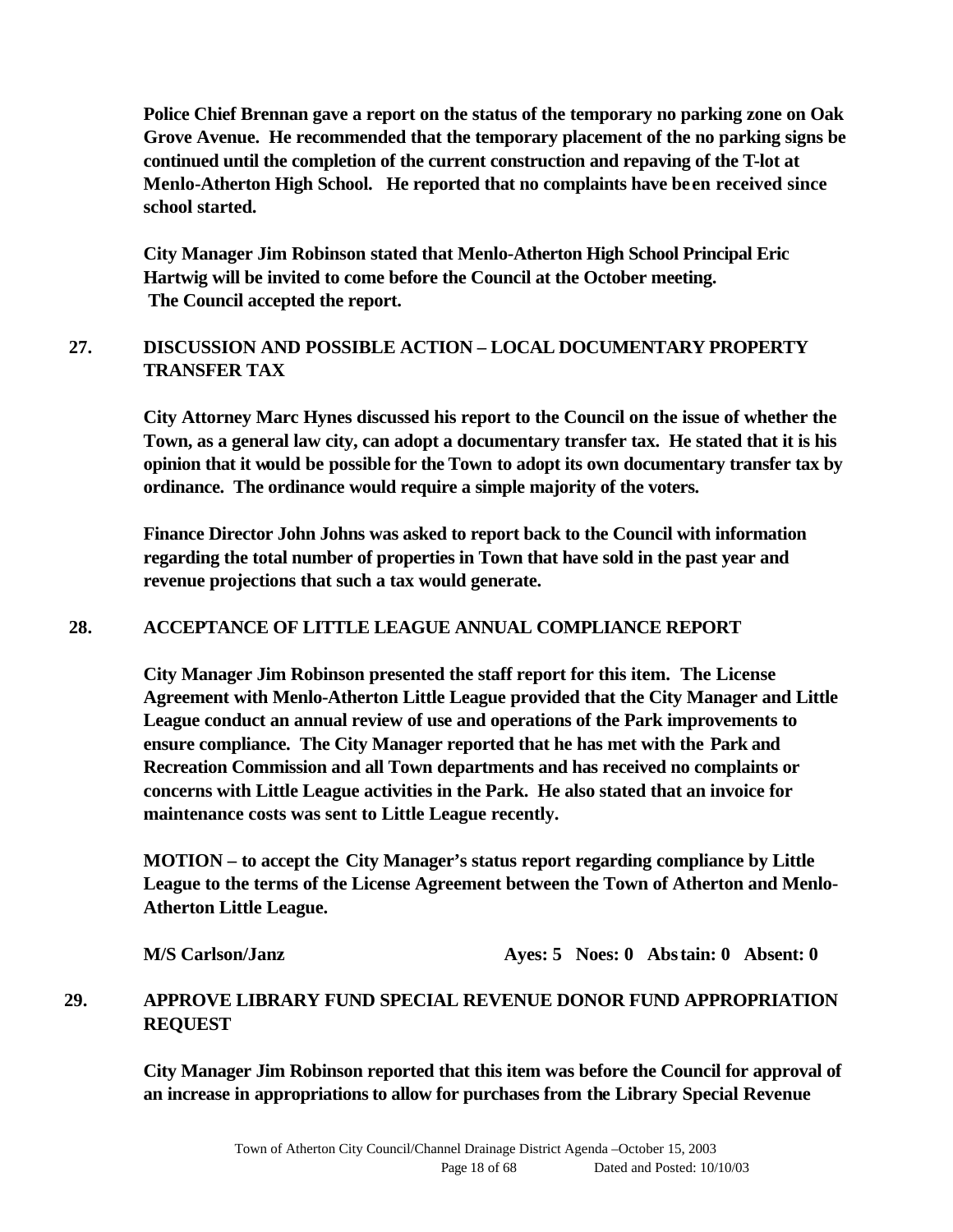**Fund. Subsequent to the adoption of the Fiscal Year 2003-04 Budget, the Library Joint Powers Agency has requested the purchase of certain equipment and services for improvements to the Atherton Library. The items requested are outlined in the staff report and would require an increase of \$40,000 in the Library Special Revenue Fund appropriations.** 

**MOTION – to approve an increase in the Library Special Revenue Fund appropriations by \$40,000 to enable the Library to purchase certain equipment and services in Fiscal Year 2003-04.**

**M/S Carlson/McKeithen Ayes: 5 Noes: 0 Abstain: 0 Absent: 0** 

## **30. CONSIDER REQUEST FROM CITY OF MOUNTAIN VIEW REGARDING RELOCATION OF THE CALIFORNIA AIR NATIONAL GUARD 129TH RESCUE WING**

**Mayor Janz stated that he asked for this item to be on the agenda. The City of Mountain View has asked the City Council for support to oppose the relocation of the 129th RQW from Moffett Field to Castle Airport in Atwater, California. Mayor Janz stated that he would prepare a letter of support.**

**Item 19 was removed from the Consent Agenda.**

## **19. AWARD OF CONTRACT AND APPROVAL OF SUPPLEMENTAL APPROPRIATION FOR STREET CORPORATION YARD PROJECT**

**Vice Mayor McKeithen asked that this item be removed from the Consent Agenda. She expressed her concerns with using funds for this project that were appropriated for street patching and overlay, and asked what happens if the contract goes over the bid amount. In response to the Vice Mayor's question regarding where funding would come from if the contract went over the bid amount, Public Works Director Duncan Jones stated that this is a "lump sum" contract and the contractor would be expected to complete the project within that amount. He stated in addition, any funds required because of unexpected field conditions would require a reduction in the scope of the project. The City Manager noted that other unallocated funds in the Capital Improvement Fund would be available.**

**MOTION – to approve the award of contract for the Street Corporation Yard Project, Project No. 03-007, to John Plane Construction, Inc., the low bidder on the August 22, 2003 bids, for \$568,616, and increase the appropriation for the project by \$78,616 from \$490,000 to \$568,616.** 

**M/S Carlson/Janz Ayes: 5 Noes: 0 Absent: 0 Abstain: 0**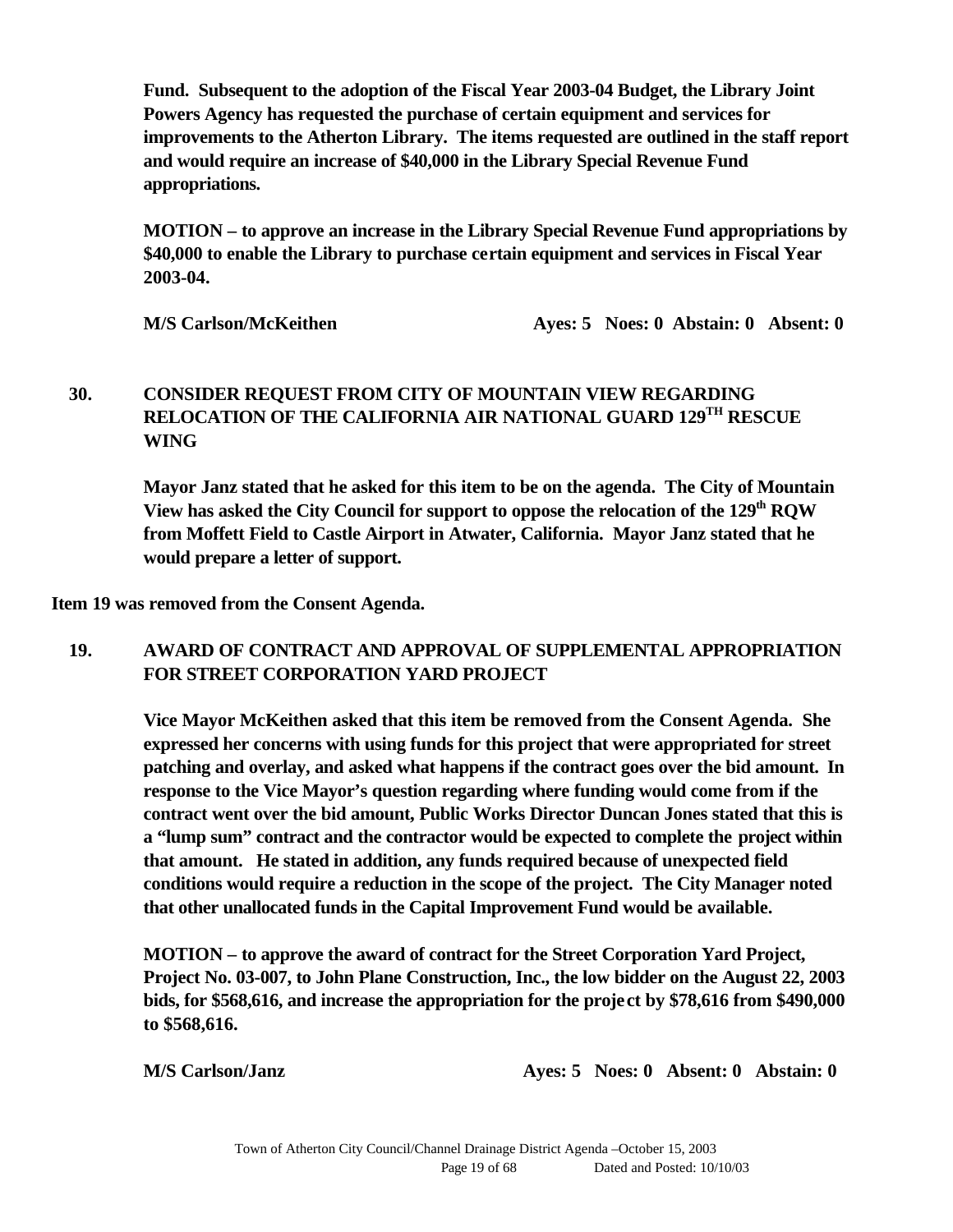#### **31. PUBLIC COMMENTS**

**There were no public comments.**

#### **32. ADJOURNMENT**

**The meeting adjourned at 12:55 a.m. to a continued Closed Session.** 

**The Council reconvened to Open Session at 1:25 a.m. The following action was taken:**

**C. CONFERENCE WITH LABOR NEGOTIATOR – Labor negotiations pursuant to Government Code Section 54957.6**

**Agency Negotiator: James H. Robinson, City Manager Employee Organization: Teamsters Local Union 856 Non-management Miscellaneous Employees Direction was given to the City Manager.**

**Agency Negotiator: James H. Robinson, City Manager Employee Organization: Non-management Part Time Employees Direction was given to the City Manager.**

**Agency Negotiator: James H. Robinson, City Manager Employee Organization: Management Employees Direction was given to the City Manager.**

**D. PUBLIC EMPLOYEE PERFORMANCE EVALUATION pursuant to Government Code Section 54957 Title: City Manager This matter was continued to a special meeting October 6, 2003.**

**The meeting adjourned at 1:30 a.m.**

**\_\_\_\_\_\_\_\_\_\_\_\_\_\_\_\_\_\_\_\_\_\_\_\_\_\_\_\_\_**

**Respectfully submitted,**

**Sharon Barker, City Clerk**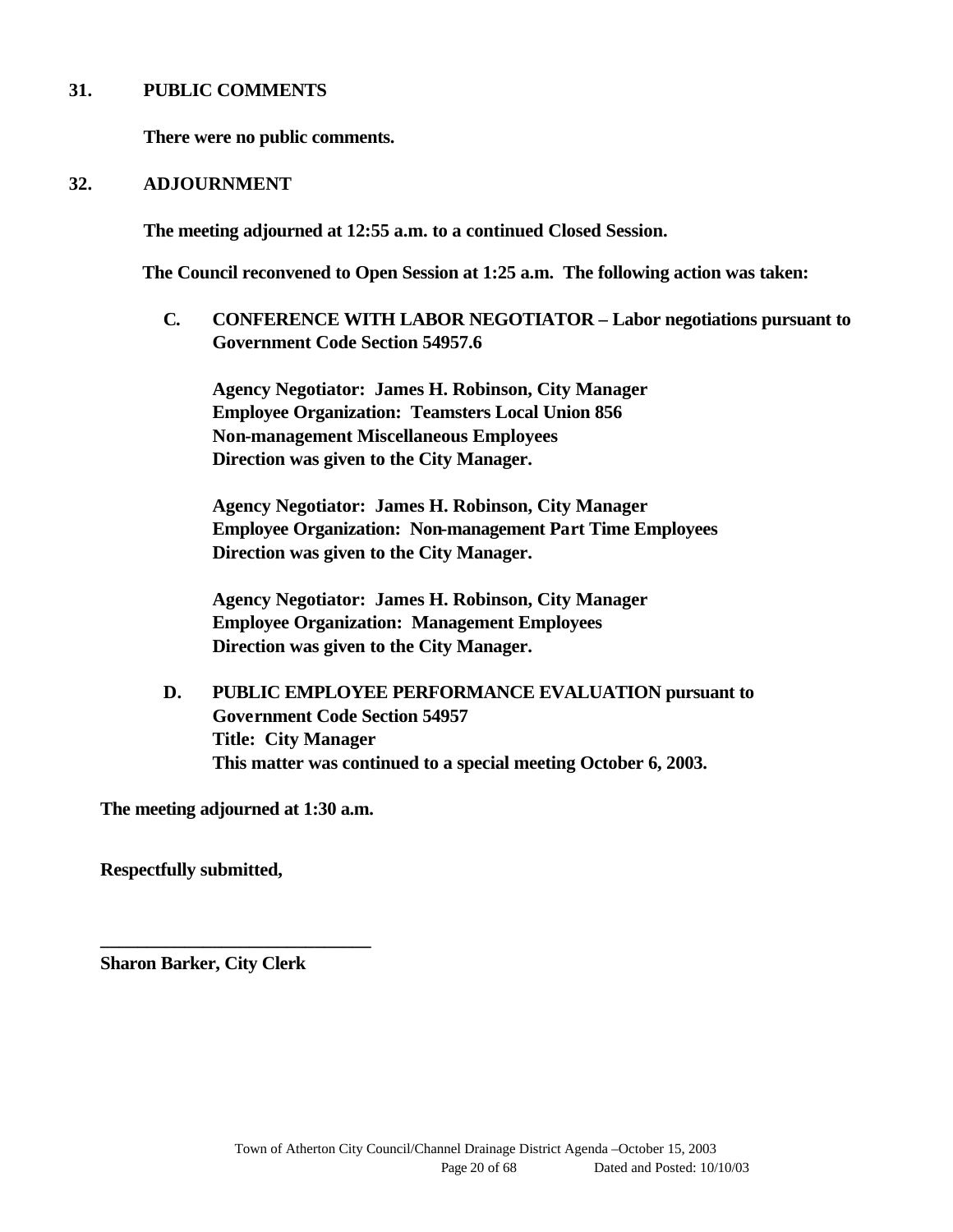

**Draft Minutes Town of Atherton CITY COUNCIL/ATHERTON CHANNEL DRAINAGE DISTRICT October 6, 2003 6:00 P.M. Meeting Room Town Administrative Offices 91 Ashfield Road, Atherton Special Meeting**

**Mayor Janz called the meeting to order at 6:10 p.m.**

**1. ROLL CALL McKeithen, Marsala, Carlson, Janz, Conwell**

**PRESENT: Kathy McKeithen Charles E. Marsala Alan B. Carlson James R. Janz William Conwell**

**City Manager Jim Robinson and City Attorney Marc Hynes were also present.**

**2. PUBLIC COMMENTS**

**There were no public comments.**

- **3. CLOSED SESSION The Council adjourned to Closed Session at 6:15 p.m.**
- **4. RECONVENE TO OPEN SESSION The Council reconvened to Open Session at 7:25 p.m. The following action was taken:**
	- **A. CONFERENCE WITH LABOR NEGOTIATOR Labor negotiations pursuant to Government Code Section 54957.6**

**Agency Negotiator: James H. Robinson, City Manager Employee Organization: Teamsters Local Union 856 Non-management Miscellaneous Employees Direction was given to the City Manager**

**Agency Negotiator: James H. Robinson, City Manager Employee Organization: Non-management Part Time Employees**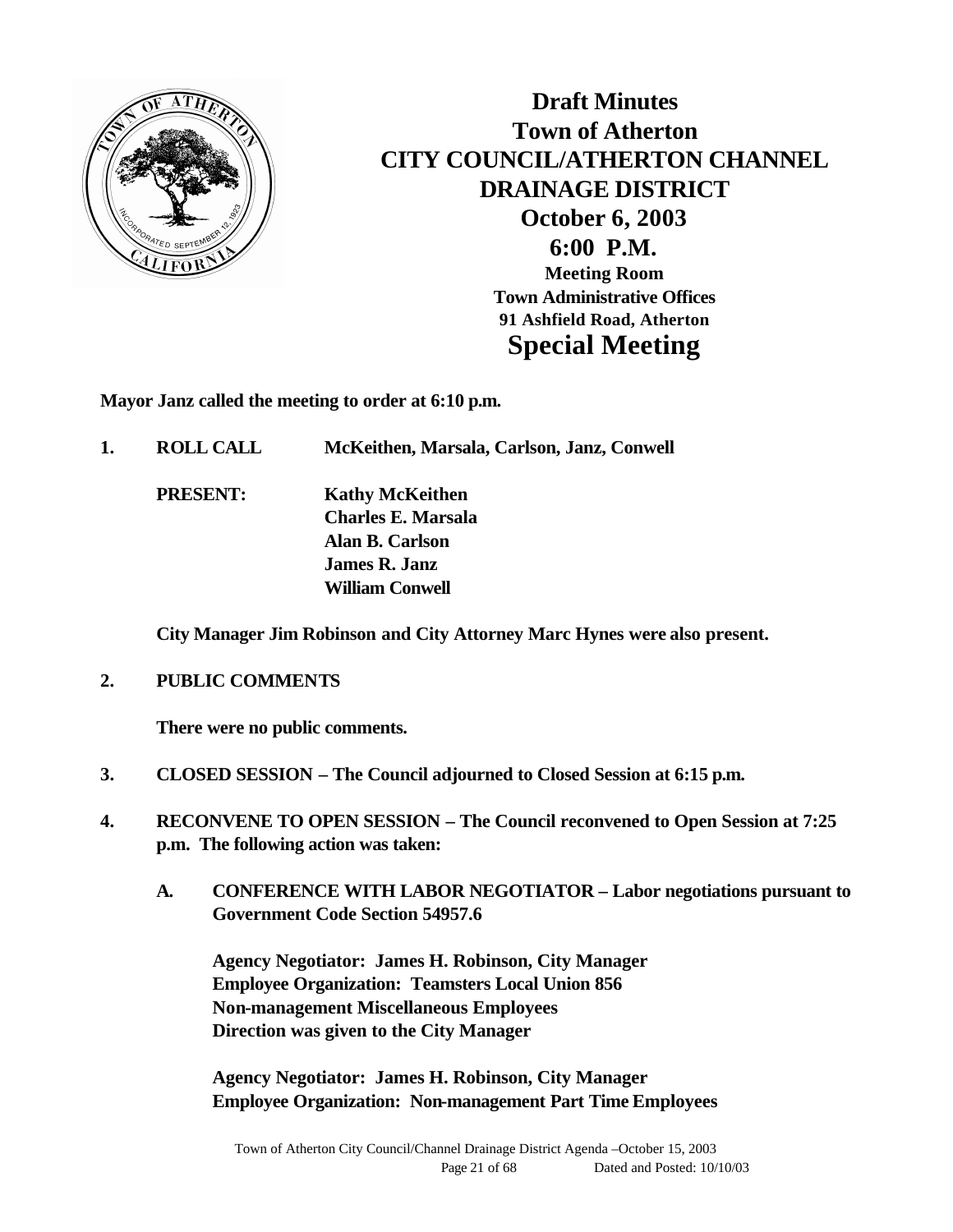**Direction was given to the City Manager.**

**B. PUBLIC EMPLOYEE PERFORMANCE EVALUATION Pursuant to Government Code Section 54957 Title: City Manager Direction was given to the City Attorney.**

#### **6. ADJOURNMENT**

**The meeting adjourned at 7:30 p.m.**

**Respectfully submitted,**

**James R. Janz, Mayor**

**\_\_\_\_\_\_\_\_\_\_\_\_\_\_\_\_\_\_\_\_\_\_\_\_\_**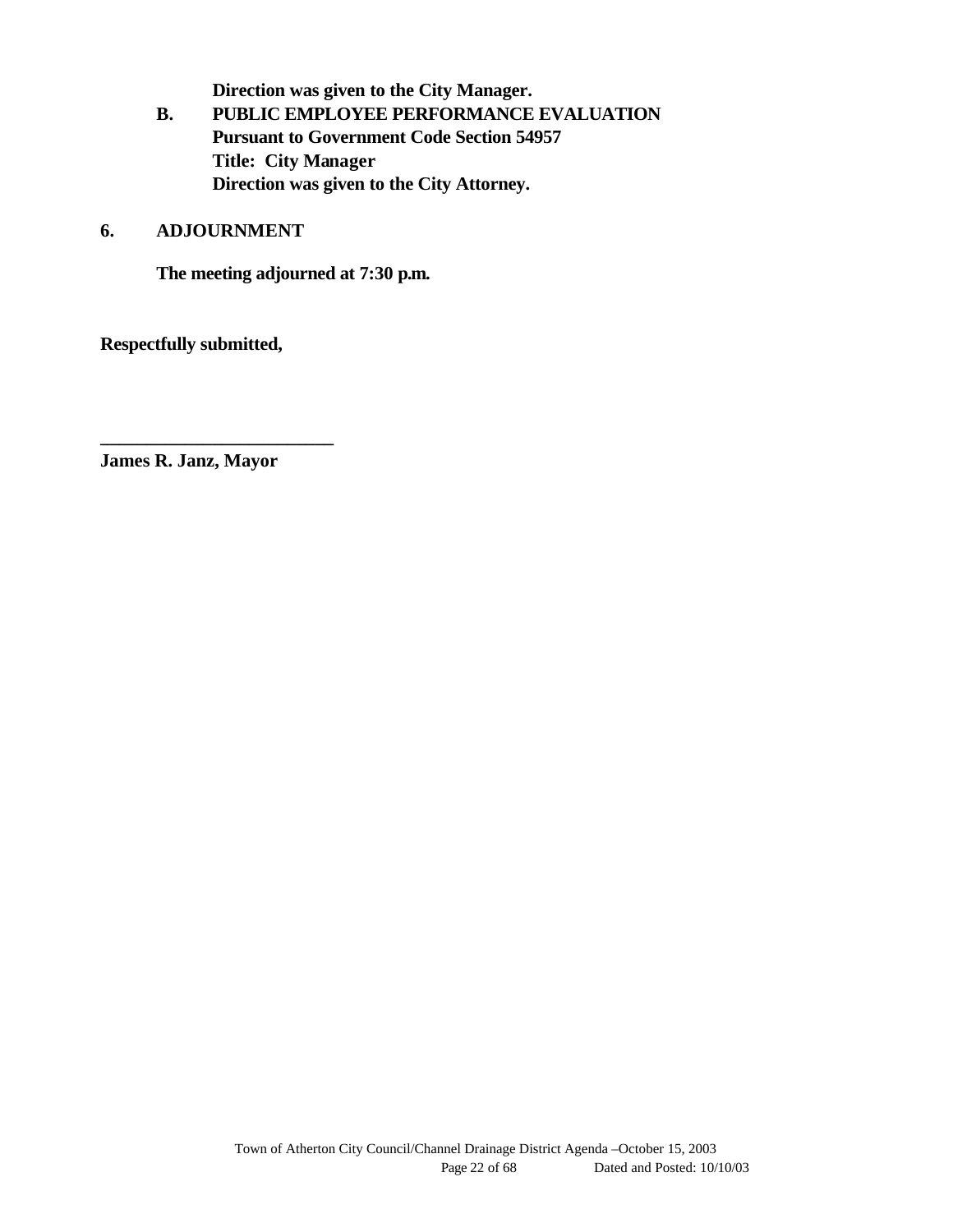## **TOWN OF ATHERTON Item No. 9**

CLAIMS LIST September, 2003

| Payroll Checks              | 2899 – 2987   |       | \$ 47,921 |
|-----------------------------|---------------|-------|-----------|
| <b>Electronic Transfers</b> |               |       | 279,407   |
| A/P Checks                  | 15926 - 16098 |       | 416,509   |
|                             |               | TOTAL | \$743,837 |

I, James H. Robinson, City Manager of the Town of Atherton, do hereby certify under penalty of perjury that the demands listed above, check numbers 2899 through 2987 (payroll) and 15926 through 16098 (accounts payable), and electronic transfers for employees federal payroll taxes and fees, inclusive, amount to \$743,837; are true and correct, and that there are funds for payment.

> James H. Robinson City Manager

\_\_\_\_\_\_\_\_\_\_\_\_\_\_\_\_\_\_\_\_\_\_\_\_\_\_\_\_\_\_\_

\_\_\_\_\_\_\_\_\_\_\_\_\_\_\_\_\_\_\_\_\_\_\_\_\_\_\_\_\_\_\_

The above claims, check numbers 2899 through 2987 (payroll) and 15926 through 16098 (accounts payable), and electronic transfers for employees federal payroll taxes and fees, inclusive, amount to \$743,837; and are hereby approved for payment.

> James R. Janz Mayor, Town of Atherton

|     | <b>SOURCE OF FUNDS</b>                |           |  |  |
|-----|---------------------------------------|-----------|--|--|
| 101 | General Fund                          | \$679,357 |  |  |
| 105 | Tennis Fund                           |           |  |  |
| 201 | <b>Special Parcel Tax</b>             | 13,751    |  |  |
| 202 | Transportation                        |           |  |  |
| 203 | Gas Tax Fund                          |           |  |  |
| 210 | Road Construction Impact Fees         | 13        |  |  |
| 211 | Park Grants Fund                      |           |  |  |
| 213 | Library Special Revenue Fund          | 10,829    |  |  |
| 401 | <b>General Capital Projects</b>       | 152       |  |  |
| 402 | <b>Storm Drainage</b>                 |           |  |  |
| 403 | <b>Atherton Channel District</b>      | 7,963     |  |  |
| 404 | Park Playground Improvement           | 446       |  |  |
| 406 | <b>Facilities Construction</b>        |           |  |  |
| 610 | Vehicle Replacement                   | 23,214    |  |  |
| 611 | Computer Maint. & Replacement         | 298       |  |  |
| 612 | <b>Administrative Services</b>        | 5,247     |  |  |
| 614 | <b>Workers Compensation Insurance</b> |           |  |  |
| 715 | <b>Evans Estate</b>                   | 2,569     |  |  |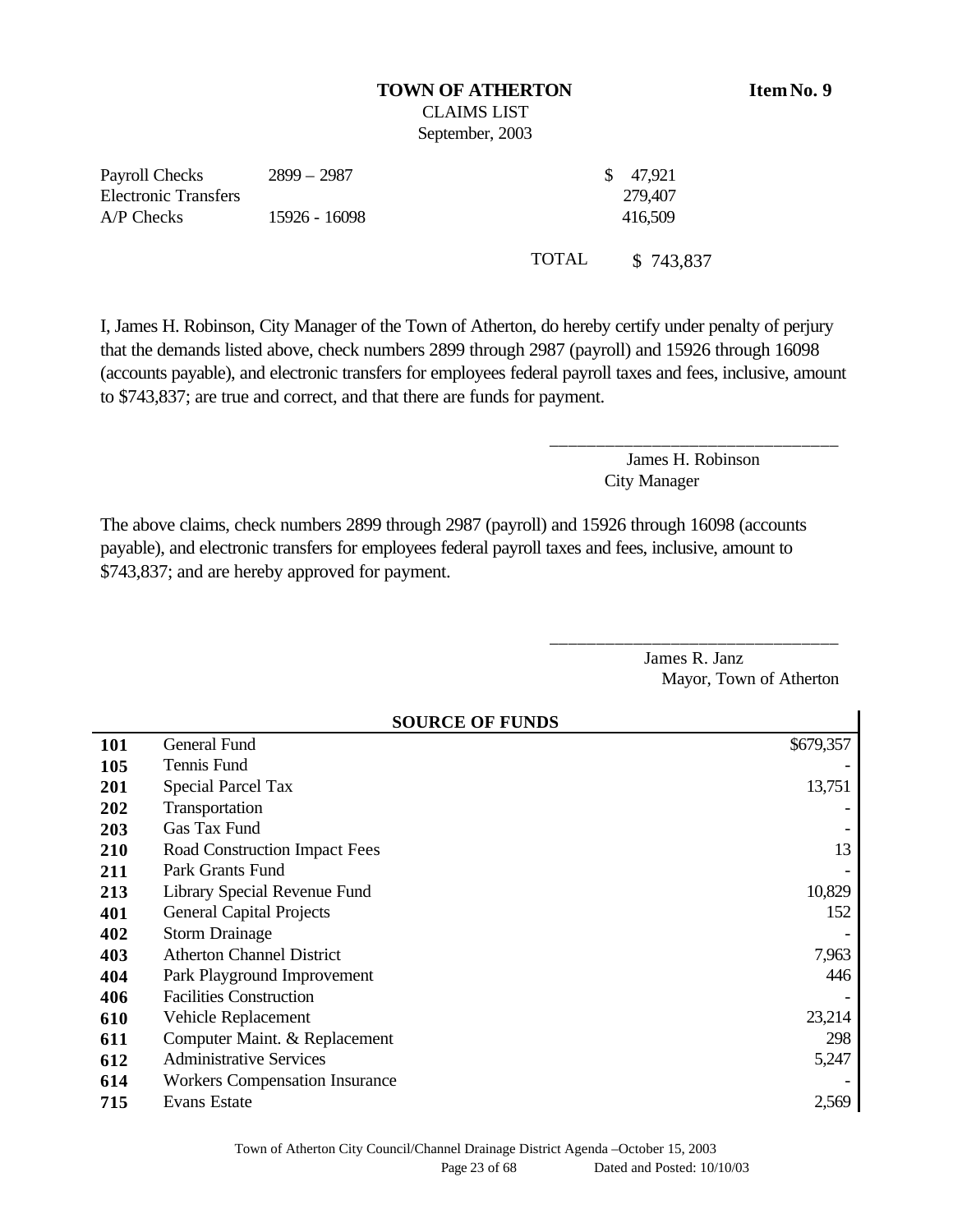Item No. 10



# **Town of Atherton**

## **CITY COUNCIL STAFF REPORT**

**TO: HONORABLE MAYOR AND CITY COUNCIL**

**FROM: JOHN P. JOHNS, FINANCE DIRECTOR**

**DATE: FOR THE MEETING OF WEDNESDAY, OCTOBER 15, 2003**

**SUBJECT: MONTHLY FINANCIAL REPORT, SEPTEMBER, 2003**

## **RECOMMENDATION:**

Receive and file Monthly Financial Report for September, 2003.

## **INTRODUCTION:**

The attached schedules show revenues and expenditures and fund balance for all funds as of September 30, 2003.

## **HIGHLIGHTS**

For the three months ended September 30, 2003, General Fund revenues have amounted to \$667,026 or 11% of the \$6,665,202 in revenue estimated for FY 2003-04. By comparison, the Town had realized 11 percent of budgeted General Fund revenues for Fiscal Year 2002-03 at the end of the first quarter.

General Fund expenditures amounted to \$548,747 or 21 percent of the \$7,519,490 in appropriations for FY 2003-04. By comparison General Fund expenditures in FY 2002-03 as of the quarter ended September 30, amounted to 20 percent of total appropriations.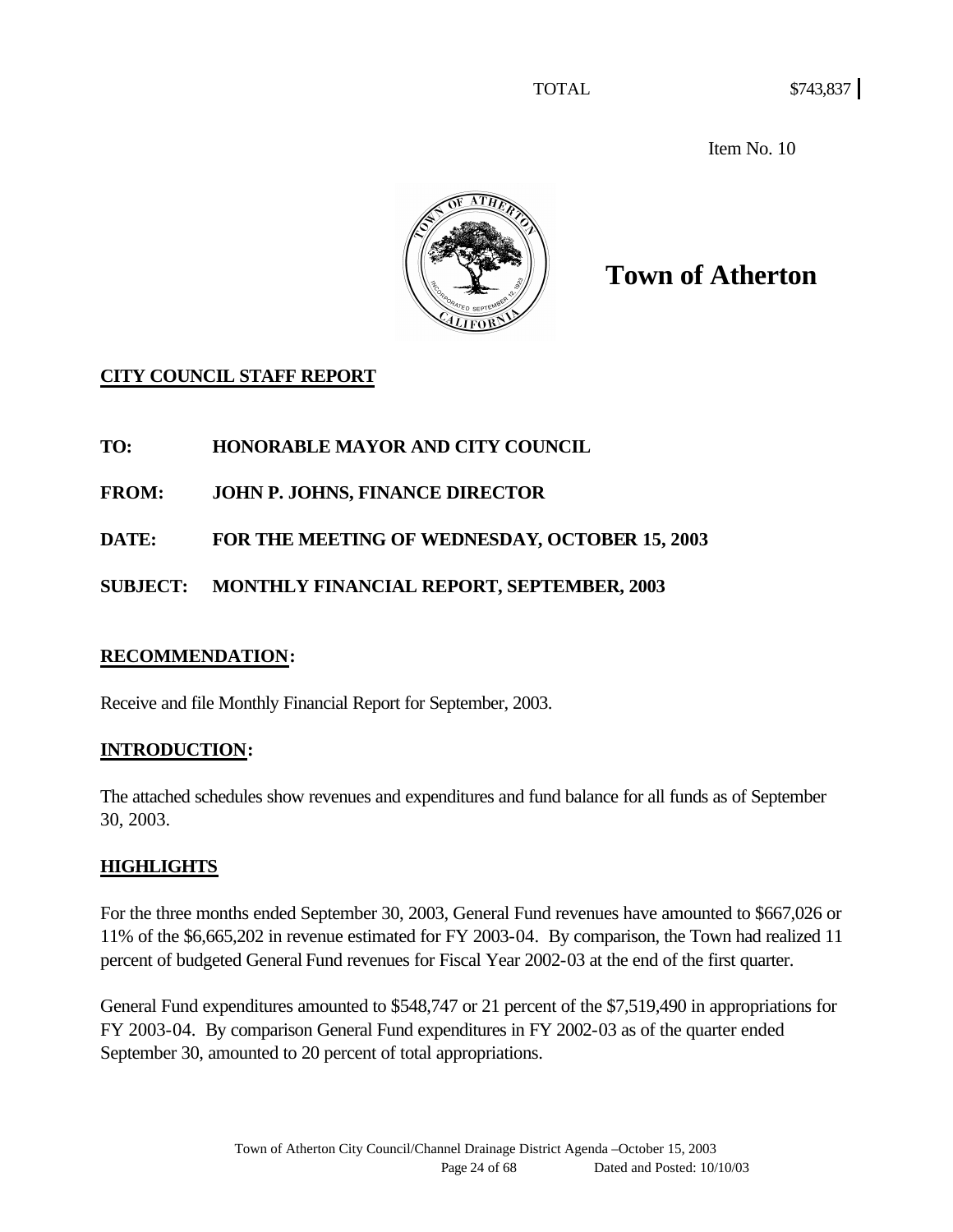Business License revenue amounted to \$85,560 for the first quarter or 28 percent of the total \$310,000 estimated for the year. Accordingly, it appears as though the change in business licensing procedures implemented at the beginning of the fiscal year are having the intended effect of enhancing revenues and attaining greater compliance with the Town's business license ordinance. In September, the Town received \$55,000 from the Sequioa Union High School District as reimbursement for the cost of a school resource officer.

## **FISCAL IMPACT:**

Informational only.

Prepared by: Approved by: Approved by:

*John P. Johns*\_\_\_\_\_\_\_\_\_\_\_\_\_\_\_\_ \_\_\_\_\_\_\_\_\_\_\_\_\_\_\_\_\_\_\_\_\_\_\_\_\_

Finance Director City Manager

John P. Johns James H. Robinson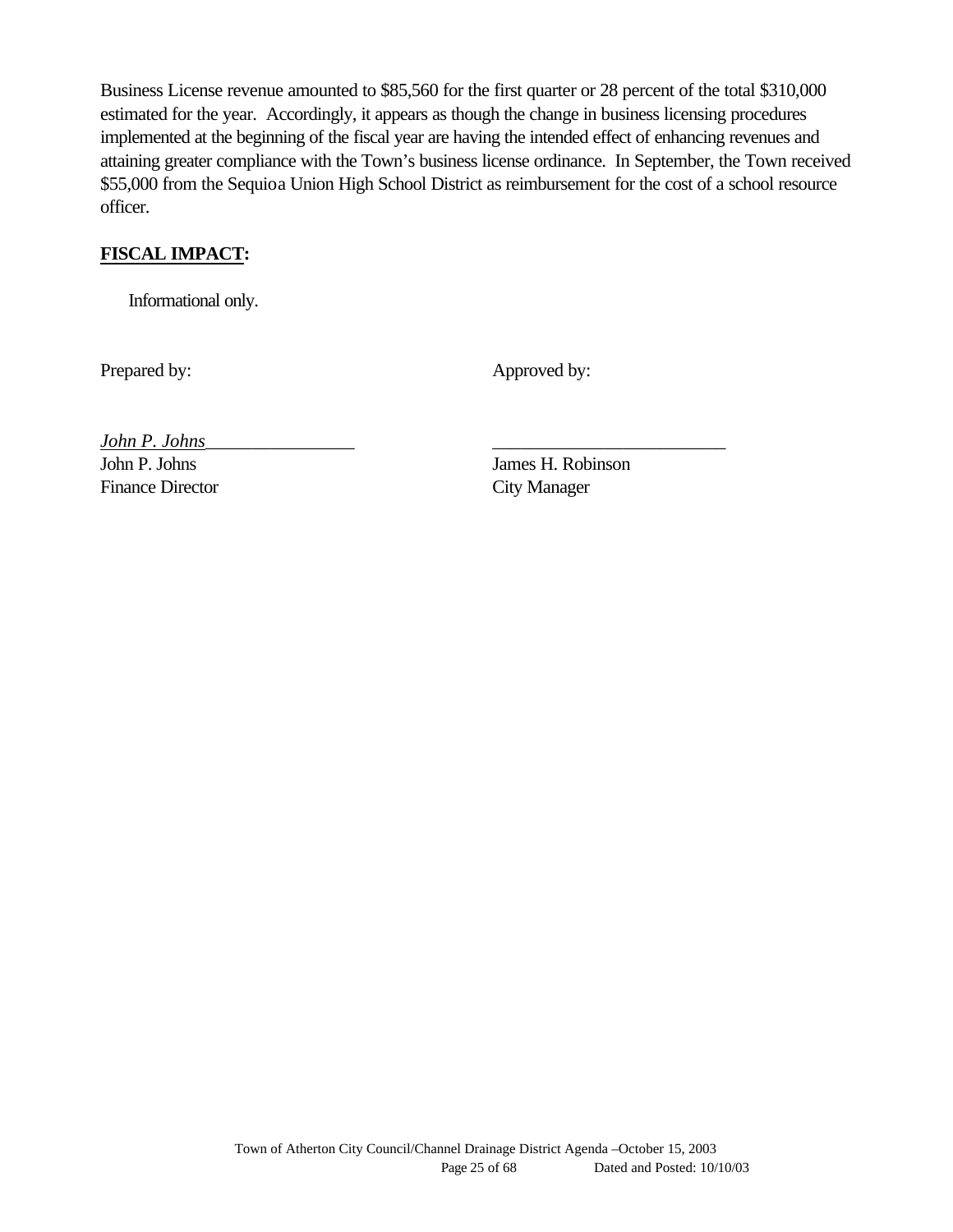## **TOWN OF ATHERTON Revenue Summary For the Month ended September 30th, 2003**

| Fund       | <b>Revenue Source</b>                              | 2003-04<br><b>Estimate</b> | <b>Current Period</b><br><b>Revenues</b> | <b>Year to Date</b><br><b>Revenues</b> | $\frac{0}{0}$<br><b>Received</b> |
|------------|----------------------------------------------------|----------------------------|------------------------------------------|----------------------------------------|----------------------------------|
|            | Property Tax                                       | \$<br>3,035,934            | (2,166)                                  | \$<br>5,623                            | 0%                               |
|            | Sales and Use Tax                                  | 200,640                    | 10,064                                   | 31,535                                 | 16%                              |
|            | <b>Other Taxes</b>                                 | 882,115                    | 32,904                                   | 44,589                                 | 5%                               |
|            | Licenses & Permits                                 | 1,541,673                  | 159,403                                  | 377,842                                | 25%                              |
|            | Fines & Forfeitures                                | 70,000                     | 7.059                                    | 15,844                                 | 23%                              |
|            | Revenue from Other Agencies                        | 139,000                    | 71,070                                   | 75,761                                 | 55%                              |
|            | <b>Charges for Services</b>                        | 445,900                    | 33,649                                   | 98,446                                 | 22%                              |
|            | Investment & Rental Income                         | 347,300                    | 5,158                                    | 13,157                                 | 4%                               |
|            | <b>Other Revenues</b>                              | 3,000                      | 3,443                                    | 4,229                                  | 141%                             |
|            | <b>Total General Fund Revenues</b>                 | 6,665,562                  | 320,584                                  | 667,026                                | 10%                              |
|            | Interfund (Operating) Transfers In                 | 1,009,871                  |                                          |                                        | 0%                               |
|            | 101 General Fund Total                             | 7,675,433                  | 320,584                                  | 667,026                                | 9%                               |
|            | <b>Special Revenue Funds:</b>                      |                            |                                          |                                        |                                  |
| 105        | Tennis                                             | 9,000                      | 300                                      | 300                                    | 3%                               |
| 201        | Special Parcel Tax                                 | 1,770,000                  | ÷.                                       |                                        | 0%                               |
| 202        | Transportation                                     | 177,740                    |                                          |                                        | 0%                               |
| 203        | Street Improvement (Gas Tax)                       | 149,309                    | 12,263                                   | 12,263                                 | 8%                               |
| 209        | Law Enforcement                                    | 100,000                    |                                          |                                        | 0%                               |
| 210        | Road Construction Impact Fees                      | 340,000                    | 30,361                                   | 30,361                                 | 9%                               |
| 211        | <b>State Park Grants Fund</b>                      | 93,040                     |                                          |                                        | 0%                               |
| 213        | Library<br>Total                                   | 200,000<br>2.839.089       | 27,281<br>70.205                         | 27,281<br>70,205                       | 14%<br>2%                        |
|            |                                                    |                            |                                          |                                        |                                  |
|            | <b>Capital Project Funds:</b>                      |                            |                                          |                                        |                                  |
| 401<br>402 | Capital Improvement                                |                            |                                          |                                        |                                  |
| 403        | <b>Storm Drainage</b><br>Channel Drainage District | 46,000                     | 48                                       | 249                                    | 1%                               |
| 404        | Park Playground Improvement                        |                            |                                          | L.                                     | 0%                               |
| 405        | Middlefield Road Grants                            |                            |                                          | 1,514                                  |                                  |
| 406        | <b>Facilities Construction</b>                     | ä,                         | ä,                                       | L,                                     |                                  |
|            | Total                                              | 46,000                     | 48                                       | 1,763                                  | 4%                               |
|            | <b>Internal Service Funds:</b>                     |                            |                                          |                                        |                                  |
| 610        | Vehicle Replacement                                |                            |                                          |                                        |                                  |
| 611        | <b>Information Technology</b>                      | 96.043                     |                                          |                                        | 0%                               |
| 612        | <b>Administrative Services</b>                     | 283,128                    |                                          |                                        | 0%                               |
| 614        | <b>Workers Compensation Insurance</b>              |                            | $\overline{a}$                           |                                        |                                  |
|            | Total                                              | 379,171                    |                                          |                                        | 0%                               |
|            | <b>Trust and Agency Funds:</b>                     |                            |                                          |                                        |                                  |
| 715        | <b>Evans Creative Design</b>                       | 74,000                     | 200                                      | 9,474                                  | 13%                              |
|            | Total                                              | 74,000                     | 200                                      | 9,474                                  | 13%                              |
|            | <b>Total Revenues</b>                              | 11,013,693                 | 391,037                                  | 748,468                                | 7%                               |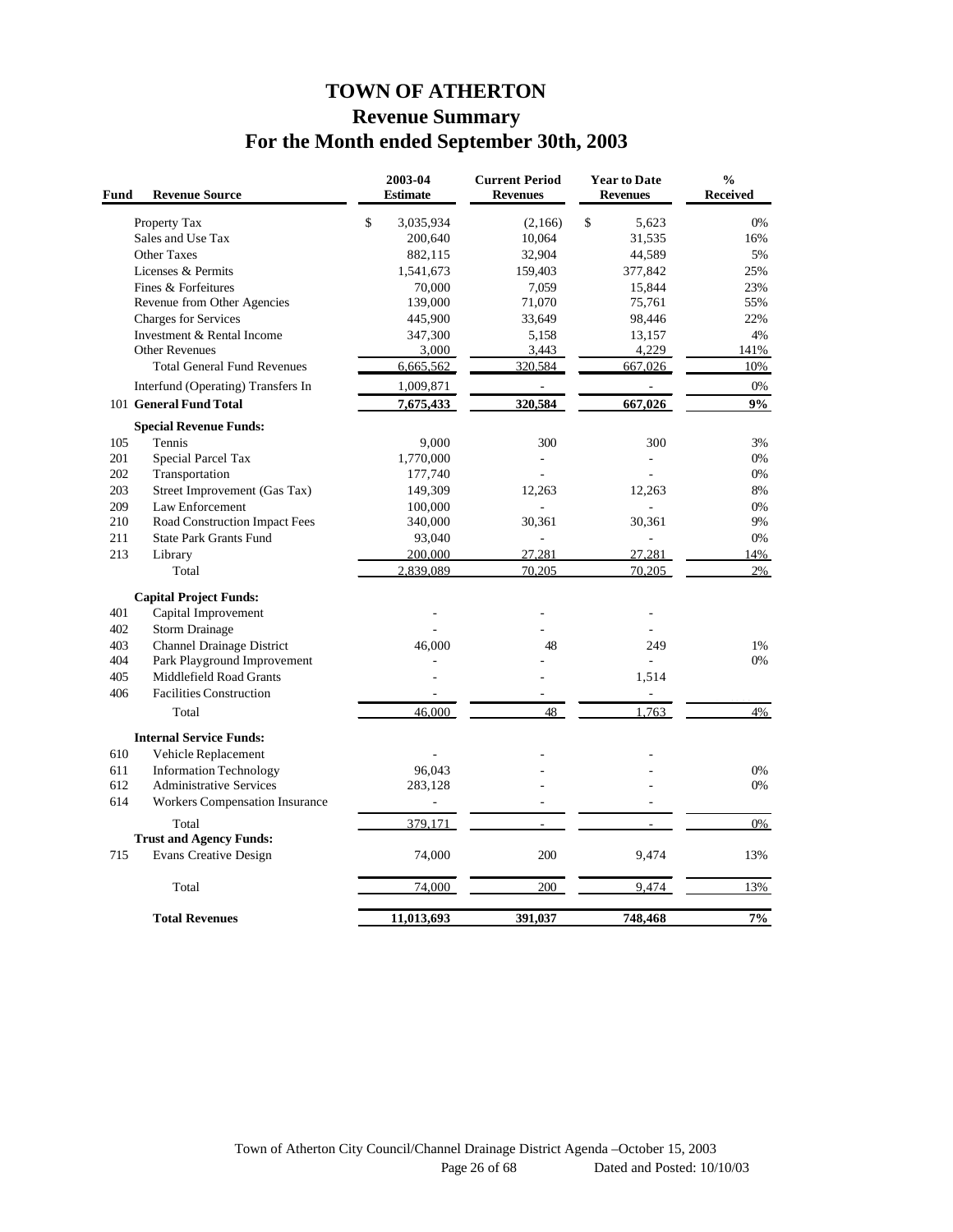## **TOWN OF ATHERTON Expenditure Summary For the Month Ended September 30th, 2003**

| Fund | <b>Description</b><br><b>Department</b> | 2003-04<br><b>Budget</b> | <b>Current Period</b><br><b>Expenditures</b> | <b>Year to Date</b><br><b>Expenditures</b> | $\frac{0}{0}$<br><b>Spent</b> |
|------|-----------------------------------------|--------------------------|----------------------------------------------|--------------------------------------------|-------------------------------|
| 101  | General Fund                            |                          |                                              |                                            |                               |
|      | 11 City Council                         | \$<br>20,174             | \$<br>312                                    | 3,645                                      | 18%                           |
|      | 12 City Manager                         | 497,895                  | 39,417                                       | 120,685                                    | 24%                           |
|      | 16 City Attorney                        | 175,551                  | 8,872                                        | 24,223                                     | 14%                           |
|      | 18 Finance                              | 434,137                  | 22,361                                       | 84,034                                     | 19%                           |
|      | 25 Building                             | 902,873                  | 59,466                                       | 168,275                                    | 19%                           |
|      | 40 Police                               | 3,629,233                | 284,091                                      | 819,878                                    | 23%                           |
|      | 50 Public Works                         | 1,759,627                | 134,228                                      | 361,144                                    | 21%                           |
|      | Contingency                             | 100,000                  |                                              |                                            | 0%                            |
|      | <b>Total General Fund Expenditures</b>  | 7,519,490                | 548,747                                      | 1,581,884                                  | 21%                           |
|      | Interfund (Operating) Transfers Out     |                          |                                              |                                            | 0%                            |
|      | 101 General Fund Total                  | 7,519,490                | \$<br>548,747                                | \$1,581,884                                | 21%                           |
|      | <b>Special Revenue Funds:</b>           |                          |                                              |                                            |                               |
| 105  | Tennis                                  | 22,936                   | 580                                          | 580                                        | 3%                            |
| 201  | Special Parcel Tax                      | 1,986,917                | 13,751                                       | 13,751                                     | 1%                            |
| 202  | Transportation                          | 177,740                  | $\overline{a}$                               |                                            | 0%                            |
| 203  | Street Improvement (Gas Tax)            | 180,080                  |                                              |                                            | 0%                            |
| 209  | Law Enforcement                         | 100,000                  | 9,151                                        | 9,151                                      | 9%                            |
| 210  | Road Impact Fees                        | 588,682                  | L.                                           | ä,                                         | 0%                            |
| 211  | <b>State Park Grants</b>                | 81,660                   |                                              |                                            | 0%                            |
| 213  | <b>Library Fund</b>                     | 15,720                   | 10,826                                       | 10,826                                     | 69%                           |
|      | Total                                   | 3,153,735                | 34.308                                       | 34.308                                     | 1%                            |
|      | <b>Capital Project Funds:</b>           |                          |                                              |                                            |                               |
| 401  | Capital Improvement                     | 284,451                  | 152                                          | 26,081                                     | 0%                            |
| 402  | <b>Storm Drainage</b>                   | 25,713                   | 2,309                                        | 2,309                                      | 0%                            |
| 403  | <b>Channel Drainage District</b>        | 411,554                  | 7,963                                        | 7,963                                      | 0%                            |
| 404  | Park Playground Fund                    |                          | 446                                          | 446                                        | L.                            |
| 405  | Middlefield Road Grants                 |                          | $\overline{a}$                               | $\frac{1}{2}$                              |                               |
| 406  | <b>Facilities Construction</b>          | 287,267                  | 6,970                                        | 9,811                                      | 0%                            |
|      | Total                                   | 1.008.985                | 17.840                                       | 46,610                                     | 5%                            |
|      | <b>Internal Service Funds:</b>          |                          |                                              |                                            |                               |
| 610  | Vehicle Replacement                     | 10,000                   | 23,214                                       | 23,214                                     | 232%                          |
| 611  | <b>Information Technology</b>           | 107,500                  | 298                                          | 298                                        | 0%                            |
| 612  | <b>Administrative Services</b>          | 328,151                  | 12,533                                       | 126,276                                    | 38%                           |
| 614  | <b>Workers Compensation Insurance</b>   |                          |                                              |                                            |                               |
|      | Total                                   | 445,651                  | 36,045                                       | 149,788                                    | 34%                           |
|      | <b>Trust and Agency Funds:</b>          |                          |                                              |                                            |                               |
| 715  | <b>Evans Creative Design</b>            | 62,100                   | 2,569                                        | 12,195                                     | 20%                           |
|      | Total                                   | 62,100                   | 2,569                                        | 12,195                                     | 20%                           |
|      | <b>Total Expenditures</b>               | 12,189,961               | 639,509                                      | 1,824,785                                  | 15%                           |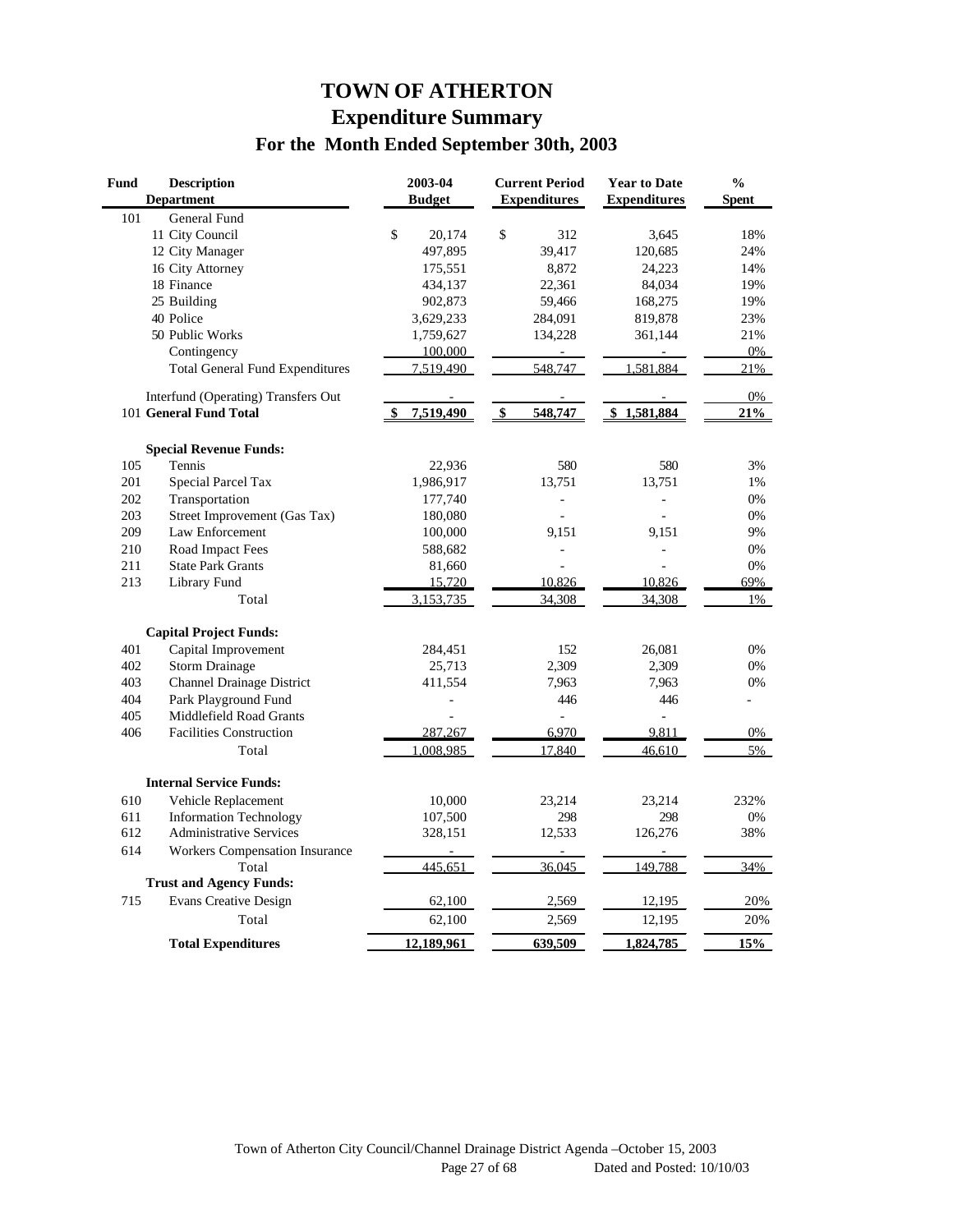## **September 30th, 2003 Fiscal Year 2003-04 Budget Summary TOWN OF ATHERTON**

| Fund | <b>Description</b>               | <b>Beginning</b><br><b>Fund Balance</b><br><b>July 1, 2003</b> | <b>Revenues</b><br>to Date | <b>Transfers</b><br>to Date | <b>Expenditures</b><br>To Date | <b>Ending</b><br><b>Fund Balance</b><br>to Date |
|------|----------------------------------|----------------------------------------------------------------|----------------------------|-----------------------------|--------------------------------|-------------------------------------------------|
|      | 101 General Fund                 | 5,284,633                                                      | 667,026                    |                             | 1,581,884                      | 4,369,775                                       |
|      | <b>Special Revenue Funds:</b>    |                                                                |                            |                             |                                |                                                 |
| 105  | Tennis                           | 10,543                                                         | 300                        |                             | 580                            | 10,263                                          |
| 201  | Special Municipal Tax            | 895,443                                                        |                            |                             | 13.751                         | 881,692                                         |
| 202  | Transportation                   | 14,728                                                         | $\overline{a}$             |                             | $\overline{a}$                 | 14,728                                          |
| 203  | Street Improvement (Gas Tax)     | 126,605                                                        | 12,263                     |                             |                                | 138,868                                         |
| 209  | Law Enforcement                  | 22,911                                                         |                            |                             | 9,151                          | 13,760                                          |
| 210  | Road Construction Impact Fees    | 650,346                                                        | 30,361                     |                             |                                | 680,707                                         |
| 213  | Library Special Revenue Fund     | 723,832                                                        |                            |                             | 10,826                         | 713,006                                         |
|      | Sub Total                        | 2,444,408                                                      | 42,924                     | $\blacksquare$              | 34,308                         | 2,453,024                                       |
|      | <b>Capital Projects Funds:</b>   |                                                                |                            |                             |                                |                                                 |
| 401  | Capital Improvement              | 358,152                                                        |                            |                             | 26,081                         | 332,071                                         |
| 402  | <b>Storm Drainage</b>            | 48,225                                                         |                            |                             | 2,309                          | 45,916                                          |
| 403  | <b>Channel Drainage District</b> | 405,865                                                        | 249                        |                             | 7,963                          | 398,151                                         |
| 404  | Park Playground Improvement      | 28,958                                                         |                            |                             | 446                            | 28,512                                          |
| 405  | Middlefield Road Grants          |                                                                | 1,514                      |                             | $\overline{a}$                 | 1,514                                           |
| 406  | <b>Facilities Construction</b>   | 274,654                                                        |                            |                             |                                | 274,654                                         |
|      | Sub Total                        | 1,115,854                                                      | 1,763                      | $\overline{\phantom{a}}$    | 36,799                         | 1,080,818                                       |
|      | <b>Internal Service Fund</b>     |                                                                |                            |                             |                                |                                                 |
| 610  | Vehicle Replacement              | 402,633                                                        |                            |                             | 23,214                         | 379,419                                         |
| 611  | <b>Information Technology</b>    | 78,723                                                         |                            |                             | 298                            | 78,425                                          |
| 612  | <b>Administrative Services</b>   | 134,052                                                        |                            |                             | 126,276                        | 7,776                                           |
| 614  | Workers Compensation Insurance   |                                                                |                            |                             |                                |                                                 |
|      | Sub Total                        | 615,408                                                        | $\overline{\phantom{a}}$   | $\overline{\phantom{a}}$    | 149,788                        | 465,620                                         |
|      | <b>Trust and Agency Funds</b>    |                                                                |                            |                             |                                |                                                 |
| 715  | <b>Evans Creative Design</b>     | 116,028                                                        | 9,474                      |                             | 12,195                         | 113,307                                         |
|      | Sub Total                        | 116,028                                                        | 9,474                      |                             | 12,195                         | 113,307                                         |
|      | <b>Grand Total</b>               | \$<br>9,576,331                                                | \$<br>721,187              | \$<br>ä,                    | \$<br>1,814,974                | \$<br>8,482,544                                 |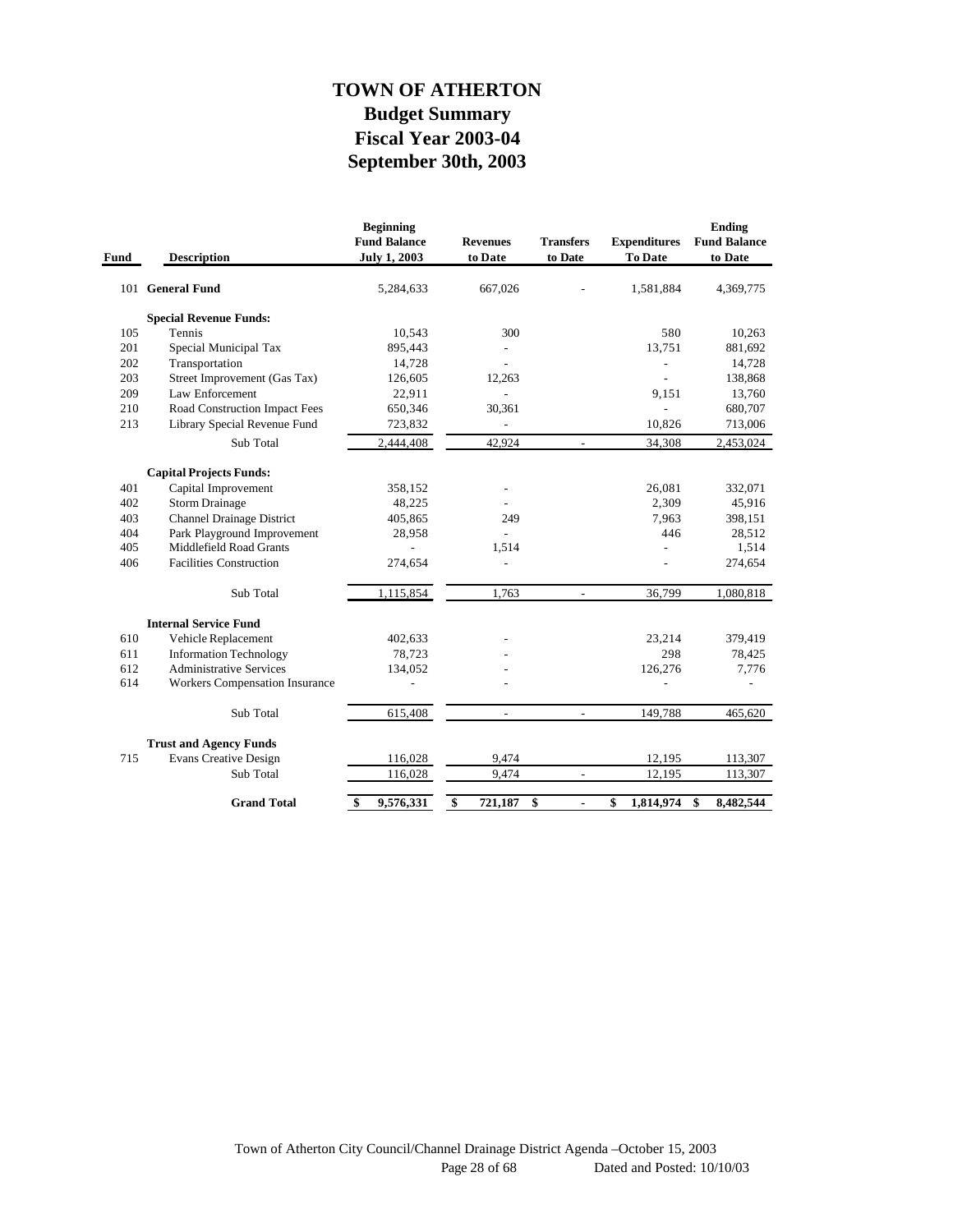Item No. 11



## **Town of Atherton**

## **CITY COUNCIL STAFF REPORT**

#### **TO: HONORABLE MAYOR AND CITY COUNCIL**

## **FROM: MARC G. HYNES, CITY ATTORNEY**

**DATE: CITY COUNCIL MEETING OF OCTOBER 15, 2003**

## **SUBJECT: SECOND AMENDMENT TO EMPLOYMENT AGREEMENT BETWEEN THE TOWN OF ATHERTON AND JAMES H. ROBINSON**

**Recommendation:** Authorize Mayor to execute a second amendment to the employment agreement between the Town and James H. Robinson, City Manager.

**Background:** Attached is the second amendment to the employment agreement between the City manager and the Town. The amendment revises the agreement by increasing the City Manager's salary from the present \$149,000.00 per year to \$156,301.00 per year.

**Fiscal Impact:** The increase envisioned by the amendment is within the Town's adopted budget.

Respectfully,

Marc G. Hynes, City Attorney

\_\_\_\_\_\_\_\_\_\_\_\_\_\_\_\_\_\_\_\_\_\_\_\_\_\_

Attachment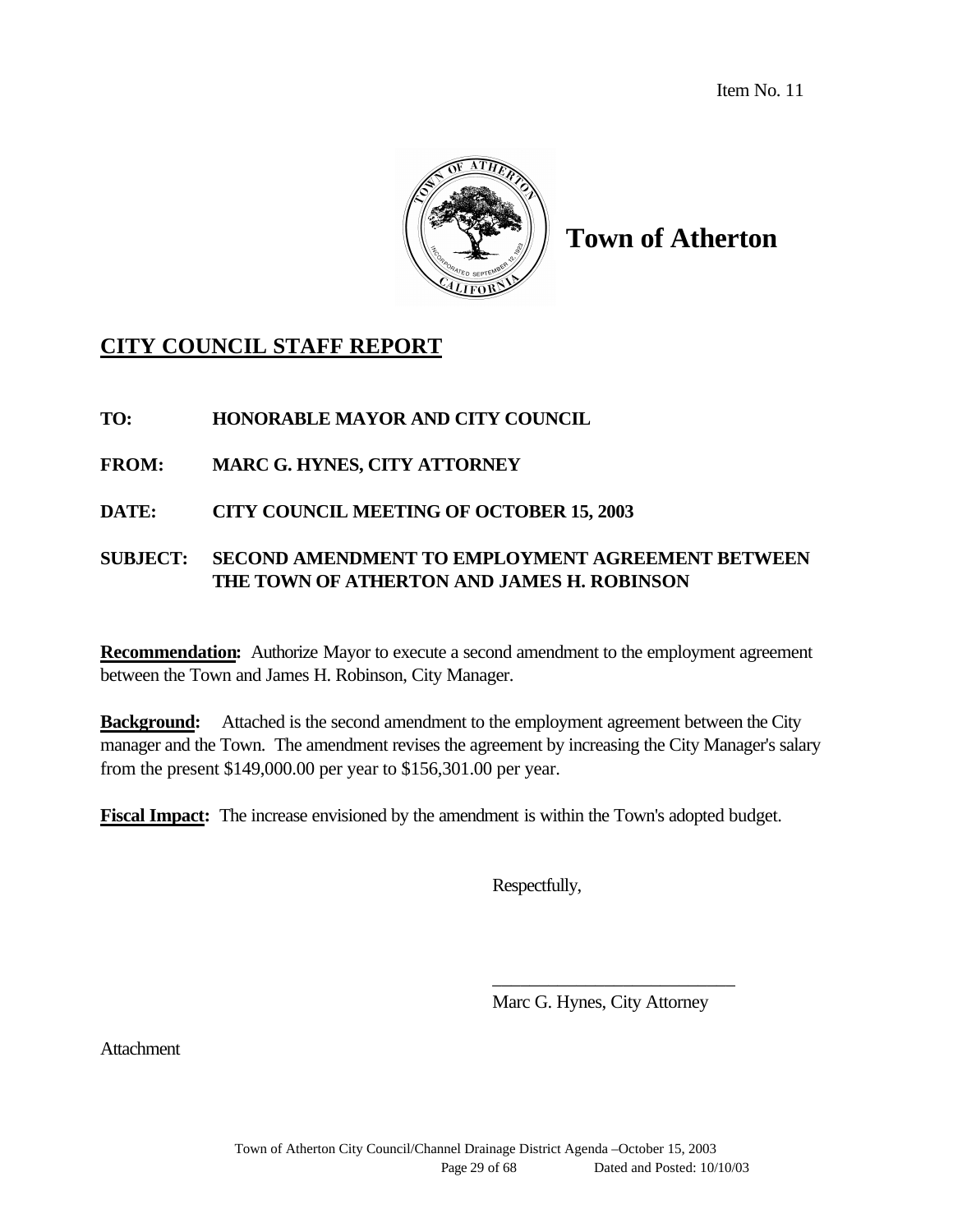#### SECOND AMENDMENT TO

#### EMPLOYMENT AGREEMENT

#### BETWEEN

#### THE TOWN OF ATHERTON AND JAMES H. ROBINSON

This Second Amendment to the Agreement dated May 25, 2001, between the TOWN OF ATHERTON, a municipal corporation of the State of California, ("Town") and JAMES H. ROBINSON ("City manager") is hereby amended by revising paragraph 4.A. to read as follows:

4. Compensation and Benefits.

A. Base Salary: During the term of this Agreement City Manager shall be paid a salary at the rate of \$156,301.00 per year, effective July 23, 2003, or at such salary as may be approved by the City Council of the Town by resolution from time to time.

All other provisions of the agreement between the Town of Atherton and James H. Robinson dated May 25, 2001, except as amended above, shall continue to remain in effect.

#### TOWN OF ATHERTON

Dated: October \_\_\_\_\_\_, 2003. By \_\_\_\_\_\_\_\_\_\_\_\_\_\_\_\_\_\_\_\_\_\_\_\_\_

James R. Janz, Mayor

Dated: October \_\_\_\_\_\_\_, 2003.

James H. Robinson, City Manager

ATTEST:

Sharon Barker, City Clerk

APPROVED AS TO FORM:

\_\_\_\_\_\_\_\_\_\_\_\_\_\_\_\_\_\_\_\_\_\_\_\_\_

\_\_\_\_\_\_\_\_\_\_\_\_\_\_\_\_\_\_\_\_\_\_\_\_ Marc G. Hynes, City Attorney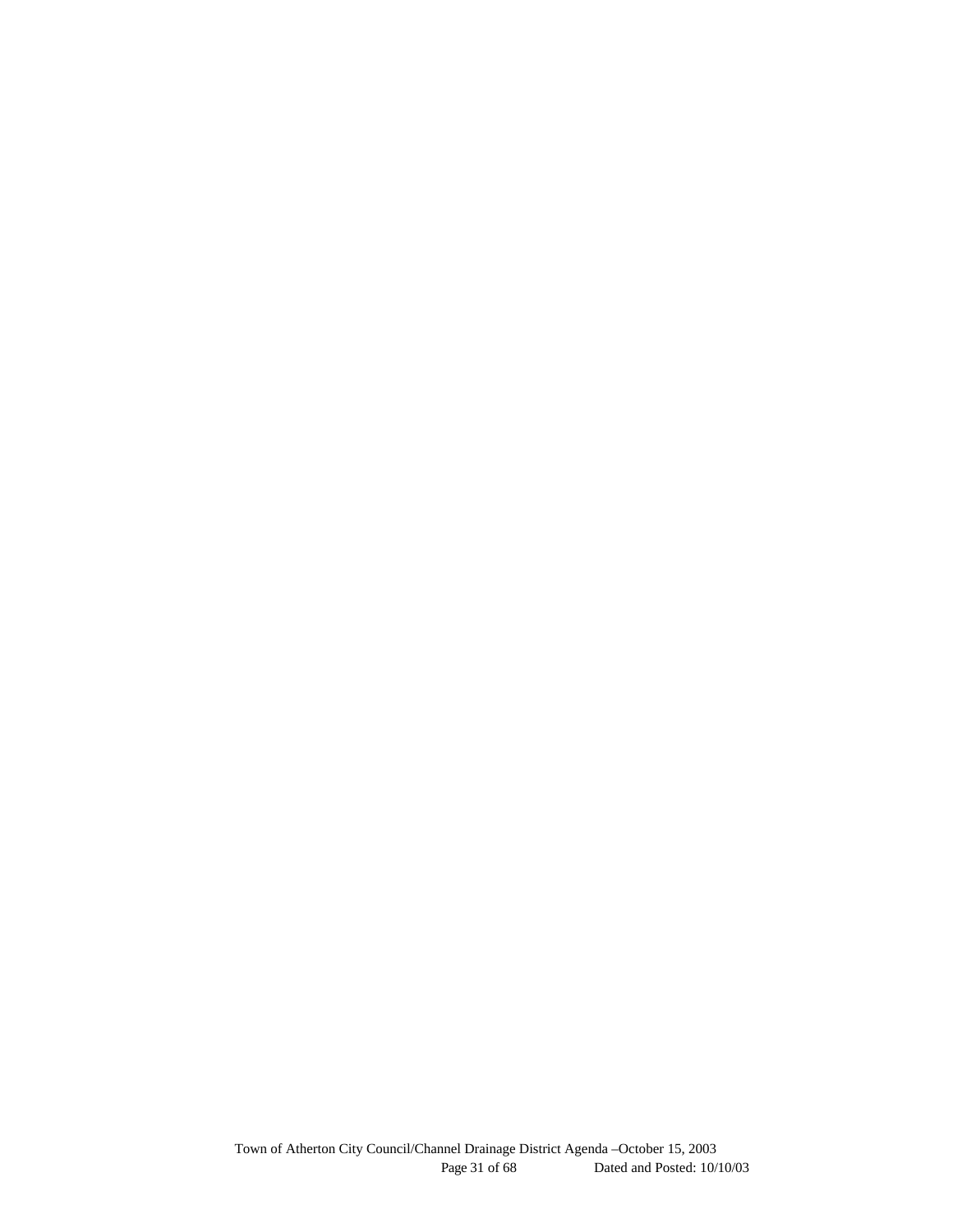**Item No. \_\_\_**



# **Town of Atherton**

## **CITY COUNCIL STAFF REPORT**

**TO: HONORABLE MAYOR AND CITY COUNCIL JAMES H. ROBINSON, CITY MANAGER**

## **FROM: LINDA KELLY, ASSISTANT TO THE CITY MANAGER**

## **DATE: FOR THE CITY COUNCIL MEETING OF OCTOBER 15, 2003**

## **SUBJECT: APPROVAL OF REVISED JOINT POWERS AGREEMENT WITH BAY AREA EMPLOYEE RELATIONS SERVICE**

#### **RECOMMENDATION:**

That the City Council approve the revised Joint Powers Agreement with Bay Area Employee Relations Service.

## **BACKGROUND:**

Since 1997, the Town has been a full member of the Bay Area Employee Relations Services (BAERS). The services provided by the BAERS have been critical to labor relations issues, negotiations, compensation surveys and benefit comparisons. The BAERS provides an updated and detailed database of information regarding public employee compensation, and saves staff many hours of research through use of these services, which are available on-line. Atherton is one of 42 member agencies of the BAERS. The County of Santa Clara serves as the host agency and functions as the employer for BAERS staff.

No changes in membership fees are proposed with the revised agreement. The Town's membership fee is \$6,180 for the current fiscal year, which is unchanged from the last fiscal year.

The Joint Powers Agreement is being updated to adapt to changes in services and delivery methods that have occurred since it was last modified in 1987. At that time, the principal service was an annual compensation survey available to members in hard copy format. Since then, the services have moved to the website and are updated daily as changes are made in the member agencies' compensation data and memoranda of understanding.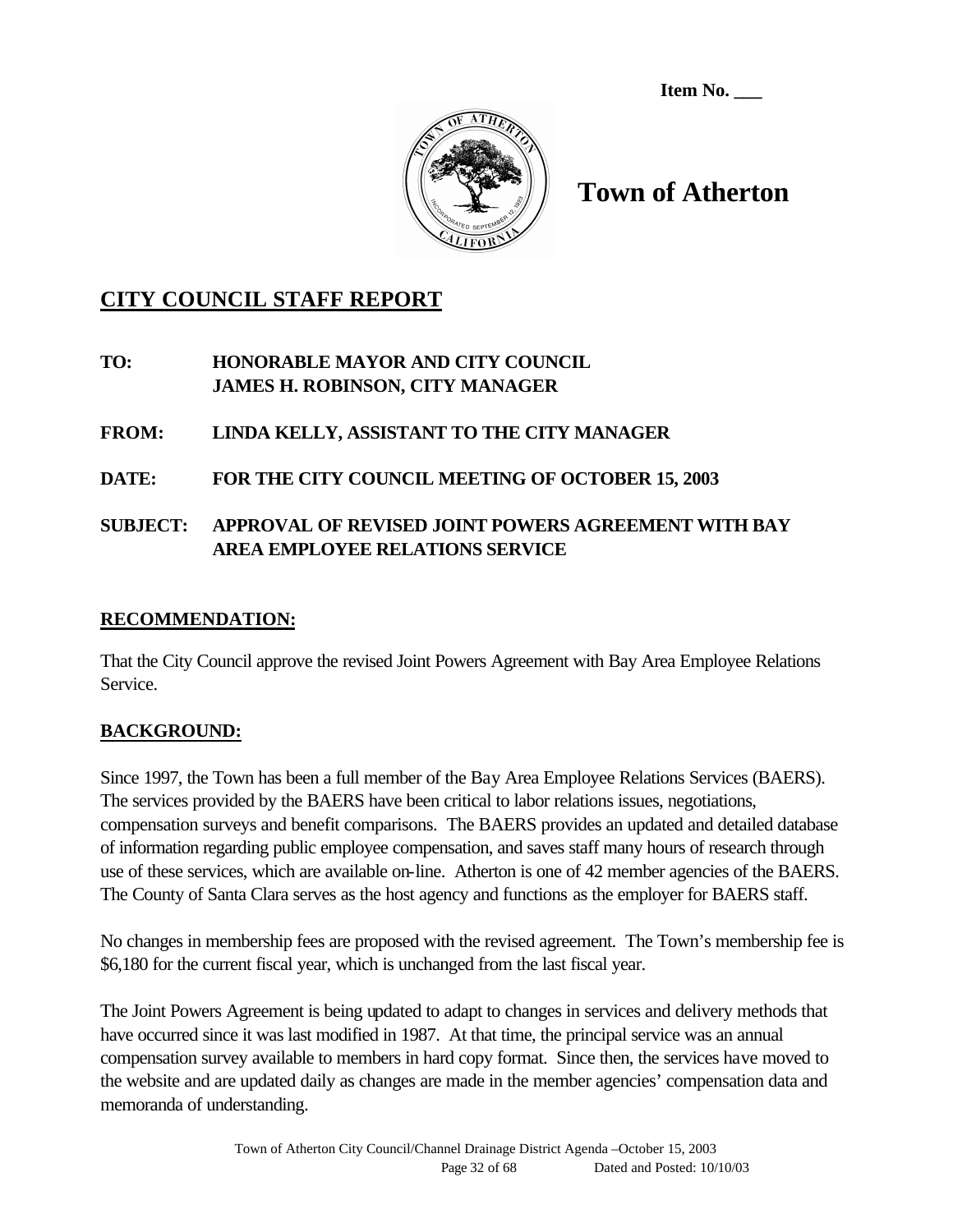Attached is a letter from the Director of the Bay Area Employee Relations Service, which specifies in more detail the changes that are proposed in the revised agreement.

It is recommended that the Town, as a member of the BAERS, ratify the revised Joint Powers Agreement through Council adoption of the attached Agreement.

\_\_\_\_\_\_\_\_\_\_\_\_\_\_\_\_\_\_\_\_\_\_\_\_ \_\_\_\_\_\_\_\_\_\_\_\_\_\_\_\_\_\_\_\_\_\_\_\_\_

Prepared by: Approved by:

Linda Kelly James H. Robinson Assistant to the City Manager City Manager

Attachments: Letter and Joint Powers Agreement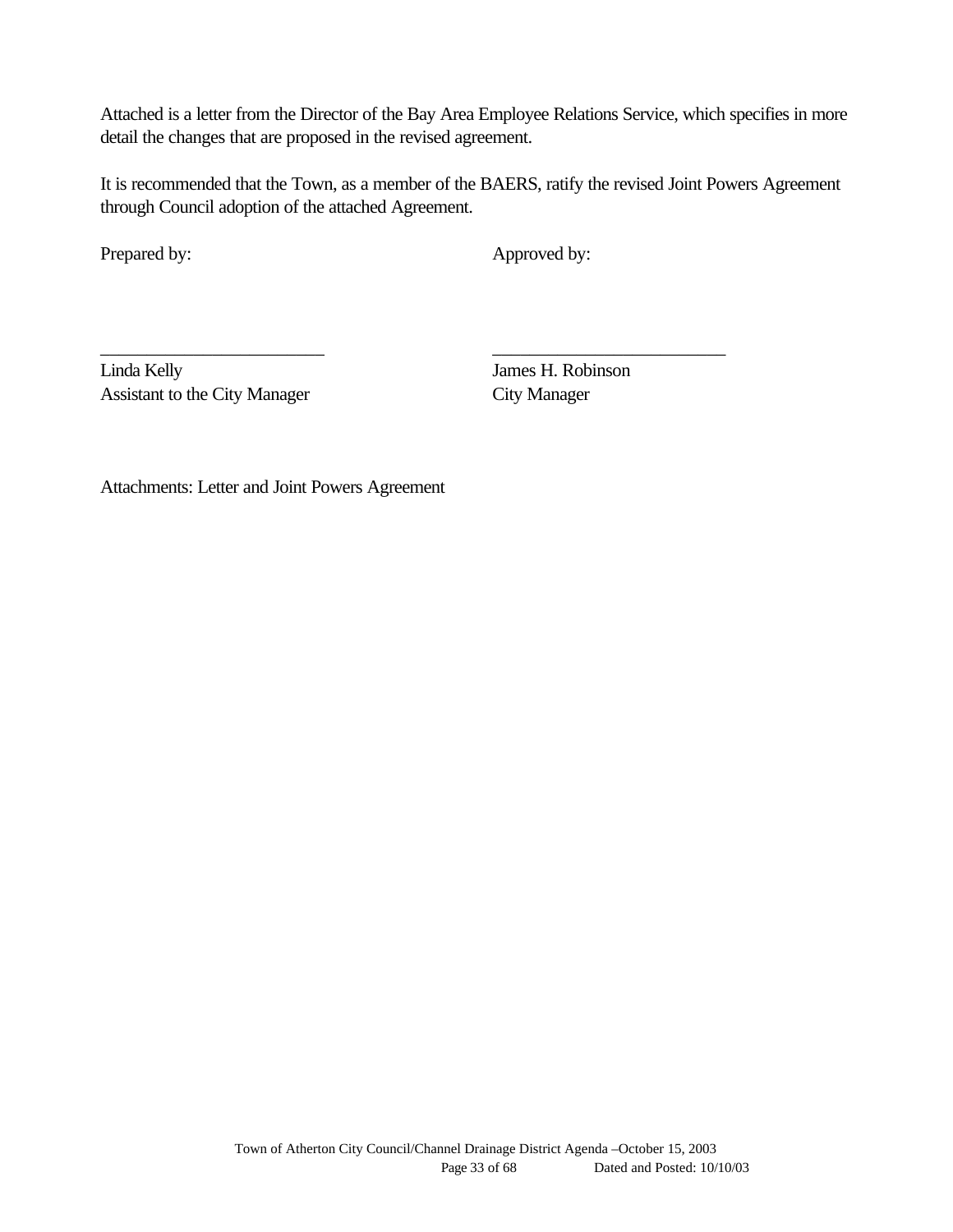

**Town of Atherton**

## **CITY COUNCIL STAFF REPORT**

- **TO: HONORABLE MAYOR AND CITY COUNCIL JAMES H. ROBINSON, CITY MANAGER**
- **FROM: LINDA KELLY, ASSISTANT TO THE CITY MANAGER**
- **DATE: FOR THE MEETING OF OCTOBER 15, 2003**
- **SUBJECT: ADOPTION OF RESOLUTION AUTHORIZING HOURLY SALARY RANGES FOR PART-TIME AND TEMPORARY EMPLOYEES FOR FISCAL YEAR 2003-04**

## **RECOMMENDATION**

It is recommended that the City Council adopt the proposed resolution authorizing hourly salary ranges for part-time and temporary employees for Fiscal Year 2003-04, effective July 1, 2003.

## **BACKGROUND**

The Town utilizes part-time employees in a number of capacities throughout the organization to fill temporary, seasonal or permanent positions that require less than a full-time employee. Proposed is a resolution which would set part-time employee hourly salary ranges for Fiscal Year 2003- 04. It is recommended that these rates become effective retroactively as July 1, 2003. These hourly rates were set by either utilizing comparator positions in other agencies or setting salaries as a percentage of existing full-time positions, and are consistent with the methodology by which Part-Time and Temporary Employees salaries were set last year.

## **FISCAL IMPACT**

It has been determined that implementing the proposed increases would cost the Town approximately \$6,000 for FY 2003-04 for the part-time and temporary employees currently employed by the Town. The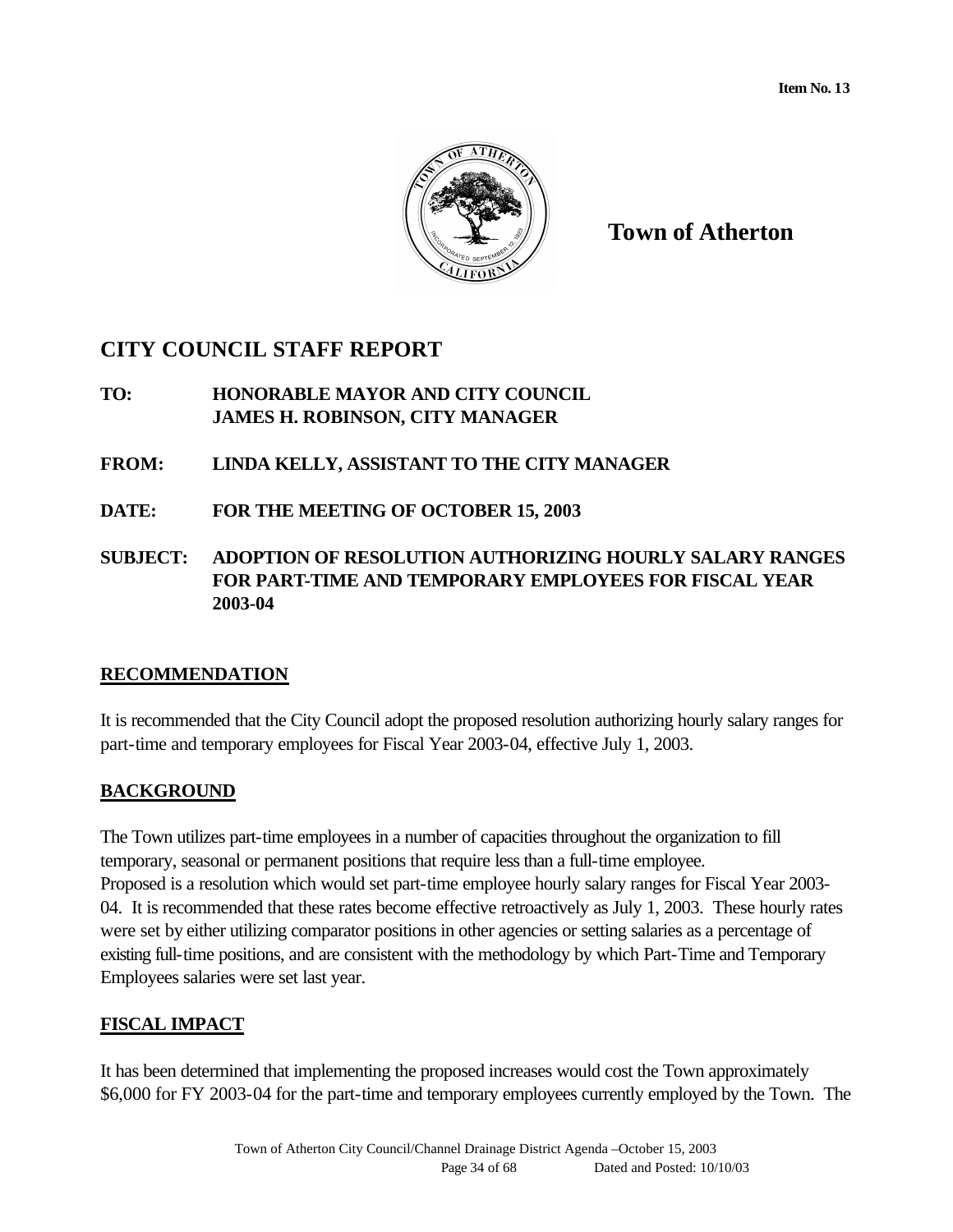potential increase was budgeted and sufficient funds exist in departmental budgets to cover the increased cost.

#### **CONCLUSION**

In order for the Council to take official action authorizing the new hourly salary ranges, it is recommended that the City Council adopt the attached Resolution.

\_\_\_\_\_\_\_\_\_\_\_\_\_\_\_\_\_\_\_\_\_\_\_\_ \_\_\_\_\_\_\_\_\_\_\_\_\_\_\_\_\_\_\_\_\_\_\_\_\_

Prepared by: Approved by:

Linda Kelly James H. Robinson Assistant to the City Manager City Manager

Attachment: Proposed Resolution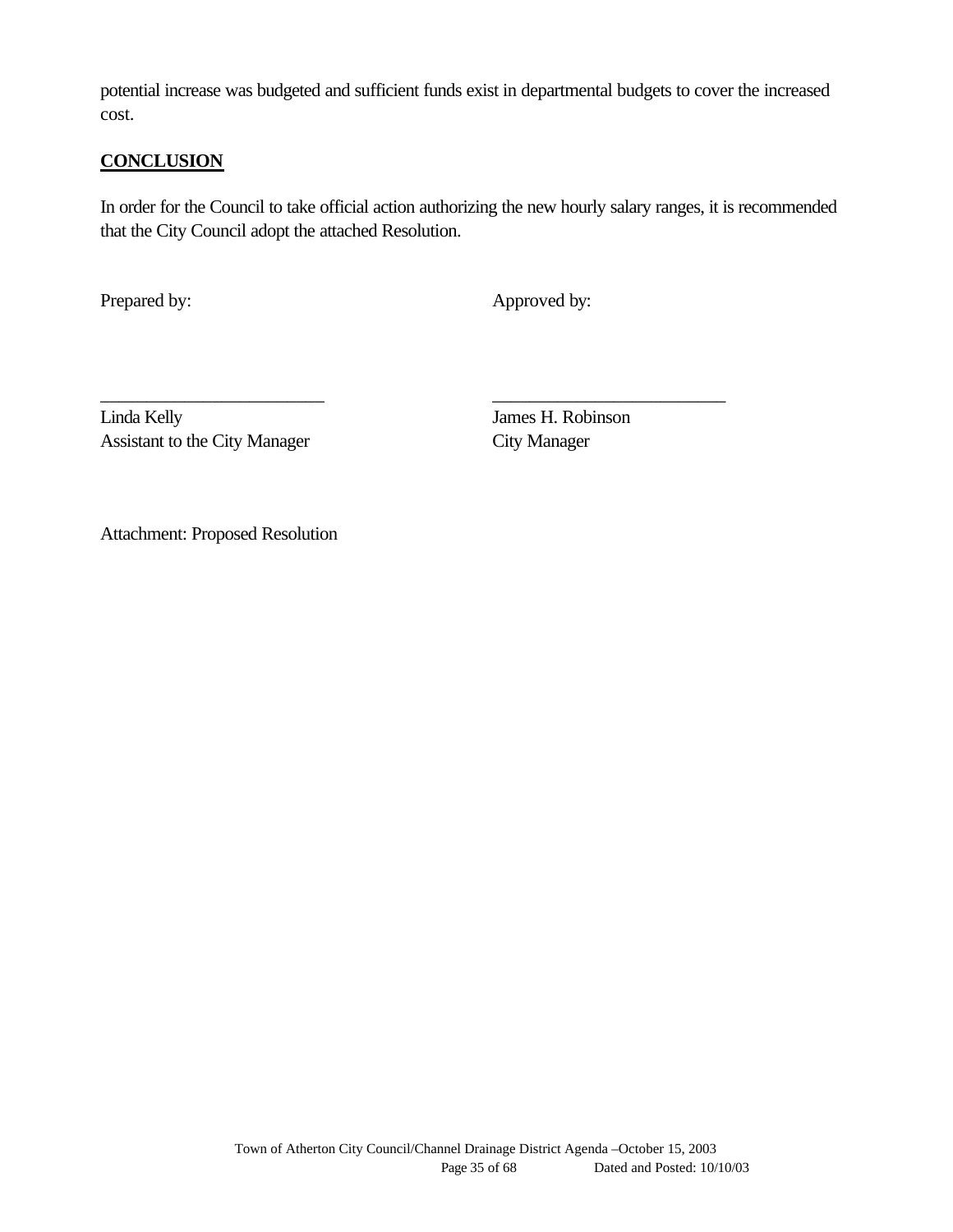#### **RESOLUTION NO. 03-\_\_\_**

## **A RESOLUTION OF THE CITY COUNCIL OF THE TOWN OF ATHERTON ADOPTING HOURLY SALARY RANGES FOR PART-TIME AND TEMPORARY EMPLOYEES FOR FISCAL YEAR 2003-04**

The City Council of the Town of Atherton hereby resolves as follows:

**WHEREAS**, the City Council has determined that it is in the best interests of the Town to bring uniformity to the salaries of Part-time and Temporary employees in the form of a resolution; and

**WHEREAS**, Attachment A to this Resolution specifies the hourly salary ranges for Part-time and Temporary employees for the Fiscal Year 2003-04.

**NOW, THEREFORE, BE IT RESOLVED,** by the City Council of the Town of Atherton that the hourly salary ranges for Part-time and Temporary employees of the Town of Atherton shall be as stated in Attachment A.

\* \* \* \* \* \* \* \* \* \*

*I hereby certify that the foregoing Resolution was duly and regularly passed and adopted by the City Council of the Town of Atherton at a regular meeting thereof held on the \_\_\_ day of \_\_\_\_\_\_\_\_\_, 2003, by the following vote.*

| Councilmembers: |
|-----------------|
| Councilmembers: |
| Councilmembers: |
| Councilmembers: |
|                 |

James R. Janz, Mayor Town of Atherton

\_\_\_\_\_\_\_\_\_\_\_\_\_\_\_\_\_\_\_\_\_\_\_

ATTEST:

Sharon Barker, City Clerk

APPROVED AS TO FORM:

*\_\_\_\_\_\_\_\_\_\_\_\_\_\_\_\_\_\_\_\_\_\_\_\_\_\_\_\_*

*\_\_\_\_\_\_\_\_\_\_\_\_\_\_\_\_\_\_\_\_\_\_\_\_\_\_\_\_\_\_*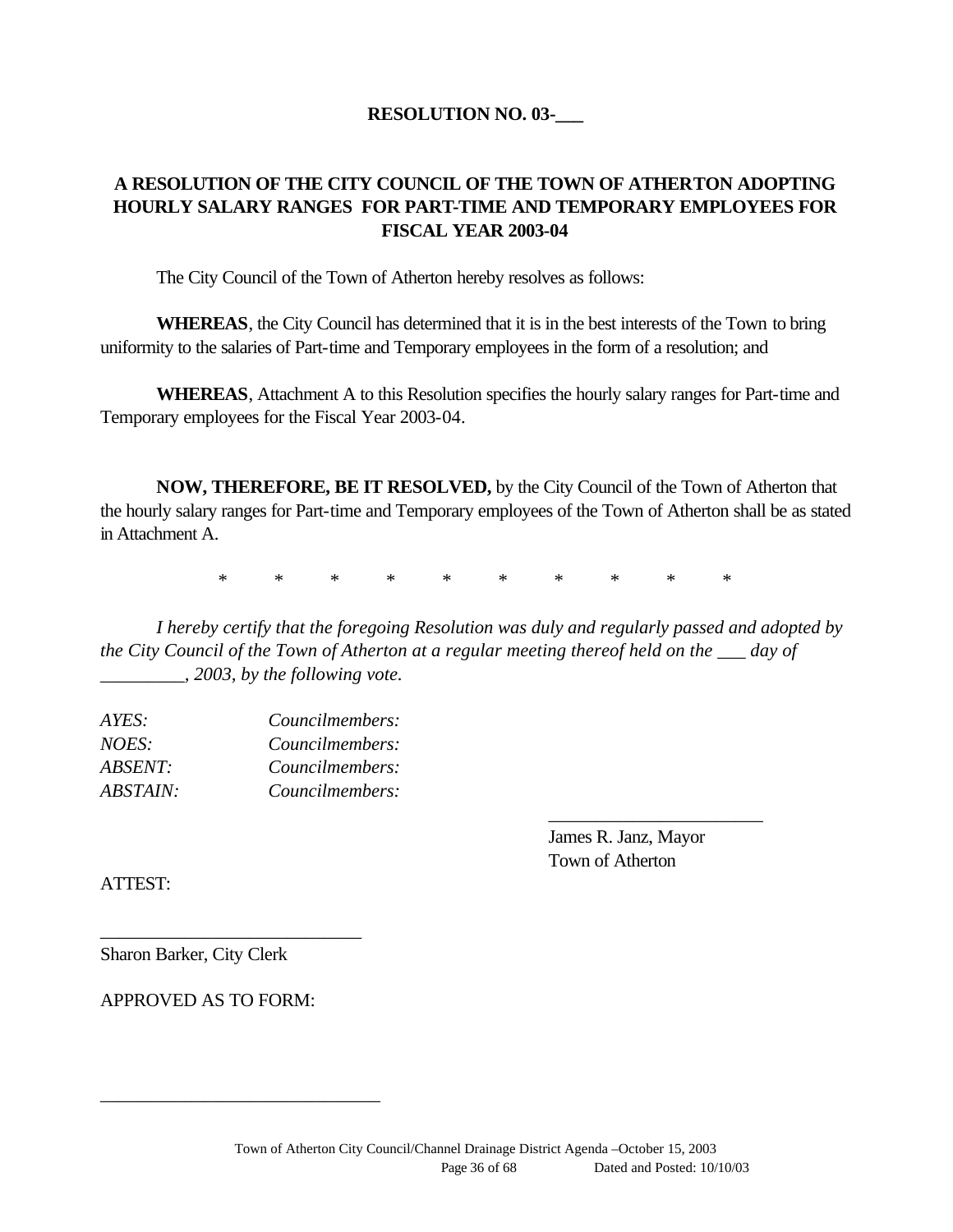Marc Hynes, City Attorney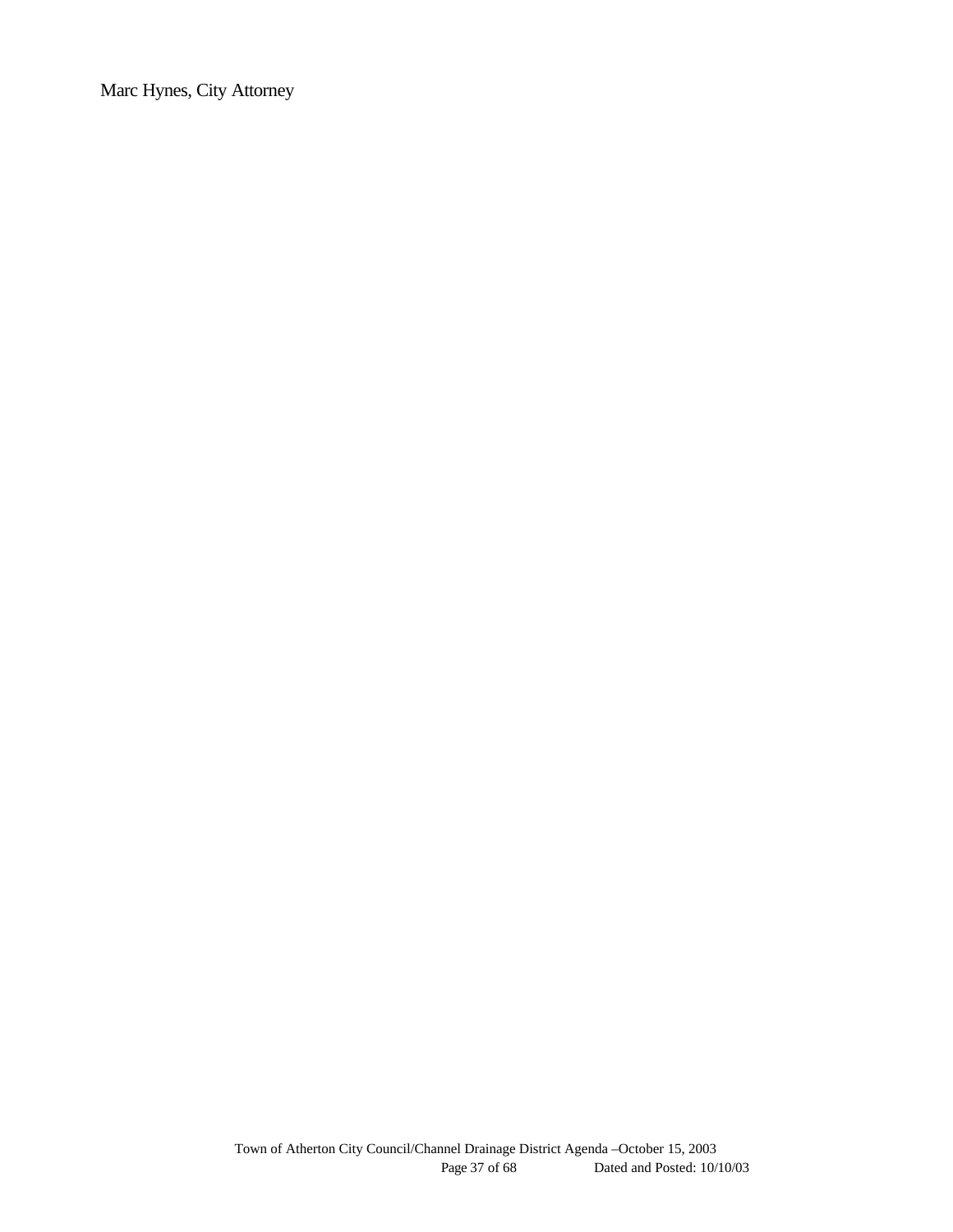#### **TOWN OF ATHERTON PART-TIME AND TEMPORARY EMPLOYEES HOURLY SALARY RANGES FISCAL YEAR 2003-04**

| <b>Position</b>                                 | <b>Step A</b> | <b>Step B</b> | Step C | <b>Step D</b> |
|-------------------------------------------------|---------------|---------------|--------|---------------|
| Per Diem Police Dispatcher                      | \$29.72       | 31.46         | 33.21  | 34.96         |
| Reserve Police Officer – Level $1^*$            | \$25.82       | 27.34         | 28.86  | 30.38         |
| Administrative Assistant to the<br>Police Chief | \$23.61       | 25.00         | 26.39  | 27.78         |
| Part-Time Maintenance Worker                    | \$15.67       | 16.60         | 17.52  | 18.44         |
| Part-Time Recreation Assistant                  | \$12.91       | 14.53         | 15.33  | 16.14         |
| Part-Time Post Office Counter<br>Assistant      | \$17.36       | 18.38         | 19.40  | 20.42         |
| Temporary Employee**<br>(open range; no steps)  | \$10.00       |               |        | \$60.00       |

\*Note: Reserve Police Officer – Level 2 is an unpaid volunteer position.

\*Temporary Employee: No change in range from 2002-03; no positions filled with this title at this time.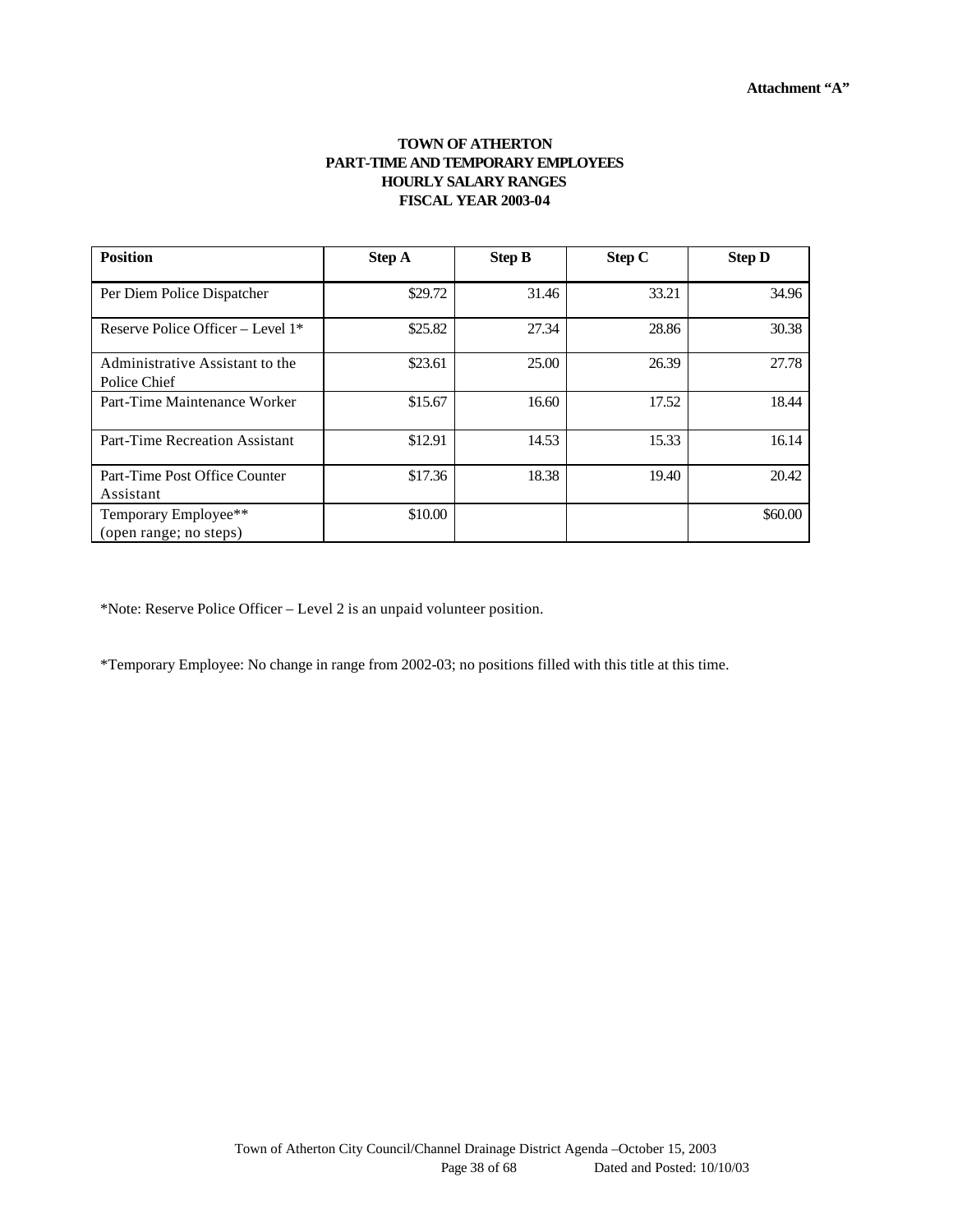Item No. 14



# **Town of Atherton**

## **CITY COUNCIL STAFF REPORT**

## **TO: HONORABLE MAYOR AND CITY COUNCIL**

## **FROM: JOHN P JOHNS, FINANCE DIRECTOR**

**DATE: FOR THE MEETING OF OCTOBER 15, 2003**

## **SUBJECT: FY 2002-2003 FINANCIAL STATEMENTS AND INDEPENDENT AUDITOR'S REPORT**

#### **RECOMMENDATION:**

Accept the financial statements and independent auditor's report for the year ended June 30, 2003.

#### **SUMMARY**

The auditing firm of Caporicci and Larson has completed its annual financial audit and has issued the financial statements for the year ended June 30, 2003.

Based upon interviews, analytic review, substantive testing and other procedures, the auditors deemed necessary, the auditors have concluded that the financial position of the Town as of June 30, 2003 and the revenues, expenditures and cash flows for the year ended June 30, 2003 are presented fairly and in accordance with generally accepted governmental accounting principals in all material respects.

The Audit Committee has reviewed the independent auditors' report and recommends that the Council accept the report. The Audit Committee has also prepared a report to their council on the committee's activities during the past Fiscal Year. This report is presented as Attachment A to this staff report.

#### **DISCUSSION**

Atherton's general purpose financial statements for FY 2002-03 include the following elements: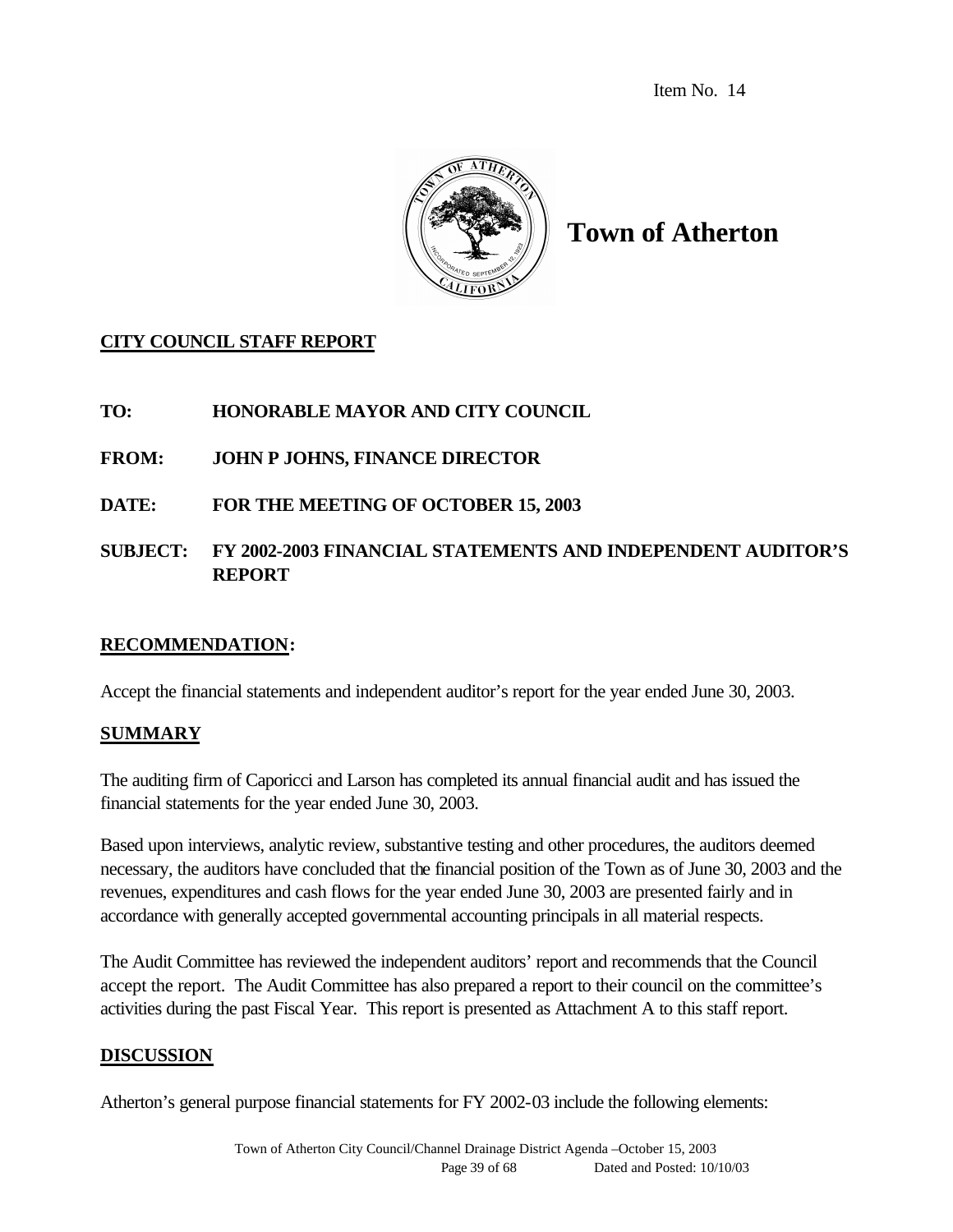- Statements of revenues, expenditures and changes in fund balance for all funds and account groups;
- Balance sheets for all major fund categories and account groups;
- Statements of income and cash flows for proprietary funds;
- A comparative analysis of budgeted versus actual revenues and expenditures as well as a comparative analysis of asset, liabilities and fund equity accounts as of June 30, 2002 and June 30, 2003; and,
- Notes to the financial statements that disclose significant accounting policies and other pertinent issues.

These financial statements, accompanying notes and auditor's opinion are intended to provide the City Council and other interested parties with an understanding of the Town's financial results and financial position as of June 30, 2003. The financial statements are the responsibility of the Town's management. It is the responsibility of the independent auditor to audit the financial statements and to express an opinion as to whether the financial statements present fairly the financial position of the Town as of the end of the fiscal year. It is also the responsibility of the auditor to identify opportunities to improve the town's system of financial controls.

The financial statement and independent auditor's report is presented as Attachment B to this report and is summarized as follows.

I. General, Special Revenue and Capital Projects Funds

At the mid-year budget review, the Finance Department identified a revenue shortfall of \$256,000. Accordingly, the Finance Department recommended reductions in appropriations of approximately \$300,000 to ensure that financial reserves remained at the levels appropriated by the Town Council and to provide a small margin of safety in the event the Town's revenue picture continued to deteriorate.

During the second half of the Fiscal Year, the Town implemented additional measures to limit expenditures, such as deferring the replacement of one public safety position that had been vacated. These additional measures were necessary in light of the possibility that local revenues would be diverted by the State of California pursuant to proposals put forth by the Governor.

As a result of the actions taken to reduce expenditures and improved revenues during the second half of the year, the General Fund had a balance of \$5,284,633 at year-end, an increase from the beginning of the year fund balance in the amount of \$90,446.

Property taxes represent the single largest source of revenue for the Town. In FY 2002-03 the Town received \$2,855,536 from this revenue source, a decline of \$221,213 from the \$3,076,749 that the Town realized in FY 2001-02. The reduction in property tax revenues between 2001-02 and 2002-03 was a largely due to reductions in assessments that the Assessor deemed necessary as a result of real estate market conditions.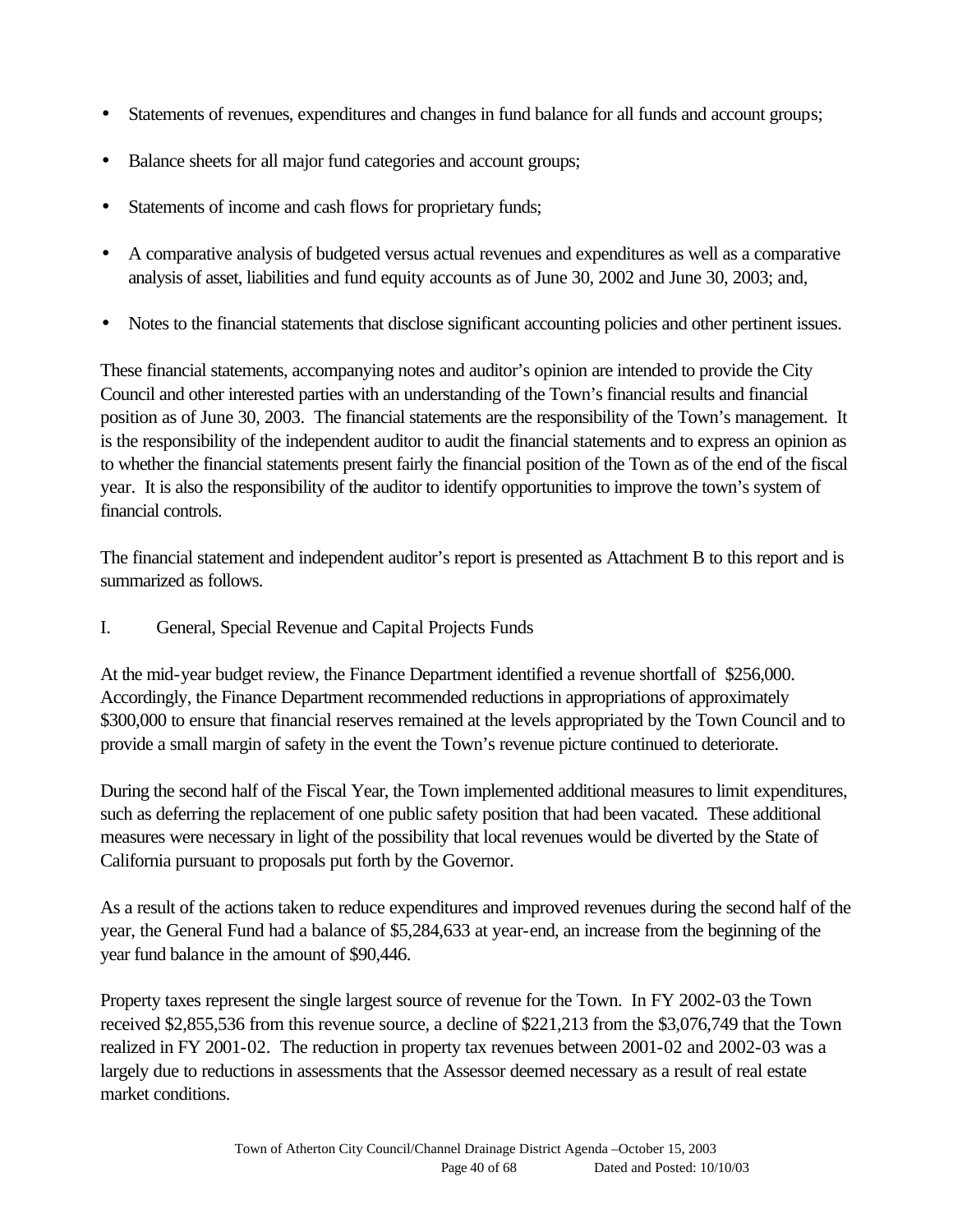In FY 2002-03 the Town collected \$1,576,256 in parcel tax revenues. These funds were deposited in the Parcel Tax Special Revenue Fund. Subsequently, \$602,141 was transferred to the General Fund to provide for public protection, capital improvement program support and administrative cost recovery. An additional, \$926,498 was expended for the maintenance, repair and reconstruction of roads and for improvements to various town facilities. The balance of \$47,623 in parcelt tax remained within the Parcel Tax Special Revenue Fund for future capital improvements.

In FY 2002-03, the Town collected \$1,093,427 in building permit fees. FY 2002-03 Building Department direct operating costs amounted to \$891,603 and allocable indirect costs amounted to \$124,824. When taking into account these allocable indirect costs, the total cost of providing building and planning services amounted to \$1,016,427.

Due in large part to the availability of parcel tax revenues and federal funding, the Town was able to significantly increase its investment in infrastructure during the past year. In FY 2002-03 the Town expended a total of \$2,565,231 nearly two and one half times the \$1,097,145 expended in FY 2001-02.

Accumulated compensated absences increased to \$502,502 at FY 2002-03 year-end, an increase of \$63,570 over the previous year. This obligation is currently recorded in the general long-term account group. General fund equity of \$502,502 has been designated to pay off this obligation as it is incurred.

In June the Town received \$200,000 from the San Mateo County Library Joint Powers Agency (JPA) as additional donor city funds. As a result, the Library Special Revenue fund has an available balance of \$723,832, a small portion of which will be used to make minor improvements in the Library during FY 2003-04.

## Proprietary Funds

The Town maintains four internal service funds, workers compensation, administrative services, vehicle replacement and computer services. These funds represent separate self balancing sets of accounts that are used to record the results of services provided to the town of a whole, the costs of which are recovered through user charges to individual programs and activities.

Combined, these funds realized operating income of \$213,169 in FY 2002-03. Accordingly, retained earnings increased from \$367,584 to \$597,108. The following table provides an analysis of net income by fund.

| <b>Fund</b>                    | Income  | <b>Expense</b> | <b>Net Income</b> |
|--------------------------------|---------|----------------|-------------------|
|                                |         |                |                   |
| <b>Equipment Operations</b>    | 39,403  | 40,496         | (1,093)           |
| <b>Computer Services</b>       | 91,372  | 63,568         | 27,804            |
| <b>Administrative Services</b> | 396,257 | 214,778        | 181,479           |
| <b>Workers Comp</b>            | 81,564  | 76,585         | 4.979             |
|                                |         |                |                   |
| <b>Total</b>                   | 608,596 | 395,427        | 213,169           |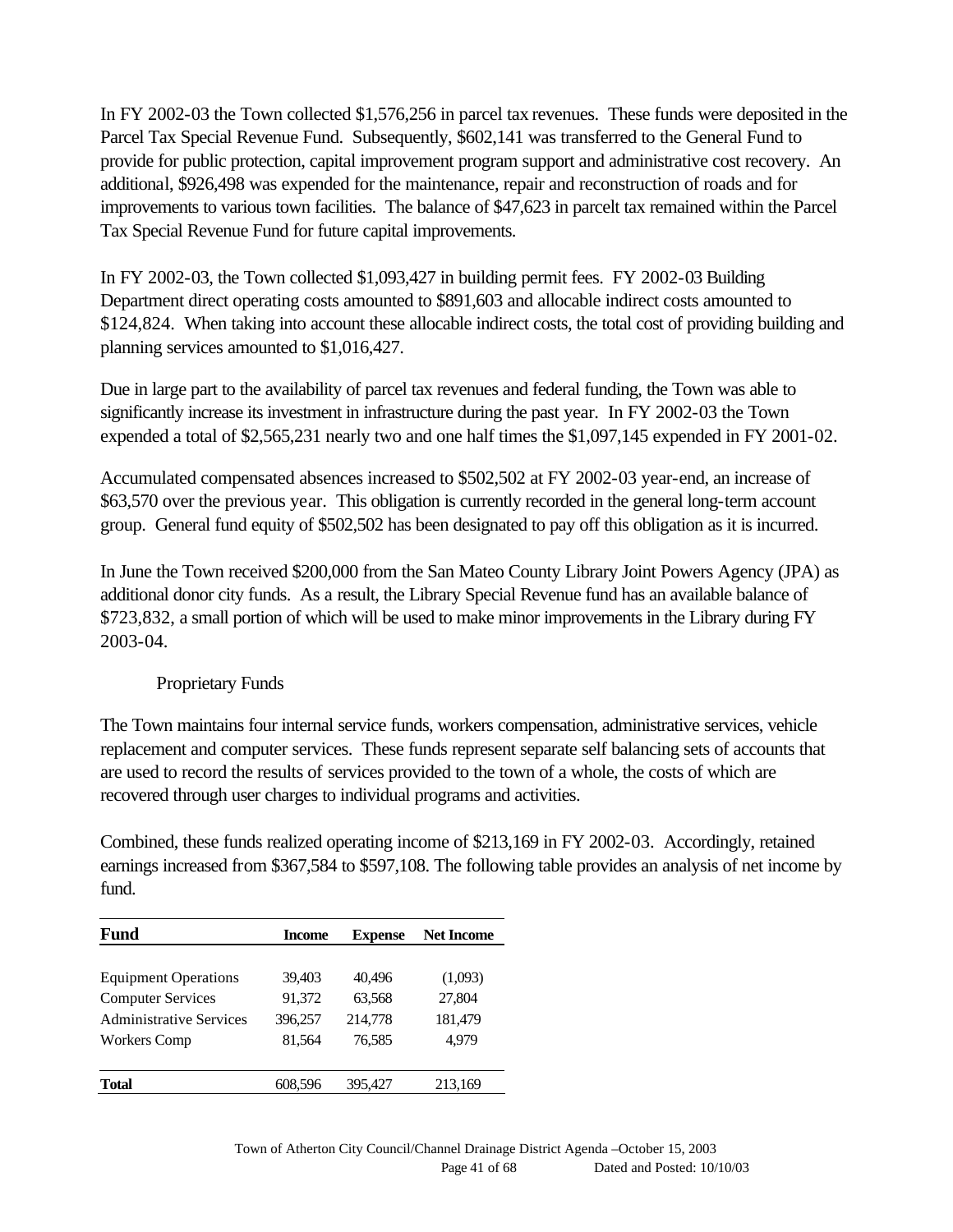As indicated in the preceding table, the administrative services fund realized \$181,479 or about 85 percent of the total net income recorded in the proprietary fund group.

Trust and Agency Funds

In FY 2001-02 the Atherton Arts Committee expended \$109,663 to host a variety of social and cultural events, most notably Big Daddy Jazz and the summer arts program. In total the Arts Committee received \$106,000 in the form of social fees, class fees and interest income and expended \$107,000. The ending fund balance in the Arts Committee fund was \$113,000.

## **Notes to the Financials and Required Supplementary Information**

As indicated in the required supplementary information portion of the financial statements, the funded ratio for the public safety and miscellaneous employee retirement plans amounted to 104% and 122.7% respectively. The funded ratio provides an indication as to whether the Town's has contributed a sufficient amount of assets to offset the expected cost of paying retirement retirees of the Town in the future.

## **Management Letter**

Accompanying the annual audit report is Caporicci & Larson's management letter. This letter documents the status of recommendations made in the previous year and describes reportable conditions that Caporicci & Larson identified while conducting the audit.

The following table provides a summary of the status of implementation of the audit recommendations of FY 2001-02, along with an explanation for those recommendations that have not been fully implemented.

| <b>Recommendation</b>                    | <b>Status</b> | <b>Management Comments</b>               |
|------------------------------------------|---------------|------------------------------------------|
| Implement the purchase order module of   | Implemented   |                                          |
| the Town's integrated financial          |               |                                          |
| management system                        |               |                                          |
| Acquire and install a computerized fixed | In progress   | The Finance Department has determined    |
| asset management system                  |               | that its current spreadsheet-based       |
|                                          |               | method of accounting for fixed assets    |
|                                          |               | meets the current business and financial |
|                                          |               | control requirements of the Town.        |
|                                          |               | However, since GASB 34 requires a        |
|                                          |               | more thorough tracking of fixed assets   |
|                                          |               | than is currently required, the Finance  |
|                                          |               | Department will revisit this             |
|                                          |               | recommendation during the current fiscal |
|                                          |               | year as part of the Town's GASB 34       |
|                                          |               | implementation.                          |
| Prepare for the Implementation of GASB   | In progress   | The deadline for GASB 34                 |
| 34                                       |               | implementation varies depending upon     |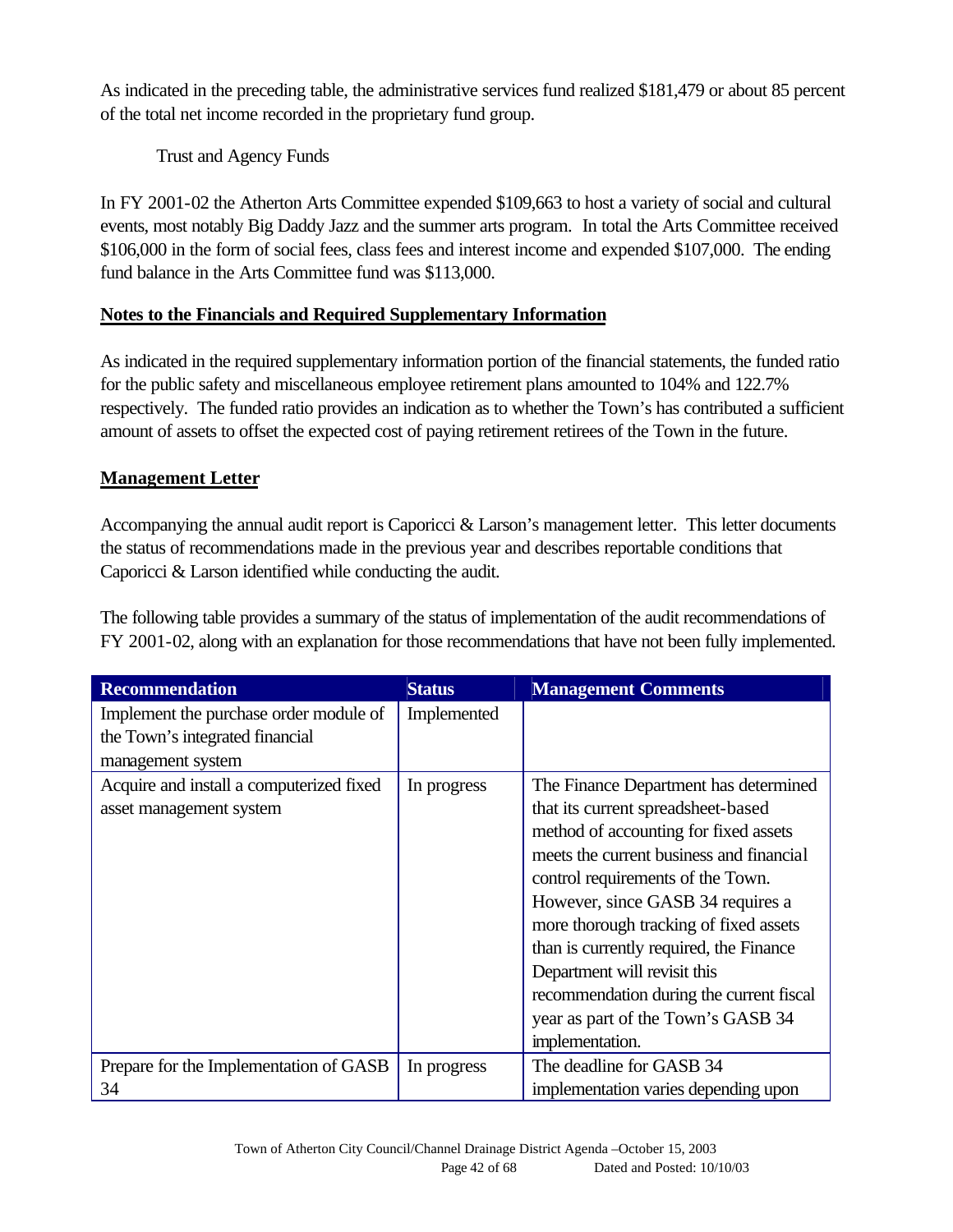|                                         |             | the size of the municipality. As a relatively<br>small entity, the Town of Atherton has<br>until June $30th$ , 2004 to issue GASB 34<br>compliant financials. Accordingly, the<br>Town will complete its implementation of<br>this recommendation in the current fiscal<br>year. |
|-----------------------------------------|-------------|----------------------------------------------------------------------------------------------------------------------------------------------------------------------------------------------------------------------------------------------------------------------------------|
| Document the Town's policies related to | Implemented |                                                                                                                                                                                                                                                                                  |
| the capitalization of fixed assets.     |             |                                                                                                                                                                                                                                                                                  |

Caporicci & Larson's FY 2002-03 management letter contains one new recommendation: that the Finance Department document its year-end closing procedures. The Auditors believe that by preparing a written description of the tasks and activities that must be accomplished at year-end the Finance Department will reduce the likelihood that the auditor will find it necessary to recommend adjusting entries to the Town's financial records during the course of their review. The Finance Department concurs with the auditor's recommendation and will provide the auditors documentation on the town's year-end closing procedures by no later than January of 2004.

#### **Conclusion**

During FY 2002-03, the Financial Condition of the Town improved slightly from the previous fiscal year. The improvement in the Town's financial position was due in large part to efforts taken by staff during the second half of the fiscal year to reduce expenditures. The auditors have concluded that the Town's financial statements are presented fairly and in accordance with generally accepted governmental accounting principles. Additionally, the auditors identified one opportunity for improving financial controls while indicating that all recommendations of the previous fiscal year had been either fully or partially implemented.

Prepared by: Approved by:

*s/John P. Johns*\_\_\_\_\_\_\_\_\_\_\_\_\_\_\_\_ \_\_\_\_\_\_\_\_\_\_\_\_\_\_\_\_\_\_\_\_\_\_\_\_\_ John P. Johns, CPA Jim Robinson Finance Director City Manager

Attachment A: Annual Report of the Audit Committee Attachment B: General Purpose Financial Statements and Independent Auditor's Report (AVAILABLE FOR PUBLIC VIEW AT THE TOWN ADMINISTRATIVE OFFICES)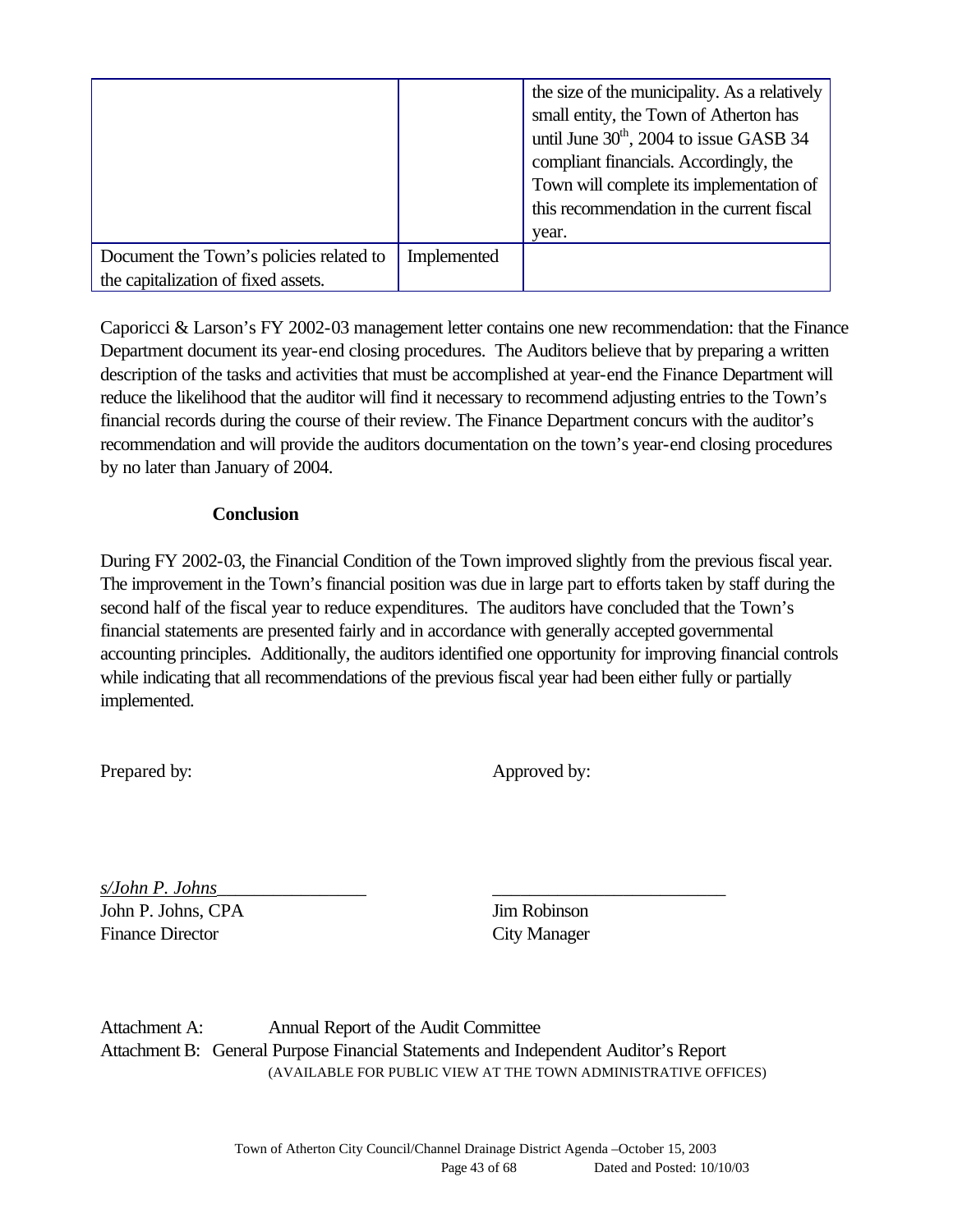## **Dear Mayor and Members of the City Council**

Transmitted herein is annual report of the Audit Committee for Fiscal Year 2002-03. This report is the third since the formation of the Audit Committee in May of 2000.

During the past year, the Audit Committee held four meetings. As is consistent with the Audit Committee's charter, the purpose of these meetings was to provide oversight over the annual financial audit, to review the status of implementation of the auditor recommendations to management, and to provide direction as necessary to management related to the Town's internal controls.

During FY 2002-03 the Audit Committee also monitored discussions between the County Assessor and the Town of Atherton related to real property assessed values. The status of such discussions was of interest to the Audit Committee in light of the financial impact of reductions in assessments that were initiated by the Assessor at the beginning of Fiscal Year 2002-03. Additionally, pursuant to the direction of the Finance Committee, the Audit Committee shared its perspectives with management as to the overall reasonableness of the Town's approach to investing funds that are currently held in reserve.

During FY 2002-03, the Audit Committee made the following observations:

Of the four recommendations contained within the independent auditor's management letter dated June 30<sup>th</sup>, 2002, two were fully implemented (those related to purchasing and procedures related to the capitalization of fixed assets) as of July, 2003 (the time of their review). Implementation of the auditors' remaining two recommendations, the implementation of GASB 34 and the acquisition of a computerized fixed asset accounting system were in progress as of June  $30<sup>th</sup>$ , 2003.

With respect to the implementation of GASB 34, it should be noted that the Town is required to implement GASB 34-compliant financial statements for the Year ended June  $30<sup>th</sup>$ , 2004. Accordingly, the Audit Committee will be working with the Finance Department in FY 2003-04 to ensure that this requirement is met.

With respect to the acquisition of a fixed asset accounting system, the Finance Director has decided to defer implementation of this recommendation due to the fact that:

- Acquiring and installing a computerized fixed asset accounting system would cost between \$8,000 and \$12,000. In the judgment of the Finance Director such a cost is unreasonably high, given the limited benefits to be derived from acquiring and implementing a computerized fixed asset accounting system for a relatively small number of Town assets.
- The Town's spreadsheet-based fixed asset accounting software has been effective in meeting the Finance Department's business and internal control requirements.

We concur with the Finance Director's approach and recommend that this issue be revisited in the current fiscal year.

The Audit Committee wishes to make the following additional observations within its overall scope: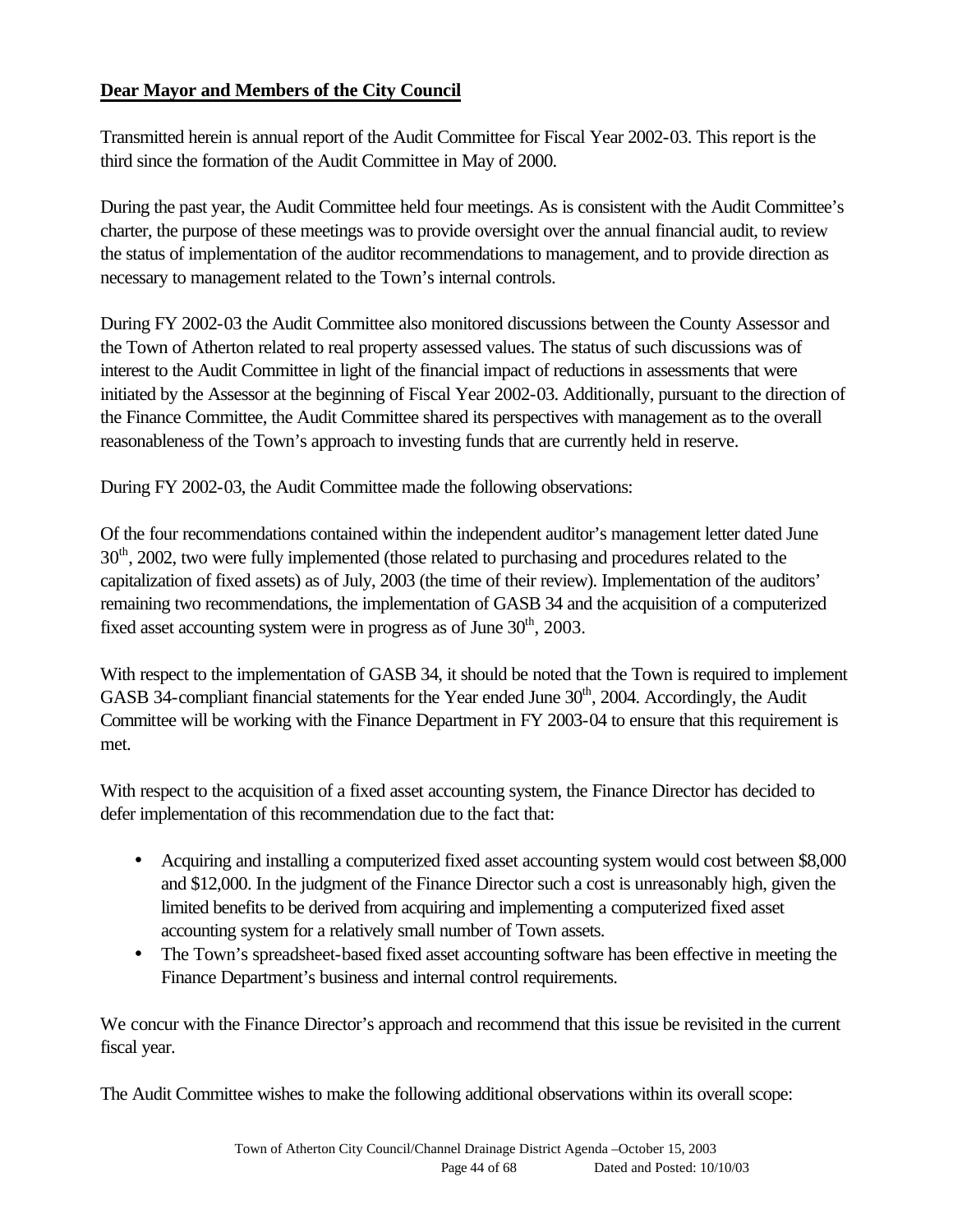- The Town's ability to project its financial position at year-end has improved over previous years. For example, Page 8 of the audited financial statements indicates that the difference between the year-ending General Fund balance as appropriated by Council for FY 2002-03 and the actual fund balance was \$170,968 (or 3.2 percent of the \$5.1 million appropriated). In comparison, the difference between budgeted and actual fund balance for Fiscal Years 2000-01 and 2001-02 were \$1.1 million and \$549,000 respectively.
- Despite significant declines in certain discretionary revenue accounts, the Town's financial position has improved slightly. This has been accomplished through expenditure controls that were implemented at mid-year, as well as a careful tracking of revenues throughout the year, as described to us by the Finance Director.
- Both the number and significance of the auditor's management letter recommendations have declined significantly in Fiscal Year 2002-03. For example, in the current fiscal year, the Auditor's only management letter recommendation pertains to improving a few year-end closing procedures so as to minimize the likelihood that adjusting entries will be required during the annual audit.
- The Audit Committee urged the Finance Department to examine alternatives to the State of California Local Agency Investment Fund and the County Treasurer's commingled pool to determine whether a diversification beyond these two investment pools might provide for reduced levels of risk or improved yields. Although no changes in the composition of the Town's investments appear warranted at this time, the Audit Committee will continue to work with the Finance Department to evaluate investment options in FY 2003-04.
- Pursuant to discussions amongst the Audit Committee, the Town administration and staff from the Assessor's office, the Assessor made a commitment to keep the Town better informed about changes in the tax roll resulting from assessment reductions.

Given the steady improvement in the Town's financial control structure and controls environment, the Audit Committee believes that it has been largely successful in achieving its objectives for the year. In fact, as a Committee we feel that our job has grown considerably easier, and the issues we are tackling are generally less serious and momentous than in the first few years of our existence. As a result, we would like the Council to know the Committee has some capacity to take on other projects at the Council's discretion.

We look forward to continuing to work with Management in FY 2003-04.

Respectfully Submitted,

Marc Hebert, Chair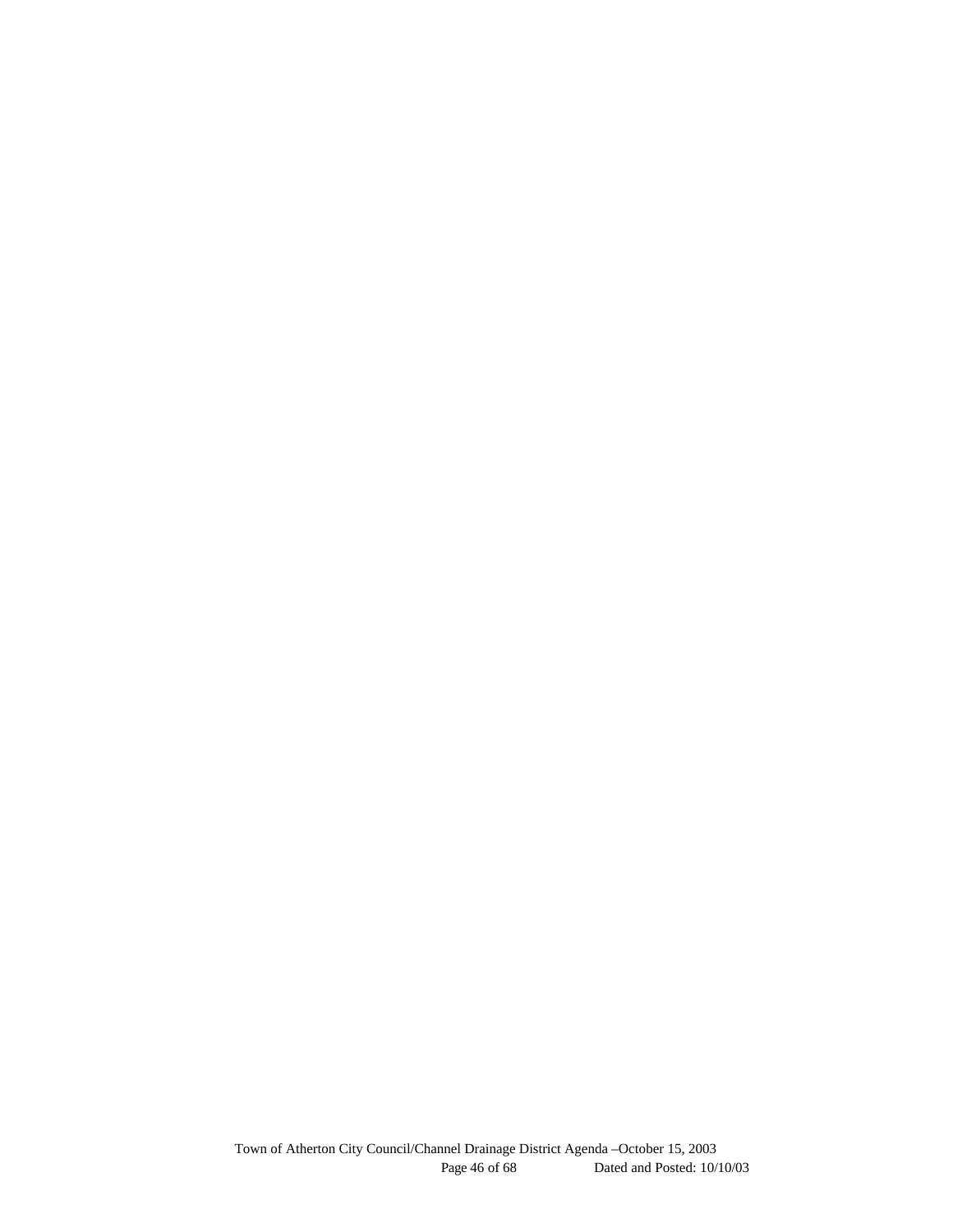**ITEM NO. 15**



# **Town of Atherton**

## **CITY COUNCIL STAFF REPORT**

## **TO: HONORABLE MAYOR AND CITY COUNCIL CITY MANAGER JAMES H. ROBINSON**

- **FROM: MICHAEL A. HOOD, BUILDING OFFICIAL**
- **DATE: FOR THE MEETING OF OCTOBER 15, 2003**

## **SUBJECT: ADOPT AN ORDINANCE RATIFYING ORDINANCE NO. 28 OF THE MENLO PARK FIRE PROTECTION DISTRICT AMENDING DISTRICT FIRE PREVENTION CODE PERTAINING TO AUTOMATIC FIRE SPRINKLER SYSTEM REQUIREMENTS.**

## **RECOMMENDATION:**

Open and close a public hearing and approve first reading of an ordinance ratifying Ordinance No. 28 of the Menlo Park Fire Protection District.

## **ANALYSIS:**

On January 15, 2003 the City Council heard presentations from the Menlo Park Fire Protection District regarding the adoption of a residential automatic fire sprinkler ordinance. The City Council gave comments to the Fire Chief and representatives of the Menlo Park Fire Protection District at the January 15, 2003 meeting and those comments were incorporated into an ordinance that the Fire District Board of Directors adopted on June 17, 2003.

For the sprinkler ordinance to be effective in the Town of Atherton, the City Council should adopt an ordinance that ratifies Menlo Park's Fire Protection District Ordinance No. 28. A staff report from the Fire District is attached along with the staff report from the January 15, 2003 City Council meeting.

Respectfully submitted: Reviewed/Approved:

Michael A. Hood James H. Robinson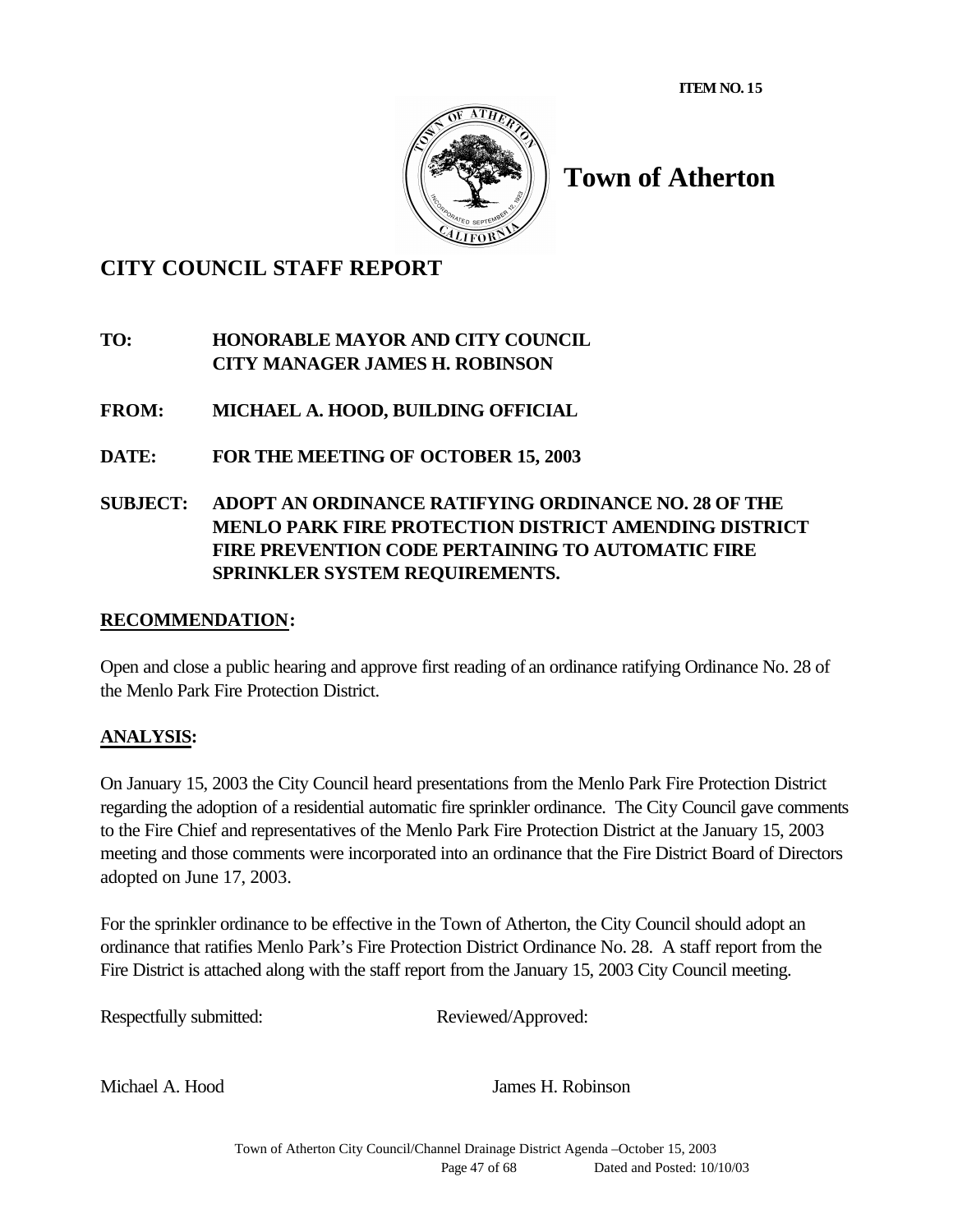Building Official City Manager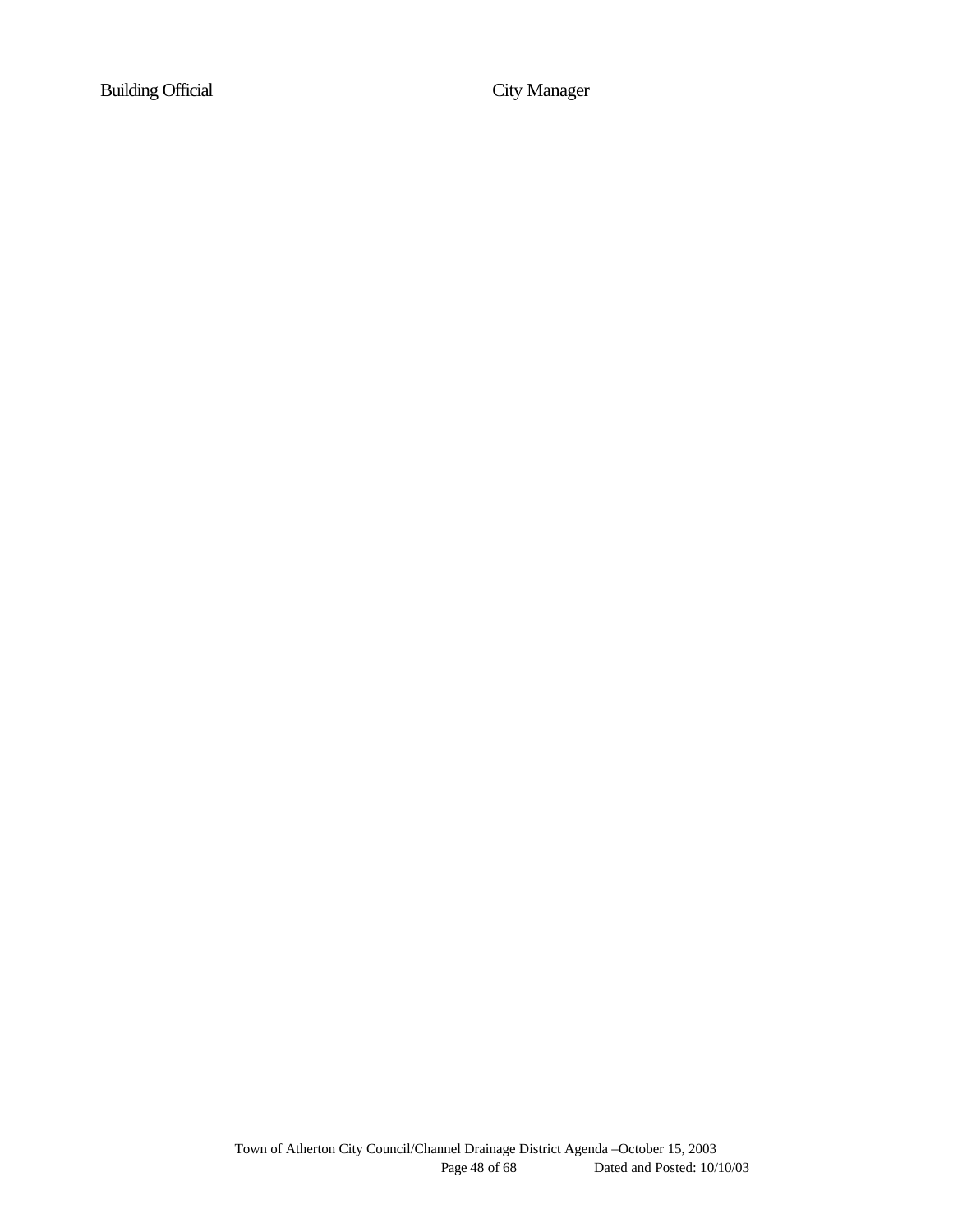### **ORDINANCE NO. \_\_\_\_\_\_**

\_\_\_\_\_\_\_\_\_\_\_\_\_\_\_\_\_\_\_\_\_\_\_\_\_\_\_\_\_\_\_\_\_\_\_\_\_\_\_\_\_\_\_\_\_\_\_\_\_\_\_\_\_\_\_\_\_\_\_\_\_\_\_\_\_\_\_\_\_\_\_\_\_\_\_

## **AN ORDINANCE OF THE CITY COUNCIL OF THE TOWN OF ATHERTON RATIFYING ORDINANCE NO. 28 OF THE MENLO PARK FIRE PROTECTION DISTRICT AMENDING DISTRICT FIRE PREVENTION CODE PERTAINING TO AUTOMATIC FIRE SPRINKLER SYSTEM REQUIREMENTS**

The City Council of the Town of Atherton does ordain as follows:

**SECTION 1:** Ordinance No. 28 of the Menlo Park Fire Protection District entitled "An Ordinance Amending District Fire Prevention Code" passed and enacted by the District Board of the Menlo Park Fire Protection District on June 17, 2003, and incorporated by this reference is ratified. Pursuant to the provisions of Section 13869.7 of the California Health & Safety Code, the City Manager or designee is directed to file copies of all applicable findings and amendments to the Menlo Park Fire Protection District Fire Prevention Code with the appropriate Stat agency.

**SECTION 2:** That the City Council hereby declares that it would have passed this Ordinance word by word, sentence by sentence, paragraph by paragraph, and section by section, and does hereby declare that if any provisions of this Ordinance are severable and, if for any reason any sentence, paragraph or section of this Ordinance shall be held invalid, such decision shall not affect the validity of the remaining parts of this Ordinance.

**SECTION 3:** CEQA Exemption. This ordinance is exempt from the provisions of Chapter 3 (commencing with Section 21100) of Division 13 of the public Resources Code (California Environmental Quality Act (CEQA)) pursuant to the State CEQA Guidelines Section 15308 as an action that assures the maintenance, restoration, enhancement, or protection of the environment where the regulatory process involves procedures for protection of the environment.

**SECTION 4:** This Ordinance shall be posted in at least three public places according to law and shall take effect and be in force from and after 30 days after its passage and adoption.

\* \* \* \* \* \* \* \* \* \* \* \* \* \*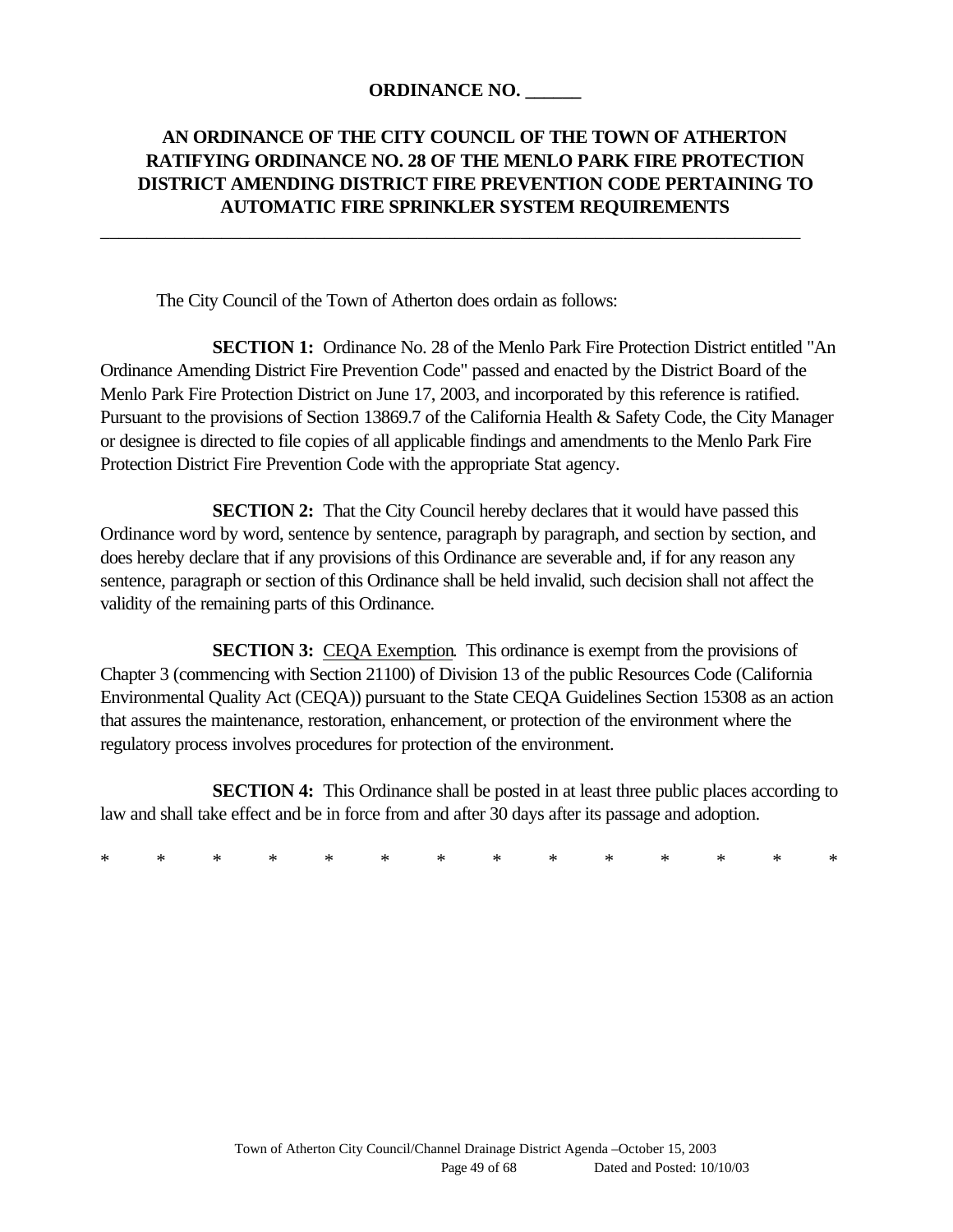Introduced this \_\_\_\_\_\_\_\_ day of \_\_\_\_\_\_\_\_, 2003.

Passed and adopted as an Ordinance of the Town of Atherton at a regular meeting thereof held on the  $\frac{1}{\sqrt{2\pi}}$  day of  $\frac{1}{\sqrt{2\pi}}$ , 2003, by the following vote:

| AYES:    | <b>COUNCILMEMBERS</b> |  |
|----------|-----------------------|--|
| NOES:    | <b>COUNCILMEMBERS</b> |  |
| ABSTAIN: | <b>COUNCILMEMBERS</b> |  |
| ABSENT:  | <b>COUNCILMEMBERS</b> |  |

James R. Janz, Mayor Town of Atherton

\_\_\_\_\_\_\_\_\_\_\_\_\_\_\_\_\_\_\_\_\_\_\_\_\_\_\_\_\_\_\_\_\_\_\_\_

ATTEST:

Sharon Barker, City Clerk

APPROVED AS TO FORM:

\_\_\_\_\_\_\_\_\_\_\_\_\_\_\_\_\_\_\_\_\_\_\_\_\_\_\_\_\_\_

\_\_\_\_\_\_\_\_\_\_\_\_\_\_\_\_\_\_\_\_\_\_\_\_\_\_\_\_\_\_\_

Marc G. Hynes, City Attorney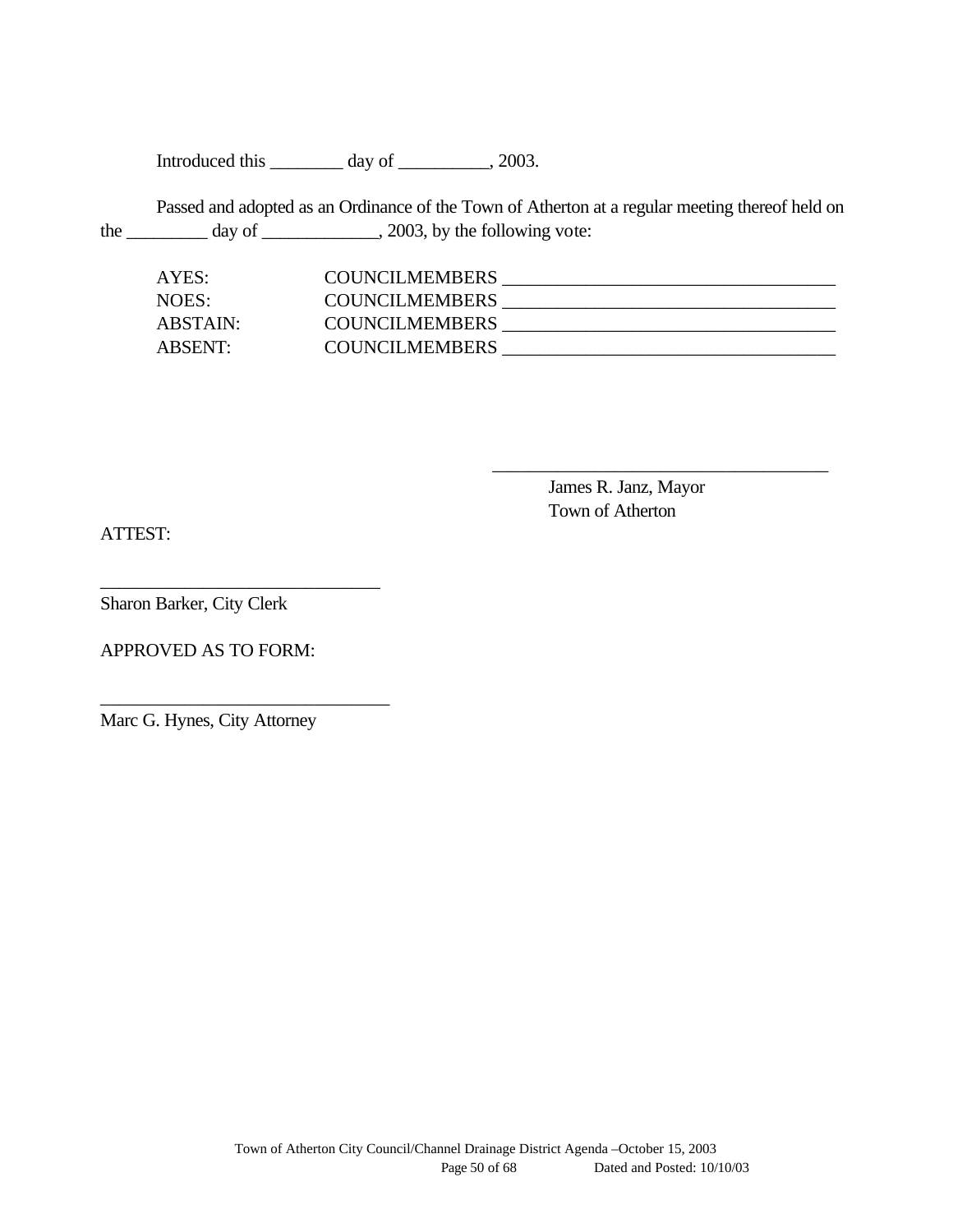

## **Town of Atherton**

## **CITY COUNCIL STAFF REPORT**

**TO: HONORABLE MAYOR AND CITY COUNCIL**

**FROM: JOHN P JOHNS, FINANCE DIRECTOR**

**DATE: FOR THE MEETING OF OCTOBER 15, 2003**

**SUBJECT: REAL PROPERTY TRANSFER TAX** 

#### **RECOMMENDATION:**

Receive the following report on the revenue potential of a real property transfer tax

#### **DISCUSSION:**

At the September Council meeting, the City Council directed staff to report on the revenue potential of increasing the taxes levied on the sale of residential real property within the town. The Council requested this analysis after hearing testimony from the City Attorney as to the legal feasibility of increasing the real property transfer tax above the current rate of 55 cents per \$1,000 of real property sales. According to the City Attorney, increasing the real property transfer tax above the amount currently codified in statute would require a majority approval of the voters. Additionally the ballot measure would have to be held concurrently with a general election. The City Attorney's analysis is presented as Attachment A to this report.

To estimate the revenue potential from an increase in the real property transfer tax, Finance Department staff analyzed real property transfer tax revenue from FY 1996-97 through 2002-03. This analysis is presented in the following table: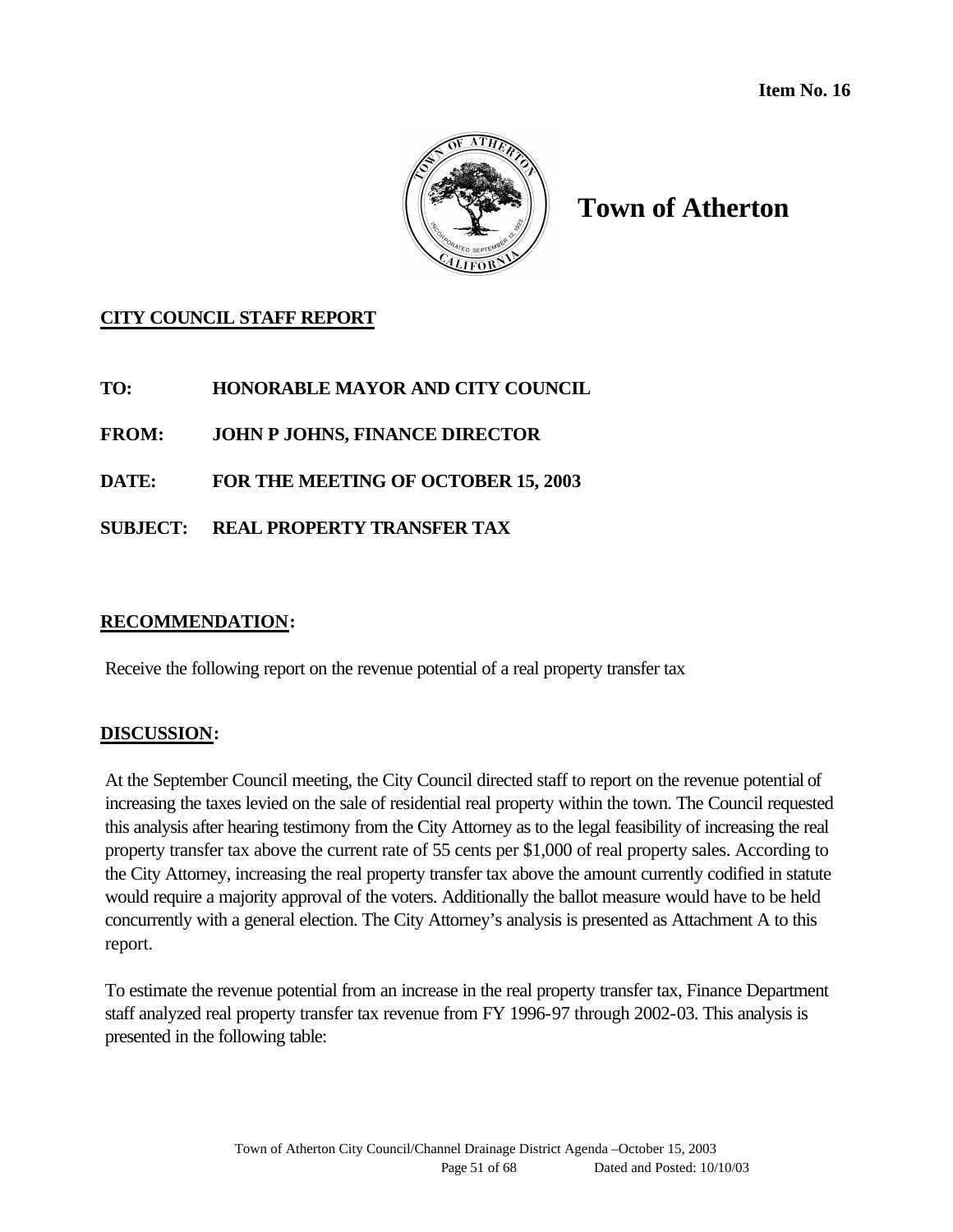|                                                                           |                                                                                                             | <b>Real Property</b><br><b>Transfer Tax</b>                                     |
|---------------------------------------------------------------------------|-------------------------------------------------------------------------------------------------------------|---------------------------------------------------------------------------------|
| Year                                                                      | <b>Taxable Sales</b>                                                                                        | <b>Receipts</b>                                                                 |
| 1996-97<br>1997-98<br>1998-99<br>1999-00<br>2000-01<br>2001-02<br>2002-03 | \$<br>201,950,909<br>289,018,182<br>336,485,455<br>726,958,182<br>396,132,727<br>413,220,000<br>272,083,636 | \$<br>111,073<br>158,960<br>185,067<br>399,827<br>217,873<br>227,271<br>149,646 |
|                                                                           |                                                                                                             |                                                                                 |
| Average                                                                   | \$<br>376,549,870                                                                                           | \$<br>207,102                                                                   |
| <b>Median</b>                                                             | \$<br>336,485,455                                                                                           | \$<br>185,067                                                                   |

As indicated in the preceding table, real property transfer tax revenue has ranged from a high of \$399,827 in FY 2000-01 to a low of \$111,073 in FY 1996-97. Additionally, based upon the fact that the Town Atherton currently receives 55 cents per \$1,000 of real estate sales we have determined that residential sales have ranged from a high of \$796 million in FY 2000-01 to low of \$201 million in FY 1996-97.

We have also obtained information from the League of California Cities of Cities that some cities have imposed a property transfer tax that exceeds the 55 cents per \$1,000 codified in Statute. It should be noted that these property transfer taxes were implemented prior to the passage of proposition 218 and were therefore not subject to the need for voter approval. This information is presented in the following table.

| <b>Muncipality</b> | <b>Rate Per \$1,000</b> |
|--------------------|-------------------------|
| Alamdea            | \$4.40                  |
| Albany             | 4.40                    |
| <b>Berkeley</b>    | 1.50                    |
| Oakland            | 9.50                    |
| San Leandro        | 2.00                    |
| Los Angeles        | 4.50                    |
| Sacramento         | 2.50                    |
| <b>Median</b>      | \$4.40                  |
| Average            | \$4.11                  |

## **Selected Municipalities with Real Property Transfer Tax Rates in Excess of \$.55 per \$1,000**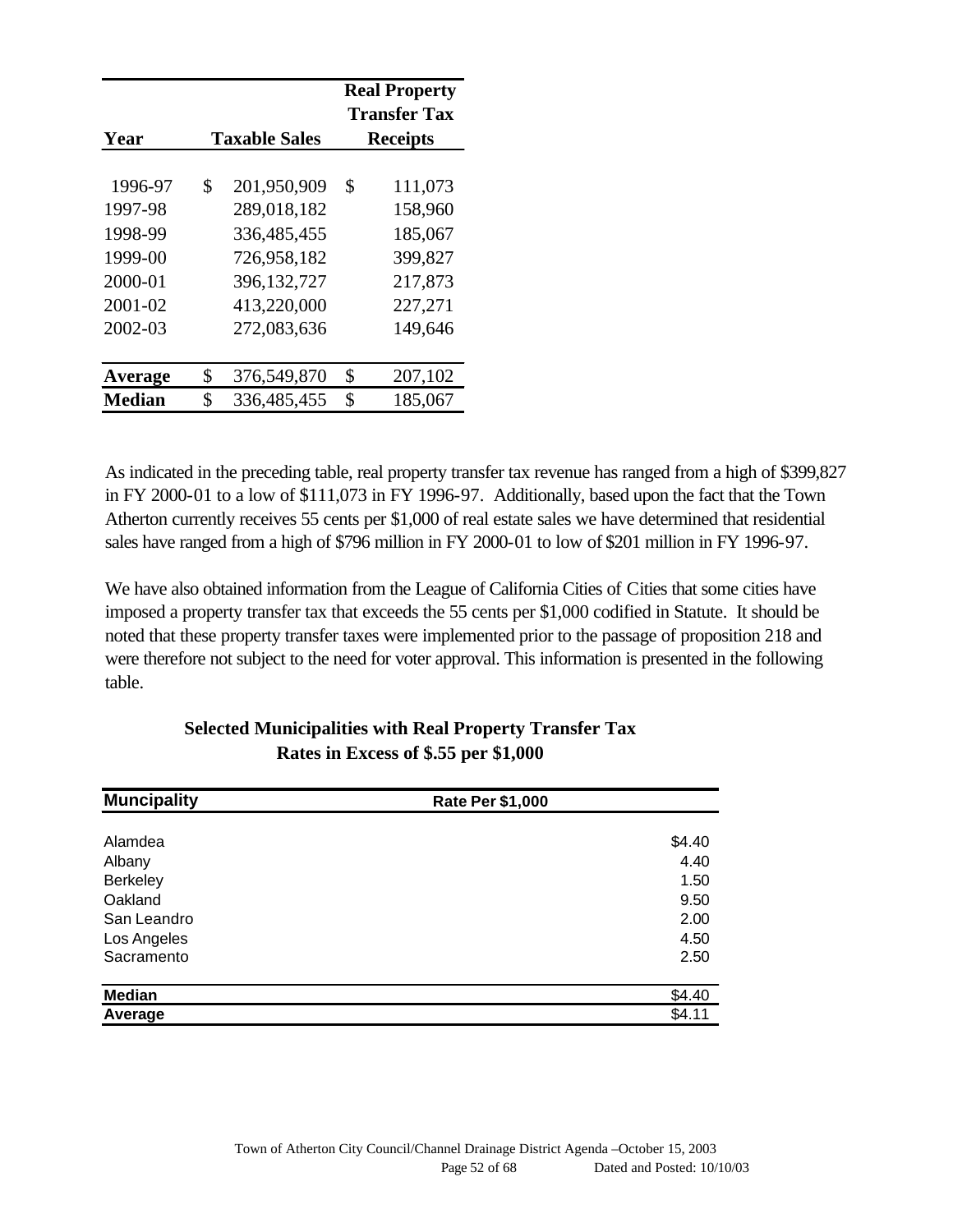We have also reviewed residential sales data from the San Mateo County Association of Realtors for calendar years 2001 and 2002. This data indicates that during the past three years, between 100 and 120 residences change hands each year.

Given these parameters, we have prepared the following table which illustrates the revenues that would be realized in total and on a per transaction basis from various levels at which a real property transfer tax might be imposed, based upon an assumed 120 transactions occurring annually resulting in \$300 million in sales volume

| <b>Rate Per</b> | <b>Assumed</b>       |                     | <b>Tax Receipts</b><br>per |
|-----------------|----------------------|---------------------|----------------------------|
| \$1,000         | <b>Taxable Sales</b> | <b>Tax Receipts</b> | <b>Transaction</b>         |
| \$<br>2.80      | \$<br>300,000,000    | \$<br>840,000       | \$<br>7,000                |
| 3.20            | 300,000,000          | 960,000             | 6,857                      |
| 3.60            | 300,000,000          | 1,080,000           | 7,714                      |
| 4.00            | 300,000,000          | 1,200,000           | 8,571                      |
| 4.40            | 300,000,000          | 1,320,000           | 9,429                      |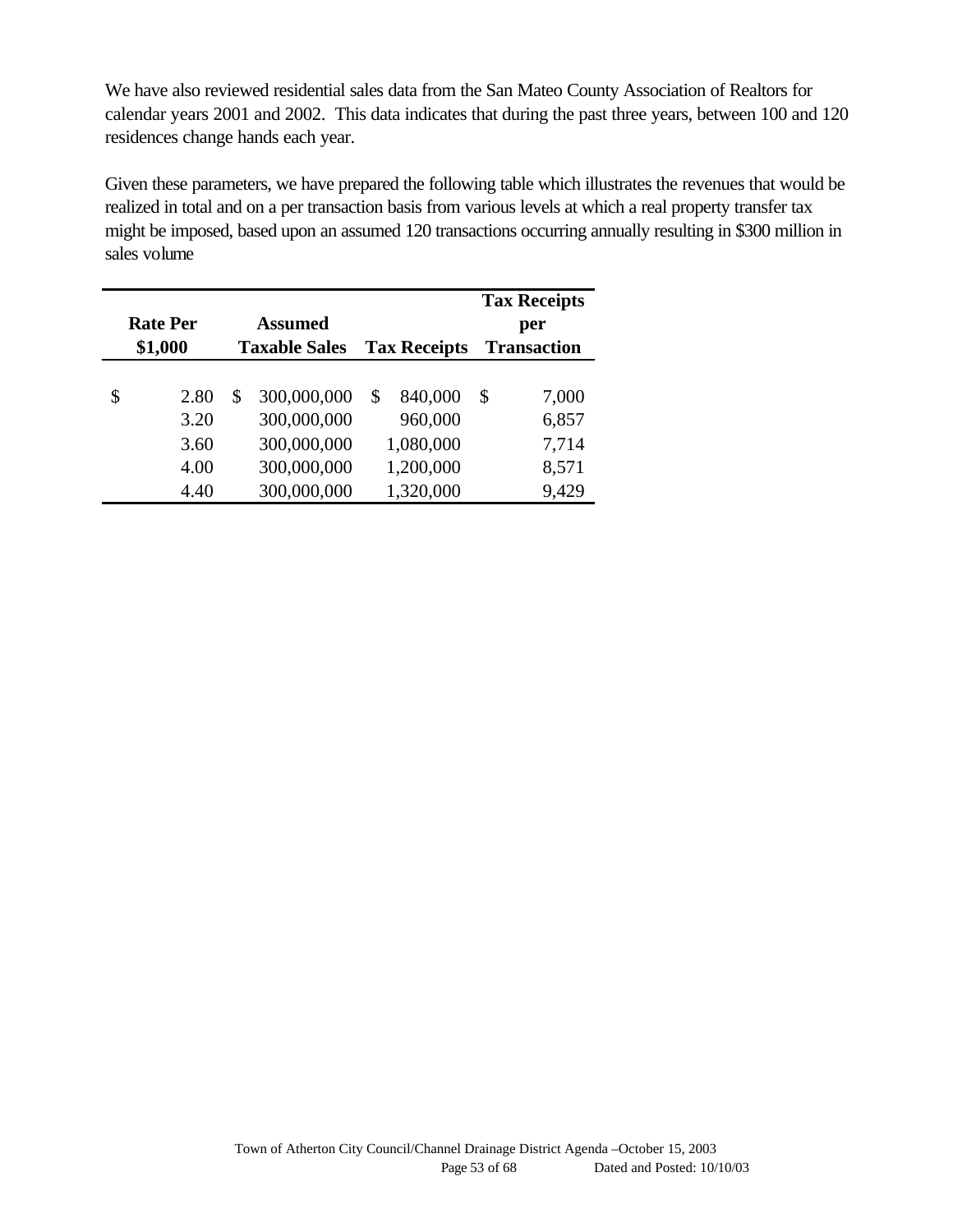## **CONCLUSION**

The revenues that could be derived from an increase in real property transfer taxes is a function of the real estate sales volume within Atherton and the amount of the tax levy itself. Real estate sales have ranged from a high of \$726 million to a low of \$201 million during the past seven years. The amount of revenue currently collected by the Town is 55 cents per \$1,000 of real estate sold.

Assuming an average sales volume of \$300 million and further assuming a real property transfer tax levy of between \$2.80 and \$4.40 per \$1,000 of property transferred, the amount of revenue that could be derived from a real property transfer tax could amount to between \$840,000 to \$1,320,000 million annually.

Prepared by: Approved by: Approved by:

*s/John P. Johns*\_\_\_\_\_\_\_\_\_\_\_\_\_\_\_\_ \_\_\_\_\_\_\_\_\_\_\_\_\_\_\_\_\_\_\_\_\_\_\_\_\_ John P. Johns, CPA Jim Robinson Finance Director City Manager

Attachment A: City Attorney analysis of the legal feasibility of a real property transfer tax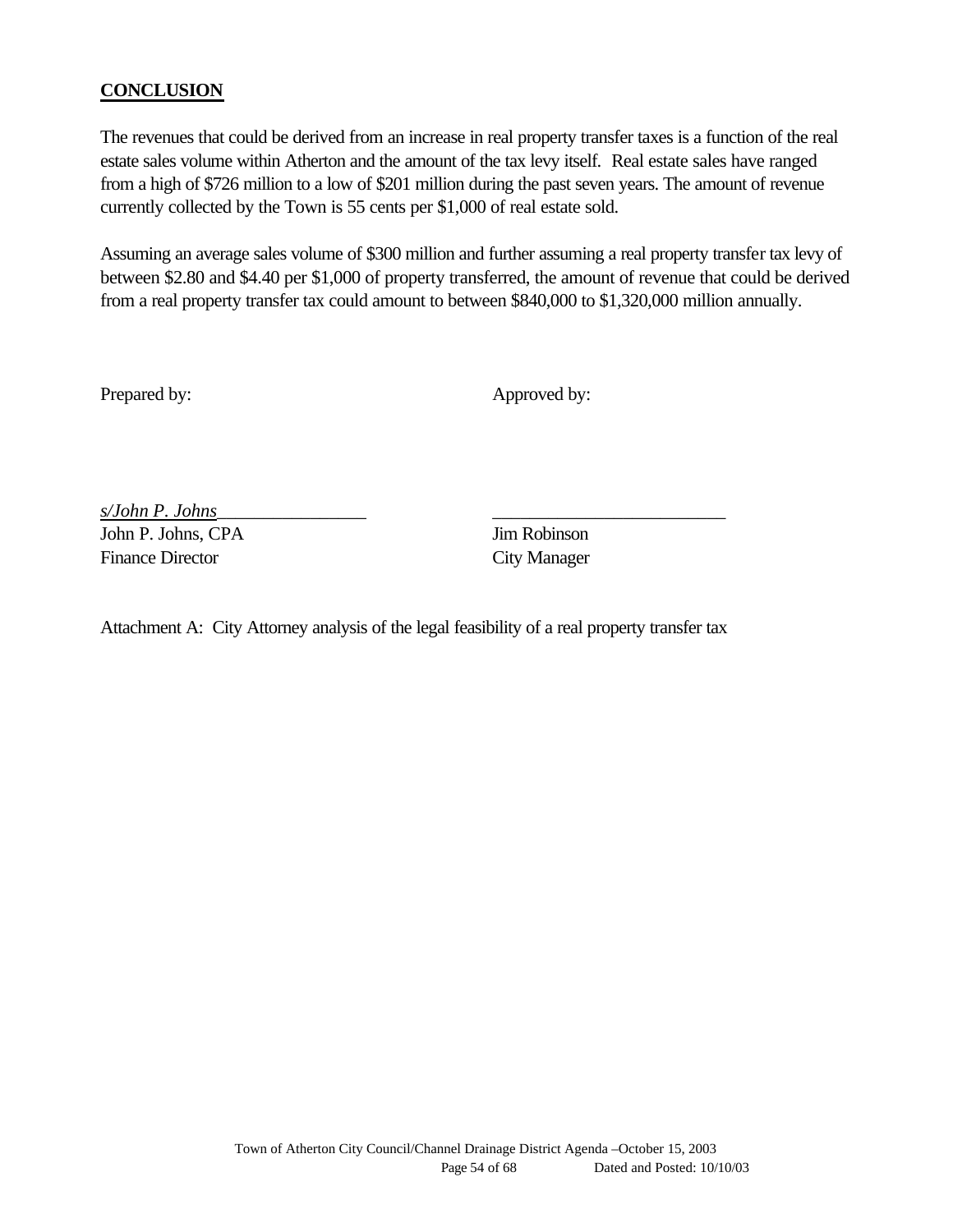#### **ATKINSON** <sup>l</sup> **FARASYN, LLP**

ATTORNEYS AT LAW

LEONARD J. SIEGAL HAROLD S. TOPPEL STEVEN G. BAIRD MARC G. HYNES

660 WEST DANA STREET P.O. BOX279 MOUNTAIN VIEW, CALIFORNIA 94042 TELEPHONE (650)967-6941 FACSIMILE (650)967-1395

J.M. ATKINSON (1892-1982) L.M. FARASYN (1915-1979)

#### **MEMORANDUM**

 $\overline{\phantom{a}}$ 

| TO:   | Mayor and City Councilmembers, Town of Atherton                                      |
|-------|--------------------------------------------------------------------------------------|
| FROM: | Marc G. Hynes, City Attorney                                                         |
| RE:   | Access Agreement Holbrook-Palmer Park<br><b>Felton Gables Homeowners Association</b> |
| DATE: | October 9, 2003                                                                      |

I am attaching a draft agreement sent to Mr. Michael Mimeles regarding access by members of the Felton Gables Homeowners Association to the Town's Holbrook-Palmer Park through a locked gate. I also attach the cover letter which accompanied the draft agreement, and the document which I believe will appear as Exhibit A.

I have spoken with Mr. Mimeles about the agreement. Other than the possible costs of insurance which he is presently investigating, Mr. Mimeles' principal concern is the termination provisions set out in paragraph 6. Mr. Mimeles suggests a "notice and cure" procedure in advance of any termination. He also requests that continued existence of the agreement be the focus of the paragraph rather than termination. In other words, the agreement would continue from year to year unless notice of termination was given.

Language which should accommodate Mr. Mimeles' concerns reads as follows:

"6. This Agreement shall commence upon the date last set out below and shall continue for a period of one (1) year from that date. The Agreement shall automatically be renewed for a one (1) year term upon each anniversary of the commencement date unless notice of intent to terminate the Agreement is given in writing by either party at least ninety (90) days prior to said anniversary date. Provided, however, that in the event Town determines there is a breach of any term or provision of this Agreement, Town shall provide Association with written notice of that breach and shall provide Association a reasonable opportunity to cure said breach. In the event Association fails to take action to cure the breach as described in said notice and within the time set out for cure, Town, thereafter, may terminate this Agreement. Upon termination of this Agreement, Association shall pay for all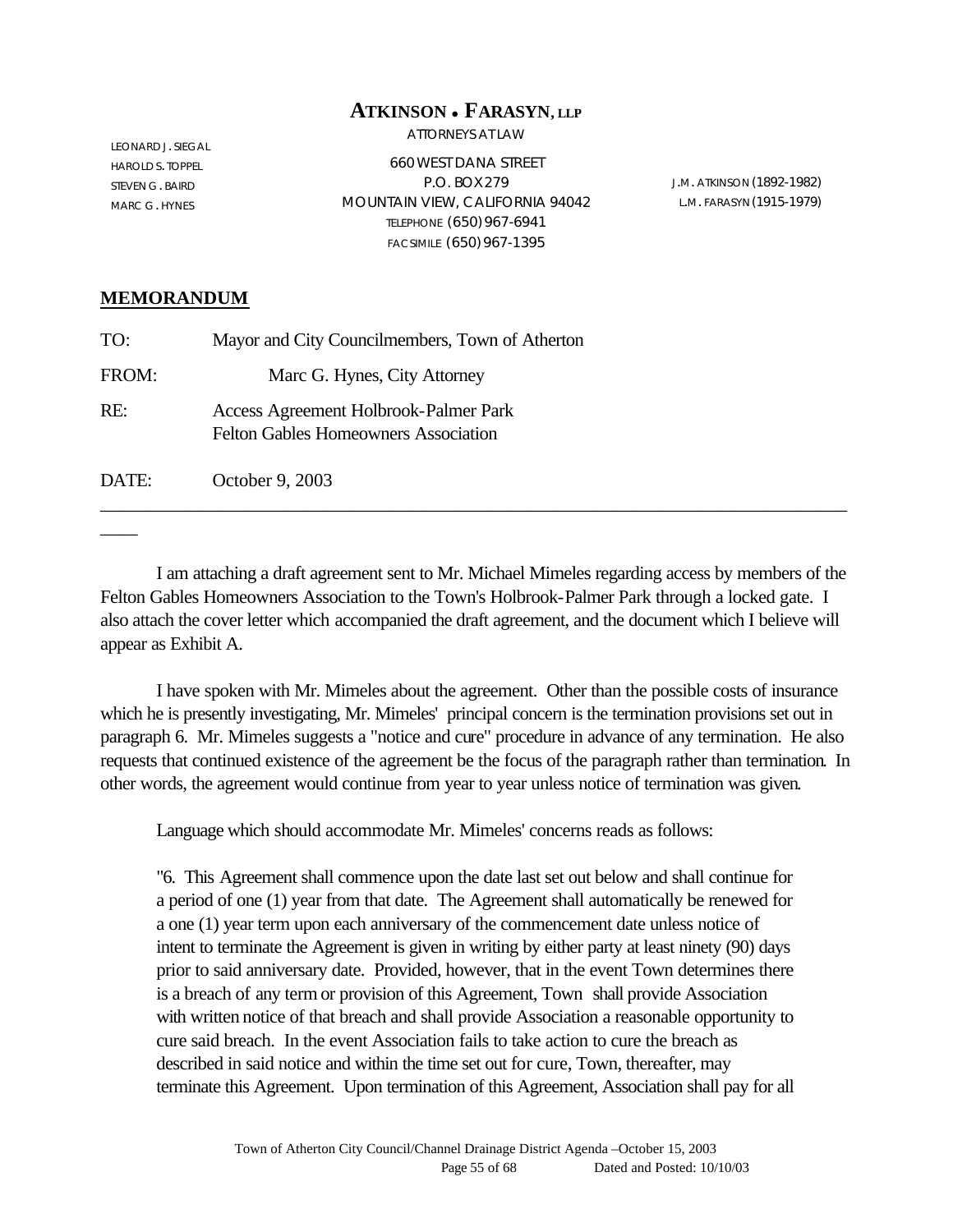costs required to secure the gate and to make certain that said gate will not be used for access to and from Town's Holbrook-Palmer Park."

Honorable Mayor and City Councilmembers Access Agreement Holbrook-Palmer Park Felton Gables Homeowners Association October 9, 2003 Page Two

As may be seen from my letter, I am anticipating that Exhibit B will be prepared by the Association. Mr. Mimeles said that the Association was preparing a document to be signed by Association members which has substantially the same release language I had proposed.

Respectfully,

MARC G. HYNES

MGH:cwb

Attachment

cc: City Manager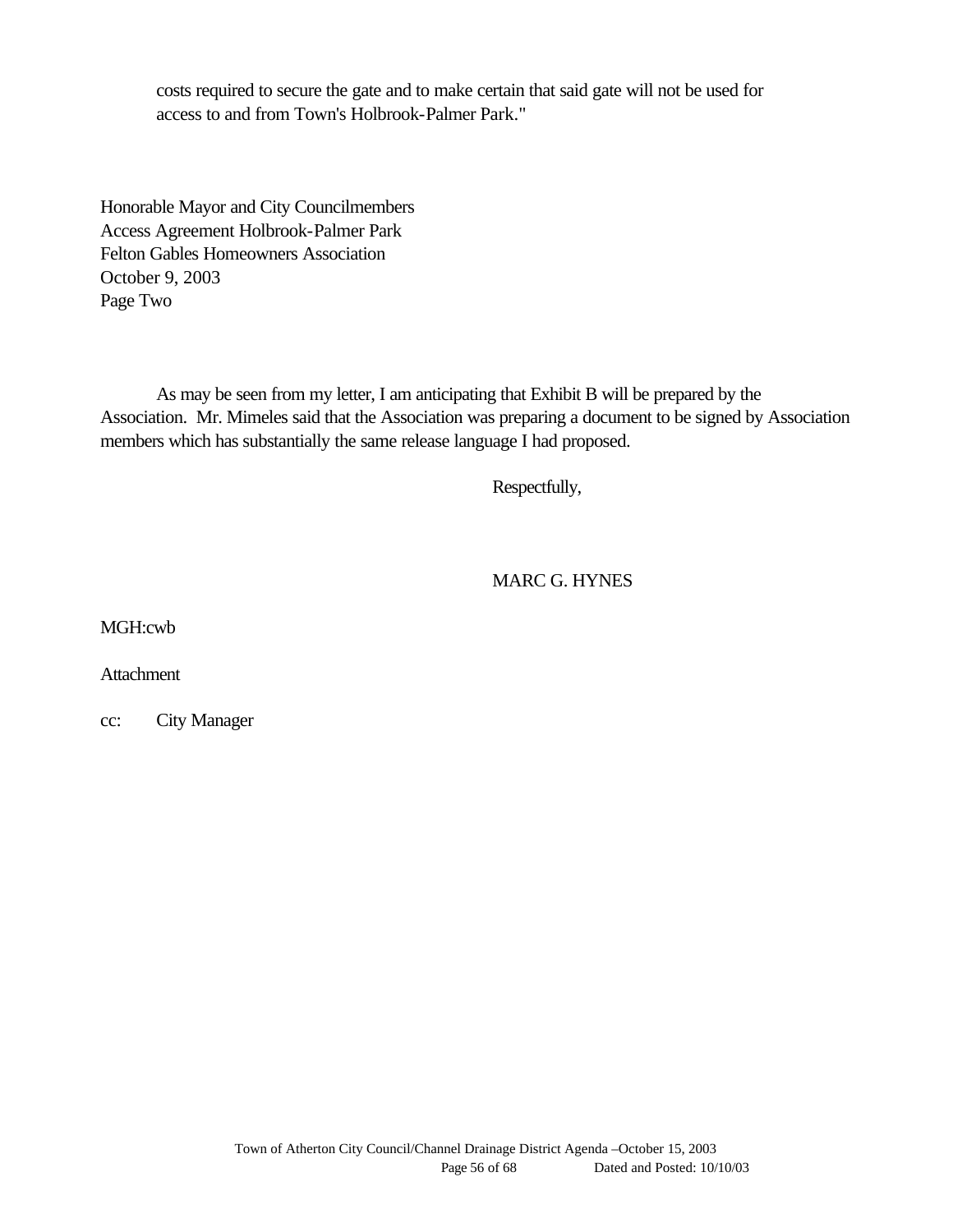## DRAFT 10/1/03 AGREEMENT FOR ACCESS

This Agreement for Access is entered into between the Felton Gable Homeowners Association ("Association"), a California \_\_\_\_\_\_\_\_\_\_\_\_\_\_\_\_\_\_\_\_, and the Town of Atherton, a municipal corporation of the State of California ("Town"), as follows:

1. For consideration, receipt of which is hereby acknowledged, the Association and Town agree that Association shall have access to and from Town's Holbrook-Palmer Park at the location shown and described in Exhibit A attached and incorporated by this reference.

2. The parties further agree that access to and from Town's Holbrook-Palmer Park by members of Association shall be by means of a gate, the design and construction of which shall be approved in advance by Town.

3. The parties further agree that Association shall be responsible for all maintenance and repair of the gate and shall install and maintain a lock on the gate. The lock shall be maintained in good working order at all times. Association shall issue keys for said lock only to members of Association. Keys shall only be provided to persons who are members of Association. Prior to issuance of a key to any such person, Association shall obtain an executed release in the form of Exhibit B attached and incorporated by this reference. Association shall retain such release in its records and shall provide such records to Town upon request. At least annually, Association shall provide Town officials with a list of all Association members holding keys to the gate.

4. Association shall indemnify and hold harmless Town, its officers, officials, employees, agents, attorneys and volunteers from and against any and all claims, damages, losses and expenses, including attorneys fees arising out of the operation, maintenance and use of the access gate by Association caused in whole or in part by any negligent act or omission of Association and anyone of Association's members except where caused by the active negligence, sole negligence or willful misconduct of Town.

5. Association shall procure and maintain for the duration of the Agreement insurance against claims for injuries to persons or damages to property which may arise from or in connection with the Association's operation and use of the leased premises gate. The cost of such insurance shall be borne by Association.

#### a.. *Minimum Scope of Insurance*

Coverage shall be at least as broad as:

Insurance Services Office Commercial General Liability coverage (occurrence form CG 0001).

#### b. *Minimum Limits of Insurance*

Association shall maintain limits no less than:

 i. General Liability: **\$1,000,000** per occurrence for bodily injury, personal injury and property damage. If Commercial General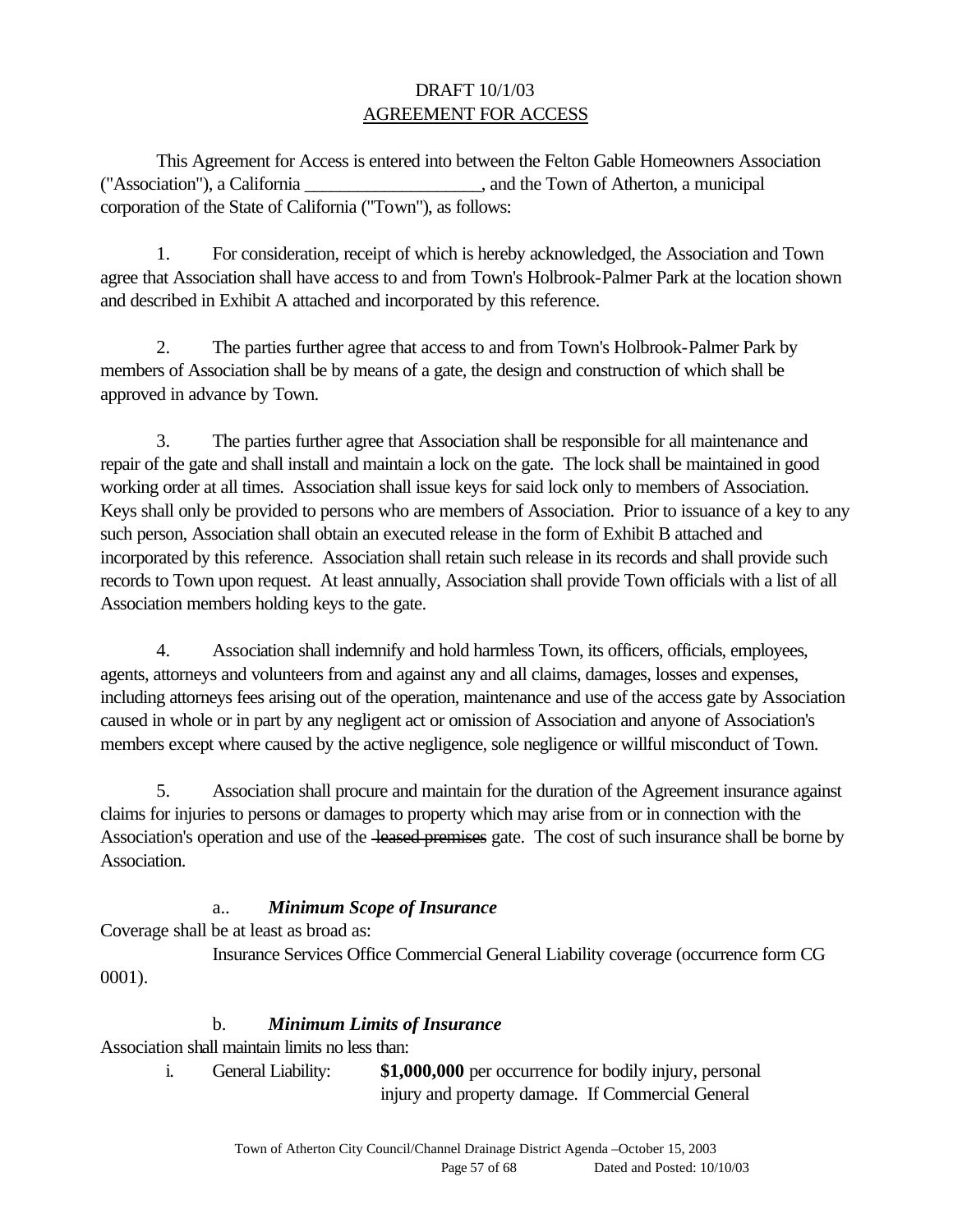|    |                            | Liability Insurance or other form with a general aggregate    |
|----|----------------------------|---------------------------------------------------------------|
|    |                            | limit is used, either the general aggregate limit shall apply |
|    |                            | separately to this project/location or the general aggregate  |
|    |                            | limit shall be twice the required occurrence limit.           |
| ü. | <b>Property Insurance:</b> | Full replacement cost with no coinsurance penalty             |
|    |                            | provision.                                                    |

## c. *Deductibles and Self-Insured Retentions*

Any deductibles or self-insured retentions must be declared to and approved by the Town. At the option of the Town, either: the insurer shall reduce or eliminate such deductibles or self-insured retentions as respects the Town, its officers, officials, employees, agents, attorneys and volunteers; or the Association shall provide a financial guarantee satisfactory to the Town guaranteeing payment of losses and related investigations, claim administration and defense expenses.

#### d. *Other Insurance Provisions*

The general liability policy is to contain, or be endorsed to contain, the following provisions:

 i. The Town, its officers, officials, employees, agents attorneys and volunteers are to be covered as insureds with respect to liability arising out of ownership, maintenance, repair and use of the gate as described in this Agreement.

 ii. The Association's insurance coverage shall be primary insurance as respects the Town, its officers, officials, employees, agents, attorneys and volunteers. Any insurance or self-insurance maintained by the Town, its officers, officials, employees, agents, attorneys or volunteers shall be excess of the Association's insurance and shall not contribute with it.

iii. Each insurance policy required by this clause shall be endorsed to state that coverage shall not be canceled, except after thirty (30) days' prior written notice by certified mail, return receipt requested, has been given to the Town.

## e. *Acceptability of Insurers*

Insurance is to be placed with insurers with a current A. M. Best's rating of no less than A:VII.

## f *Verification of Coverage*

Association shall furnish the Town with original certificates and amendatory endorsements effecting coverage required by this clause. The endorsements should be on forms provided by the Town or on other than the Town's forms, provided those endorsements or policies conform to the requirements.

Endorsements shall be obtained by Association and provided to town which specifically cover and include Association's obligations under

paragraph 4 of this Agreement. All certificates and endorsements are to be received and approved by the Town before work commences. The Town reserves the right to require complete, certified copies of all required insurance policies, including endorsements effecting the coverage required by these specifications at any time.

6. This Agreement shall commence upon the date last set out below and shall, unless renewed by the parties, automatically terminate on the fifth anniversary of its commencement. Provided, however, that from and after ninety (90) days following commencement of this Agreement either party may terminate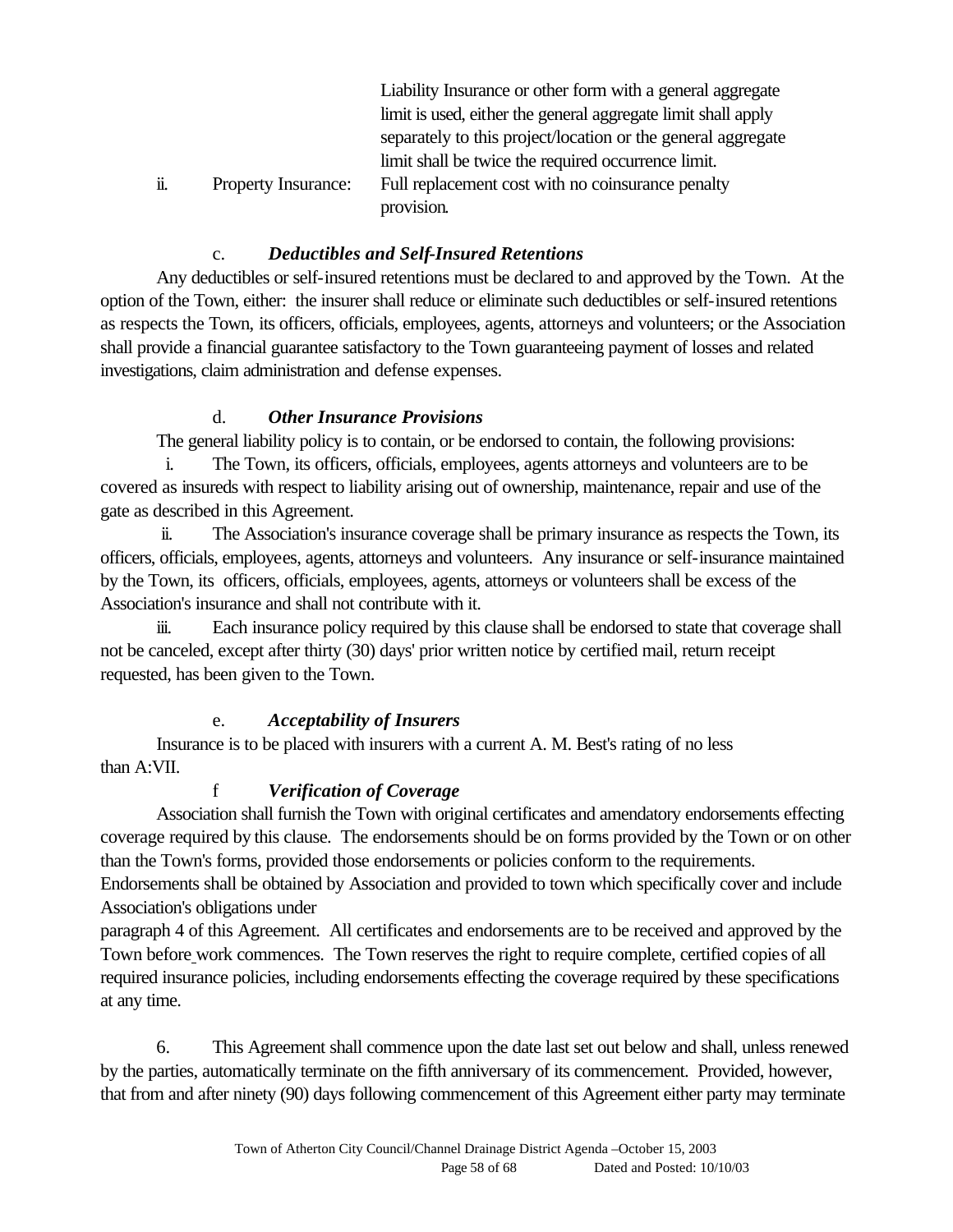the Agreement upon thirty (30) days written notice to the other. Upon termination of this Agreement, Association shall pay for all costs required to secure the gate and to make certain that said gate will not be used for access to and from Town's Holbrook-Palmer Park.

7. Except as required by paragraph 5 above, Any written notice required or made under this Agreement shall be deemed effective upon the date the same is deposited in the Unites States mail, first class postage prepaid, and sent to the parties at the following addresses:

| Town of Atherton    |
|---------------------|
|                     |
| Atherton, CA 94027. |
|                     |

8. Association shall reimburse Town for all costs incurred in the preparation of this Agreement. Town shall submit an invoice to Association for all costs of preparation which shall be due and payable in full within thirty (30) days from the date said invoice is deposited in the regular United States mail in accordance with the provisions of paragraph 7 above.

9. Amendments to this Agreement must be in writing and approved by the City Council of Town. This is the entire agreement between the parties and supersedes any prior written or oral agreements between the parties relating to the subject of this agreement.

10. This agreement shall be governed by and construed in accordance with the laws of the State of California.

11. If a court of competent jurisdiction finds or rules that any provision of this agreement is void or unenforceable, the unaffected provisions of this agreement shall remain in effect.

12. The prevailing party in any action brought to enforce the terms of this agreement may recover from the other party its reasonable costs and attorneys fees expended in connection with such an action.

| <b>ASSOCIATION</b> | <b>TOWN</b> |         |
|--------------------|-------------|---------|
|                    |             |         |
|                    | Mayor       |         |
| Dated:<br>, 2003.  |             | , 2003. |

Approved as to Form: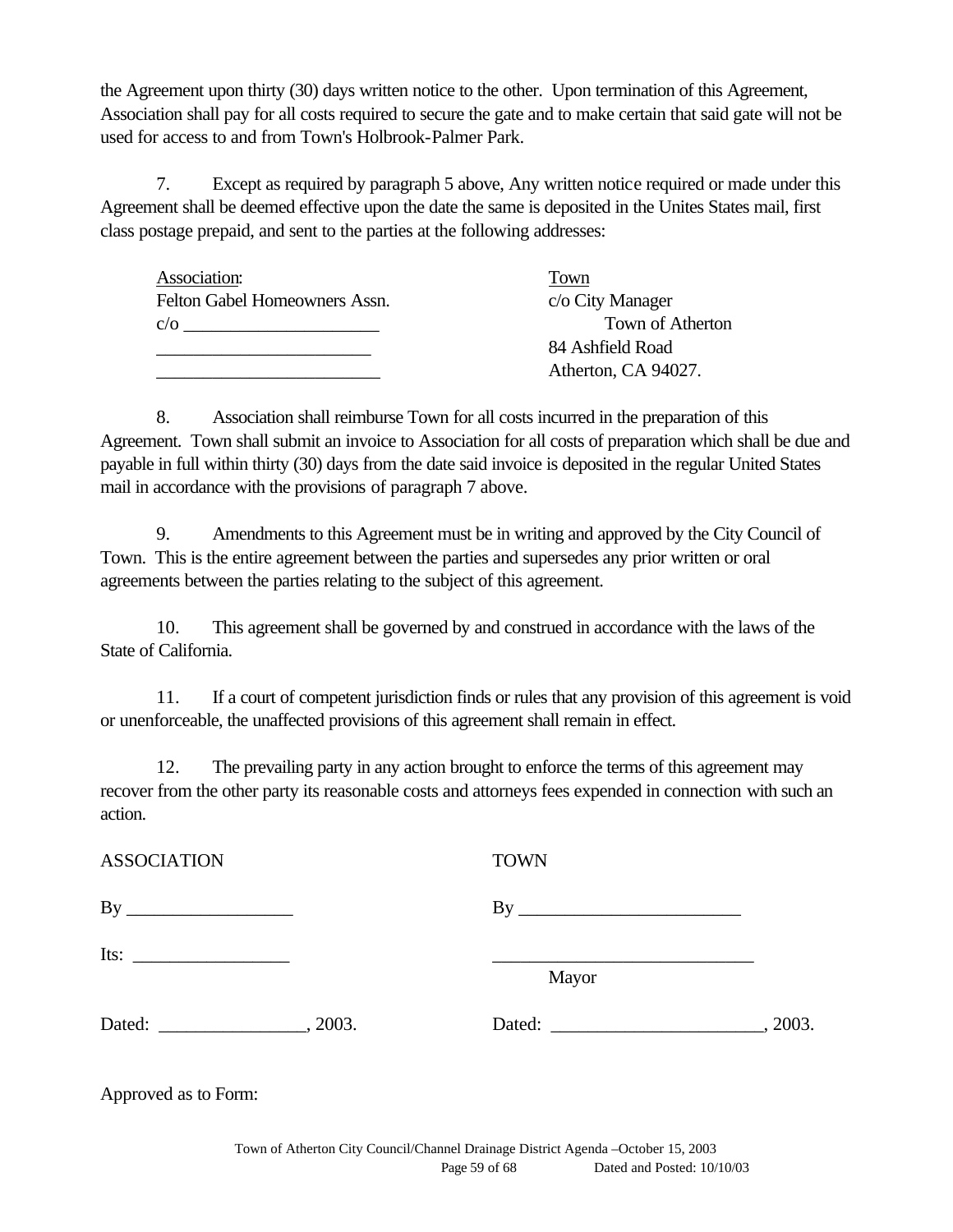Marc G. Hynes, City Attorney

\_\_\_\_\_\_\_\_\_\_\_\_\_\_\_\_\_\_\_\_\_\_\_\_\_\_\_

Attachments: Exhibit A Exhibit B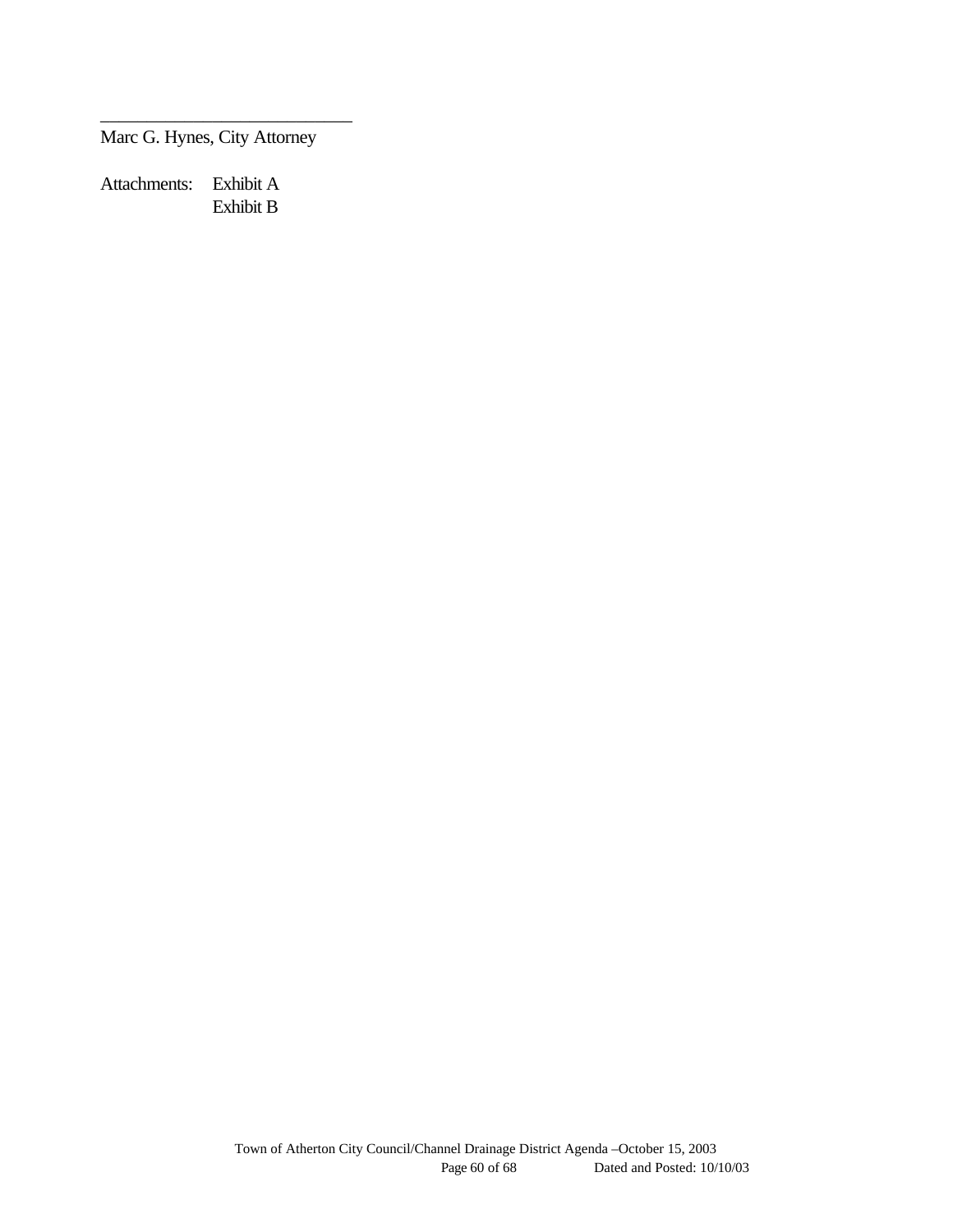

**Town of Atherton**

## **MEMORANDUM**

**TO: HONORABLE MAYOR AND CITY COUNCIL**

**FROM: JAMES H. ROBINSON, CITY MANAGER**

**DATE: FOR THE MEETING OF OCTOBER 15, 2003**

## **SUBJECT: DISCUSSION AND POSSIBLE ACTION – CODE ENFORCEMENT OFFICER POSITION**

## **RECOMMENDATION**

Consider and provide direction to staff regarding the proposal for the creation of a Code Enforcement position.

## **BACKGROUND**

The General Plan Committee and Planning Commission have considered at their most recent meetings the creation of a Code Enforcement position within the Town of Atherton.

The General Plan Committee recommends the development, description and funding by the Town to provide for a Code Enforcement position. The Planning Commission considered the recommendation of the General Plan committee at its meeting of September 24, 2003. Attached is a report to the Council from Robert Andrews, Planning Commission Vice-Chair, which identifies the research by Vice Mayor McKeithen and comments from each of the Commissioners.

In more recent years, Code Enforcement issues have been handled by individual departments in responding to a variety of "code enforcement" related calls for service. These have included landscape sight distance complaints, parking violations, construction noise, inoperable street lights, right-of-way issues, tree hazards in the public right-of-way or on private property, operating businesses out of the home, chickens creating a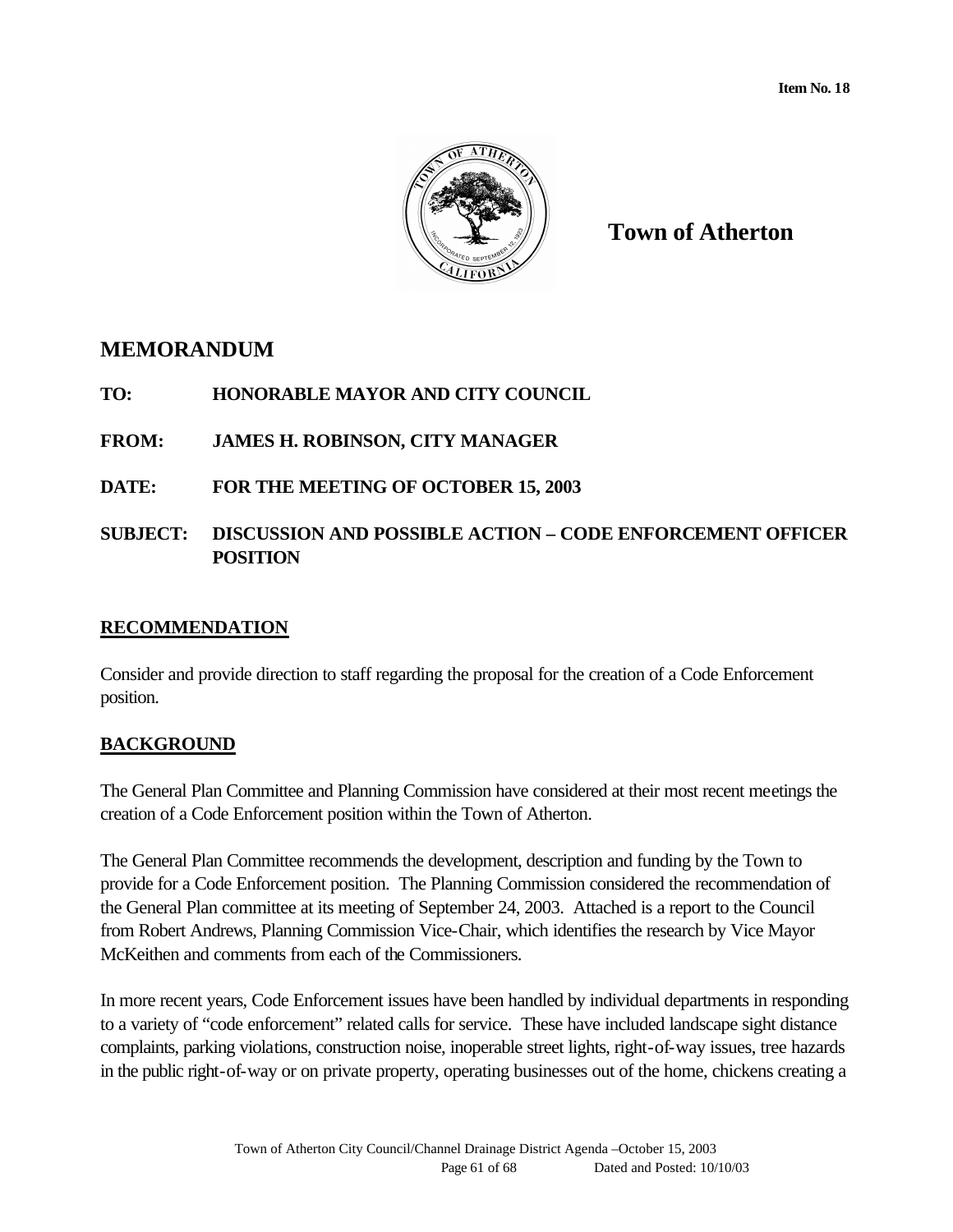nuisance, recreational vehicles, dogs off leash, noise violations, and a variety of other complaints and code violations.

In early 1990 a code enforcement position existed within the Town of Atherton but the position also was responsible for building inspection.

## **CONCLUSION**

If the City Council is interested in the creation of a new position of Code Enforcement Officer or to incorporate these responsibilities within an existing position, staff should be directed to evaluate the alternatives available to the Town and the associated costs.

Attachments: Memo From Robert Andrews to Council Planning Commission Report dated September 24, 2003 General Plan Committee Draft Minutes of September 10, 2003 Letter from Robert E. Huber to Mayor Letter from Marion E. Oster to Mayor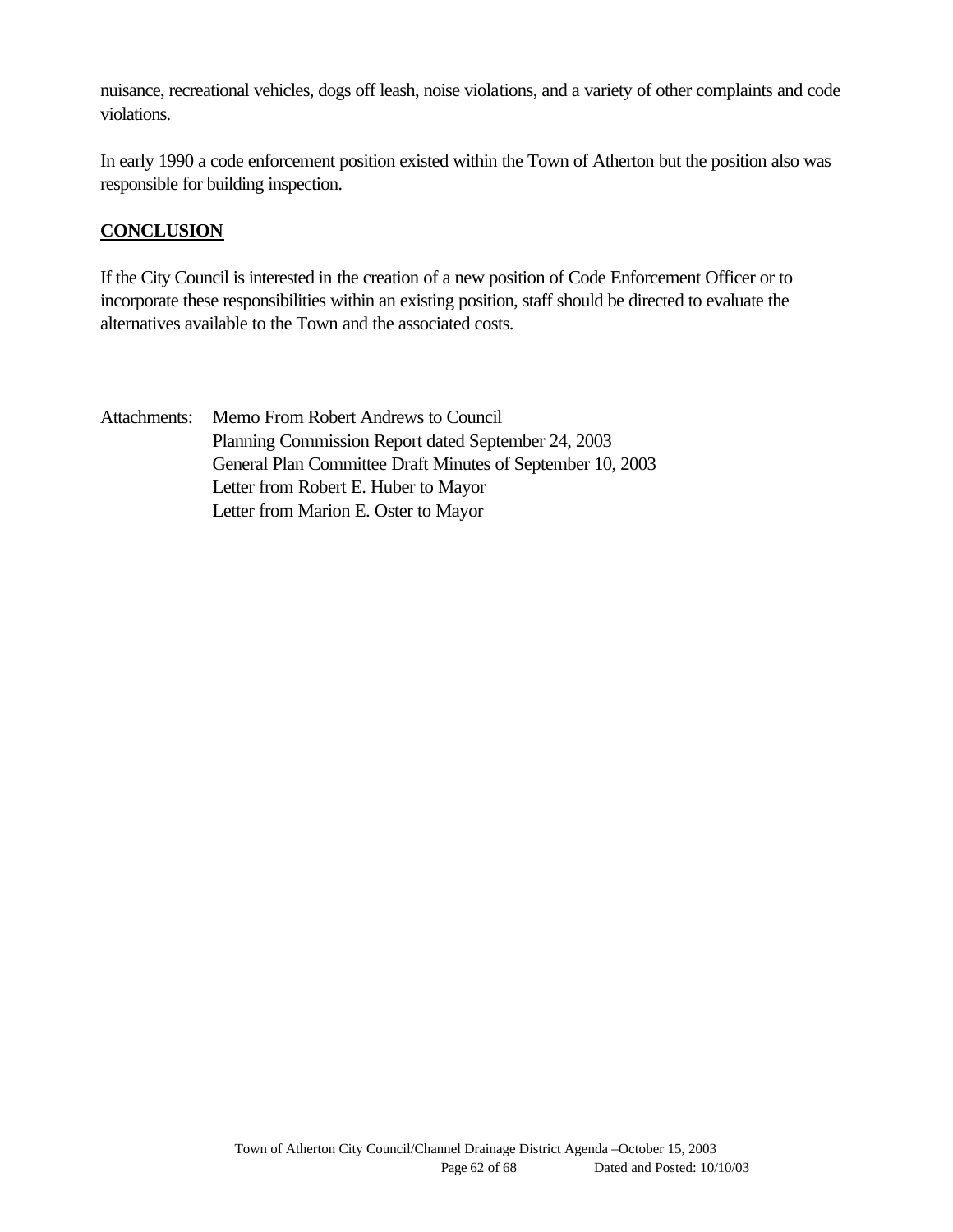

**Town of Atherton**

## **MEMORANDUM**

**TO: CITY COUNCIL JAMES H. ROBINSON, CITY MANAGER**

**FROM: MAYOR JAMES R. JANZ**

- **DATE: FOR THE MEETING OF OCTOBER 15, 2003**
- **SUBJECT: CONSIDER CREATION OF AD HOC COMMITTEE FOR CALTRAIN ISSUES**

## **RECOMMENDATION**

That the City Council consider the creation of a Caltrain Corridor Committee.

## **BACKGROUND**

The "Caltrain Corridor" is currently a transportation corridor that is subject of much study and evaluation by Samtrans, the San Mateo County Transportation Authority, C/CAG, and many cities along the corridor. This past year, the Town of Atherton and other cities along the corridor experienced the closure of weekend service to accommodate needed maintenance and retrofitting of the existing rail improvements. It is anticipated that the Baby Bullet service will be on line in the Spring of 2004 to provide express service between San Jose and San Francisco which will provide 8-10 trains in addition to the 76 trains that provide conventional service along the corridor. A statewide ballot measure is planned for November of 2004, and if successful, would also provide High Speed Rail along the corridor that will necessitate additional track and the construction of grade separations at all crossings to accommodate this new service.

If all of the planned improvements along the corridor are indeed constructed as currently envisioned, this will result in a dramatic change to the existing rail improvements and the residences within Atherton that adjoin the corridor. In response to these possible rail changes within the Corridor, I recommend the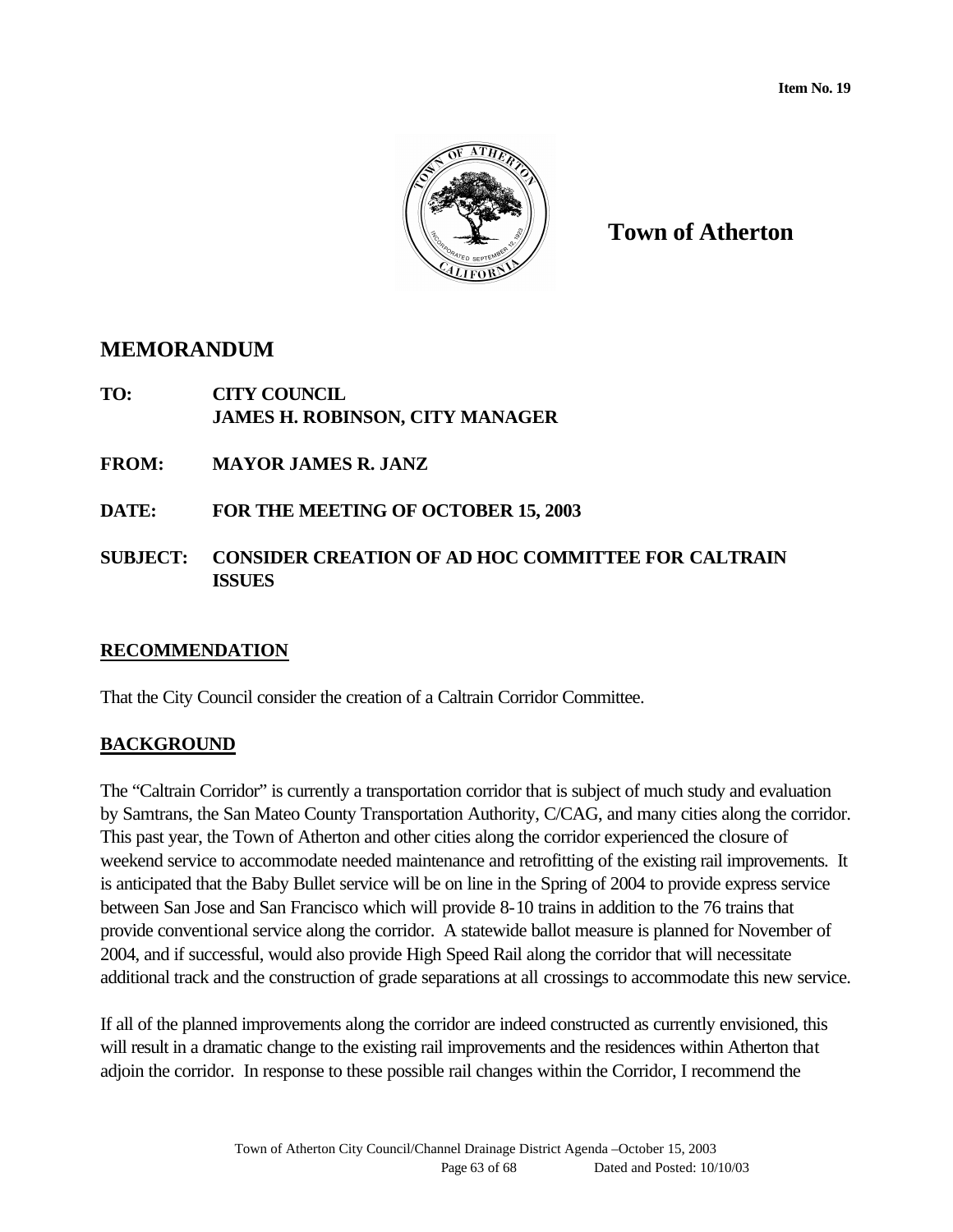creation of an ad hoc "Caltrain Corridor Committee" to research and address the specific impact that High Speed Rail and other rail improvements would have on the Town of Atherton.

The suggested composition for the Committee could include between 8 and 10 members and two City Council Members. The remaining members would be Atherton residents selected at large and serve at the pleasure of the City Council. The City Council may also wish to consider a time line for reports outlining committee recommendations. Specific tasks would include evaluation and advice on the following:

- 1. The Implications of Baby Bullet Service
- 2. The Implications of High Speed Rail
- 3. The November '04 Ballot Measure on High Speed Rail Service
- 4. Grade Separations at Fair Oaks and Watkins
- 5. Interfacing with Menlo Park and Redwood City as necessary with respect to High Speed Rail
- 6. Future of Atherton Train Station
- 7. Measure A Reauthorization relating to the foregoing.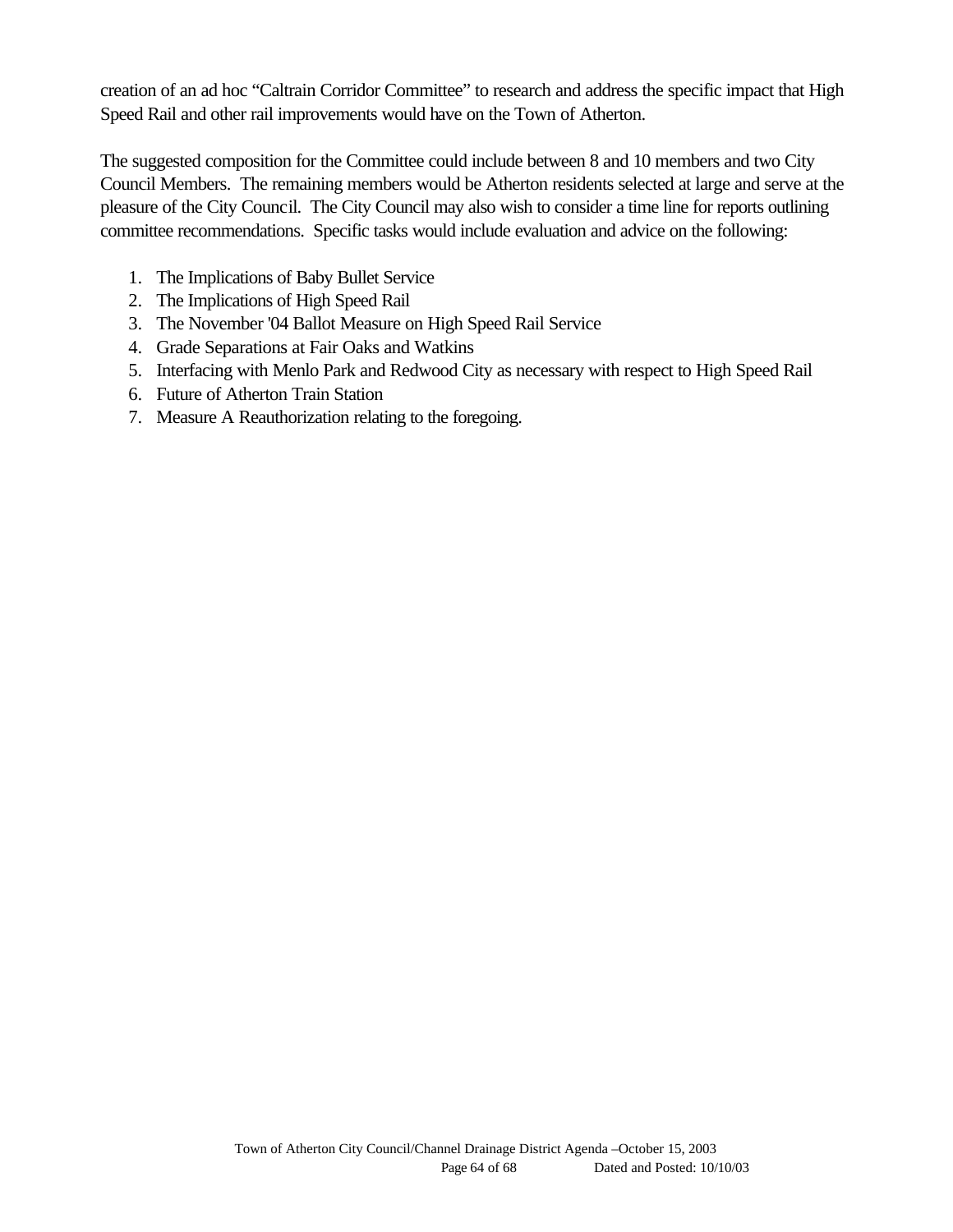

**Town of Atherton**

## **CITY COUNCIL STAFF REPORT**

**TO: HONORABLE MAYOR AND CITY COUNCIL**

**FROM: JAMES H. ROBINSON, CITY MANAGER**

**DATE: FOR THE MEETING OF OCTOBER 15, 2003**

## **SUBJECT: CONSIDERATION OF REQUEST FROM ASSOCIATION OF BAY AREA GOVERNMENTS (ABAG) TO ADOPT A RESOLUTION IN SUPPORT OF A STATEWIDE BALLOT INITIATIVE TO PROTECT LOCAL REVENUES**

## **RECOMMENDATION**

**It is recommended that the City Council consider the proposed League sponsored resolution supporting a statewide ballot initiative to require voter approval before the state government may take local tax funds.**

## **BACKGROUND**

On September 10, 2003, city delegates to the League of California Cities Annual Conference in Sacramento cast a unanimous vote in support of the League's sponsorship of a state initiative that would provide voters an opportunity to cast a vote before the state government can act to take local tax funds. The ballot measure is planned for the November 2004 ballot and would amend the California State Constitution to require voter approval before the state can divert, shift, or otherwise take away locally designated funds to finance state purposes. The League Board of Directors is asking all cities to support this effort.

The Town received a letter from the Association of Bay Area Governments (ABAG) requesting that ABAG member cities adopt a resolution in support of the ballot initiative (see attached letter).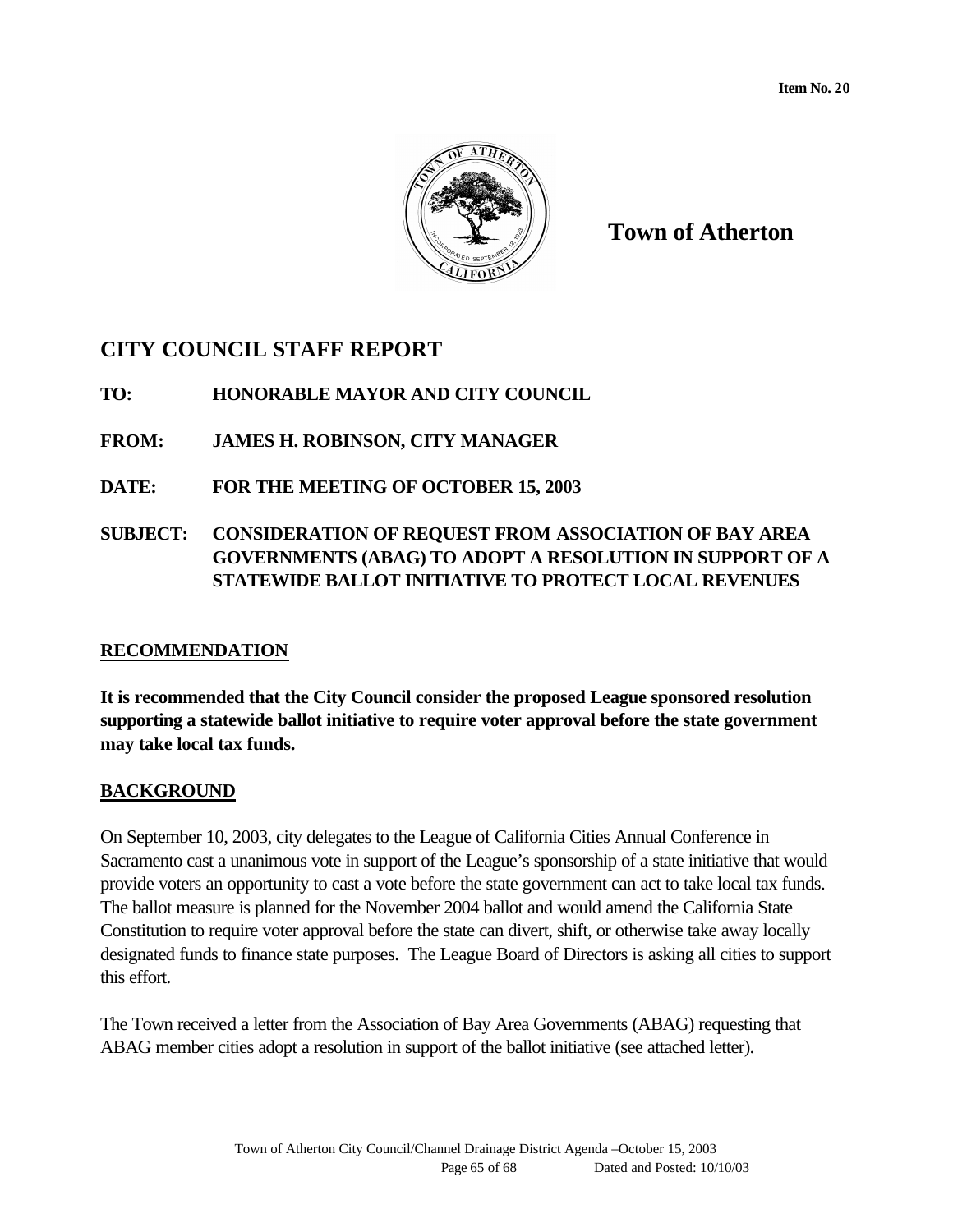The attached resolution is modeled after the League's sample city resolution in support of the ballot initiative.

It is recommended that the City Council consider adoption of the proposed resolution supporting a statewide ballot initiative to require voter approval before state government may take local tax funds.

Attachments: Proposed Resolution Letter from ABAG Requesting Support ABAG copy of Qualified Petition Resolution from League Local Government Ballot Initiative – An Overview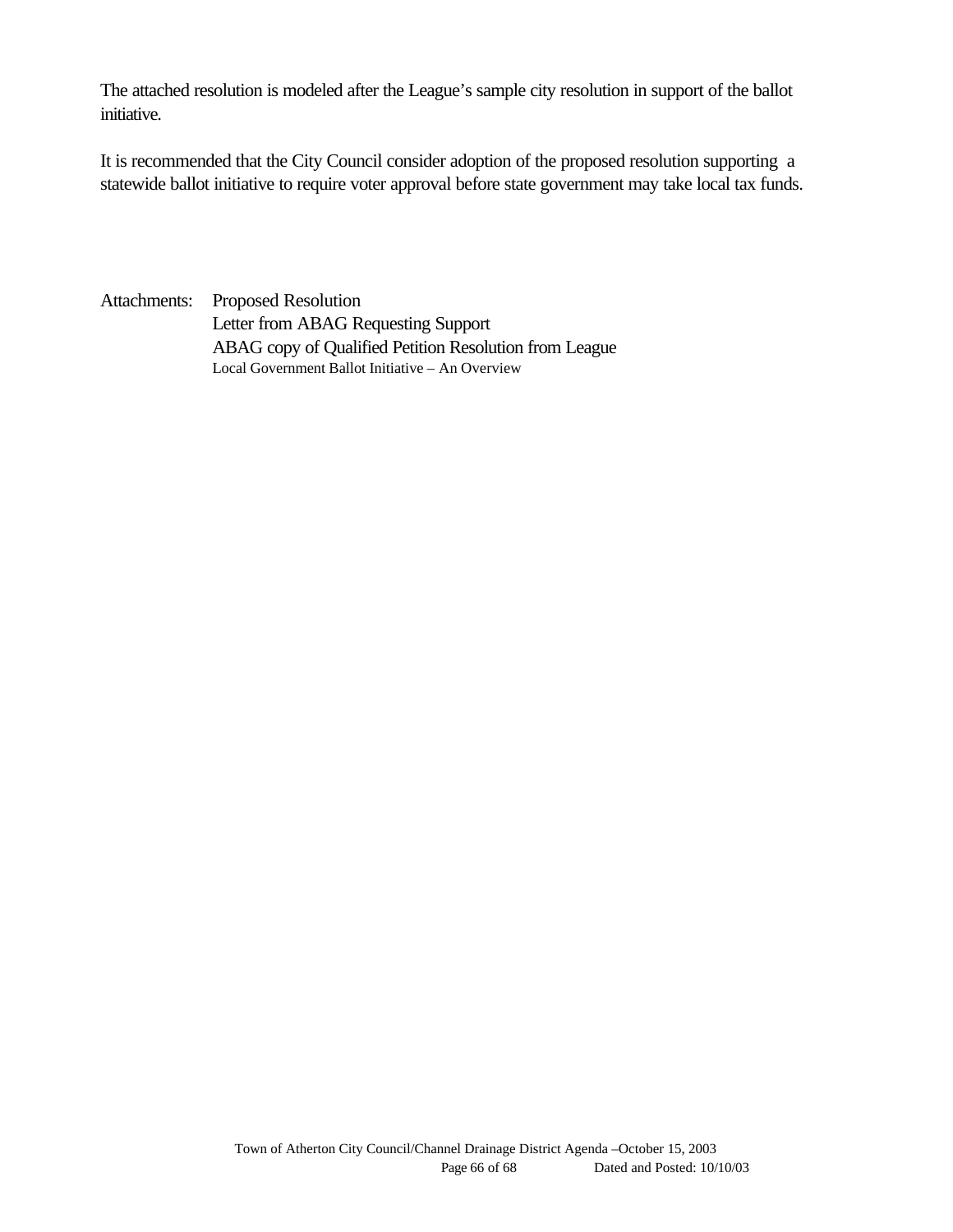#### **RESOLUTION NO. 03-\_\_\_**

## A RESOLUTION OF THE CITY COUNCIL OF THE TOWN OF ATHERTON SUPPORTING A STATEWIDE BALLOT INITIATIVE TO REQUIRE VOTER APPROVAL BEFORE STATE GOVERNMENT MAY TAKE LOCAL TAX FUNDS

WHEREAS, state government annually seizes over \$800 million in city property tax funds (ERAF) statewide, costing cities over \$6.9 billion in lost revenues over the past 12 years and seriously reducing resources available for local public safety and other services; and

WHEREAS, in adopting the state budget this year the Legislature and Governor appropriated local vehicle license fee backfill and redevelopment property tax funds that are needed to finance critical city services such as public safety, parks, street maintenance, housing and economic development; and

WHEREAS, the deficit financing plan in the state budget depends on a local property and sales tax swap that leaves city services vulnerable if the state's economic condition fails to improve; and

WHEREAS, the adopted state budget assumes an ongoing structural budget deficit of at least \$8 billion, putting city resources and services at risk in future years to additional state revenue raids; and

WHEREAS, it is abundantly clear that state leaders will continue to use local tax funds to balance the state budget unless the voters limit the power of the Legislature and Governor to do so; and

WHEREAS, the voters of California are the best judges of whether local tax funds should be diverted, confiscated, shifted or otherwise taken to finance an ever-expanding state government; and

WHEREAS, the General Assembly of Voting Delegates of the League of California Cities at its September 10, 2003 meeting voted to sponsor a statewide ballot initiative to empower the voters to limit the ability of state government to confiscate local tax funds to fund state government; and

WHEREAS, the League has requested that cities offer support for a November 2004 ballot initiative that will allow voters to decide whether state government may appropriate local tax funds to fund state government operations and responsibilities.

NOW, THEREFORE, BE IT RESOLVED by the City Council of the Town of Atherton that the Town hereby expresses its strong support for a statewide ballot initiative to allow voters to decide whether local tax funds may be taken, confiscated, shifted, diverted or otherwise used to fund state government operations and responsibilities; and

RESOLVED FURTHER, that the City Council and staff are authorized to provide impartial informational materials on the initiative as may be lawfully provided by the city's representatives. No public funds shall be used to campaign for or against the initiative; and